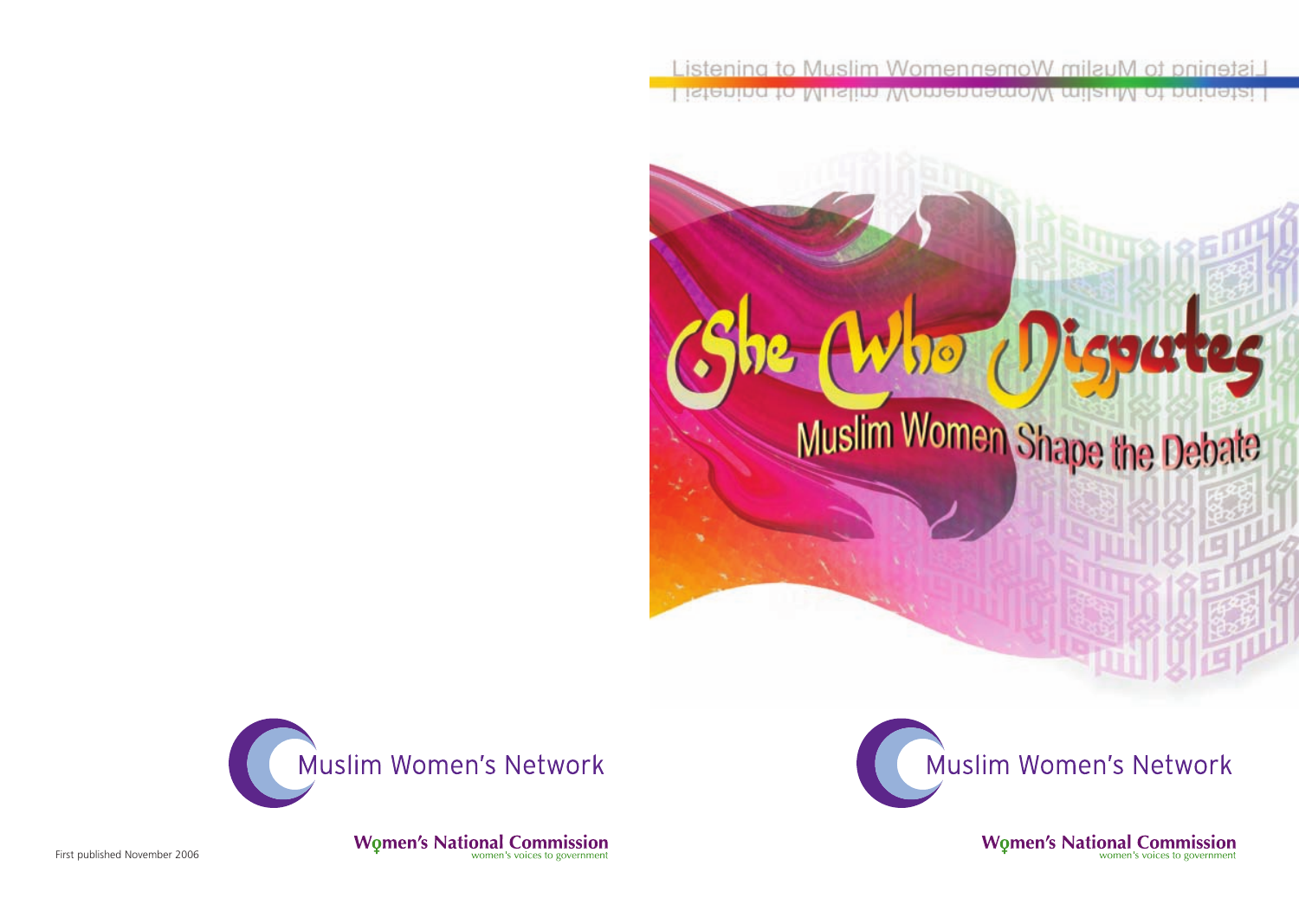The Muslim Women's Network was set up in 2002 by the Minister for Women, the Right Honourable Patricia Hewitt MP, and is supported by the Women's National Commission, to give independent advice to government on issues relating to Muslim women and public policy. Membership is open to women living or working in the Muslim community. For more information, see www.thewnc.org.uk

#### **'She Who Disputes' - Al Mujadalah Surah 58 of the holy Quran**

Refers to the story of a woman who complained to the Prophet Muhammad (PBUH) after she was divorced by her husband in the old Arab pagan custom which freed her husband from any responsibility or duties to his wife. She disputed with the Prophet (PBUH) because no action had been taken against this form of injustice to women. Consequently, verses of this Surah were revealed to him in answer to this woman's plea abolishing this custom.

# Listening to Muslim WomennemoW milauM of prinetail <u> Estanna (a Wiksima Wannangan ay anishiwa daonna isa</u>

**November 2006**

# Muslim Women Shape the Deb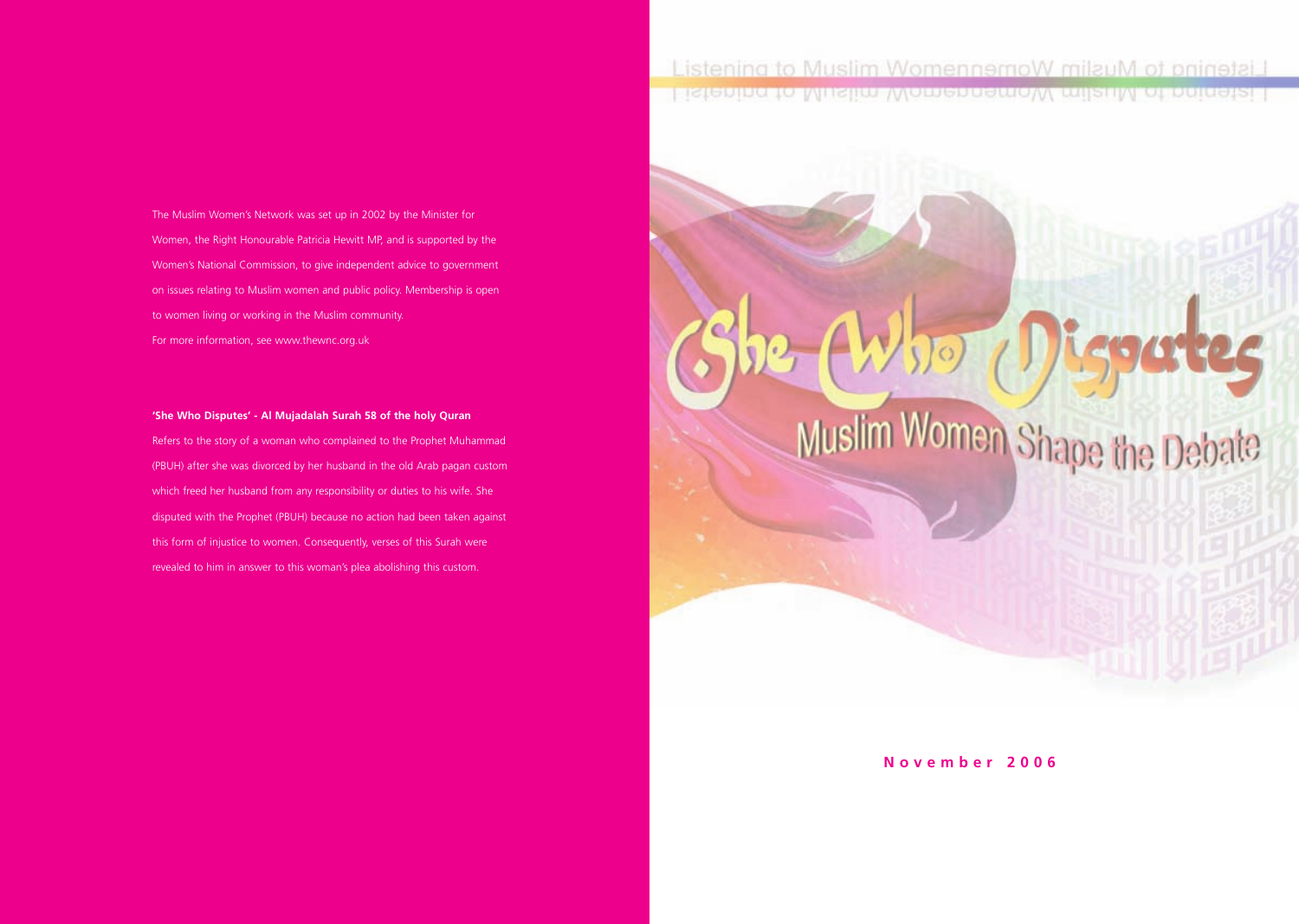| 4.1 Identity and integration                            |  |
|---------------------------------------------------------|--|
| Multiple identities<br>۰                                |  |
| Integration<br>$\bullet$                                |  |
| Multi-cultural communication<br>$\qquad \qquad \bullet$ |  |
| 4.2 Education                                           |  |
| Teaching and Careers Advice<br>$\bullet$                |  |
| Schools, Universities and Madrassas<br>$\bullet$        |  |
| Curriculum<br>$\bullet$                                 |  |
| Role of Parents<br>$\bullet$                            |  |
| Language Barriers<br>$\bullet$                          |  |
| 4.2 Gender roles                                        |  |
| Cultural patriarchy versus Islam<br>۰                   |  |
| Interpretations and understanding of Islam<br>$\bullet$ |  |
| Imams<br>$\bullet$                                      |  |
| Mosques<br>$\bullet$                                    |  |
| Services for women in mosques<br>$\bullet$              |  |



- Building the community
- Monitoring service providers
- Health services
- Childcare
- Housing
- Social services
- Police and legal services
- Cultural and religiously sensitive services
- Specialist needs
- Conclusion
- Next steps

## **Appendices**

| Appendix A | : Facilitators' Principles and Values          | 64 |
|------------|------------------------------------------------|----|
| Appendix B | : Workshop Protocol                            | 65 |
| Appendix C | : The Listening to Muslim Women Events         | 66 |
| Appendix D | : Format for the Consultation Events           | 67 |
| Appendix E | : Listening Event Invitation Letter            | 68 |
| Appendix F | : Participant Monitoring Questionnaire         | 69 |
| Appendix G | : Participant Monitoring Questionnaire Results | 71 |
| Appendix H | : Feedback from Participants                   | 72 |
| Appendix I | : Breakdown of Muslim Population in the UK     | 73 |
| Appendix J | : Glossary of terms and abbreviations          | 74 |
|            |                                                |    |

| 38<br>38<br>38<br>39<br>41<br>42<br>42<br>43<br>46<br>47<br>47<br>48       |  |  |
|----------------------------------------------------------------------------|--|--|
| 49<br>50<br>52<br>52<br>54                                                 |  |  |
| 55<br>55<br>56<br>58<br>58<br>60<br>60<br>60<br>61<br>61<br>61<br>63<br>63 |  |  |
| 64<br>65<br>66<br>67<br>68<br>69<br>71<br>72<br>73<br>74                   |  |  |
|                                                                            |  |  |

| Letter from Muslim Women's Network Chairs              | 6  |
|--------------------------------------------------------|----|
| <b>Acknowledgements</b>                                | 7  |
| <b>Summary</b>                                         | 8  |
| <b>Inroduction</b>                                     |    |
| Section 1 - Enabling Muslim women's voices to be heard | 9  |
| <b>Section 2 - Violence and safety</b>                 | 10 |
| <b>Section 3 - Enabling economic participation</b>     | 11 |
| <b>Section 4 - Attitudes within society</b>            | 12 |
| <b>Section 5 - Encouraging civic participation</b>     | 14 |

#### **Voices**

 $\cup$ 

| Section 1 - Enabling Muslim women's voices to be heard          |                                                                                                                                 | 16                         |
|-----------------------------------------------------------------|---------------------------------------------------------------------------------------------------------------------------------|----------------------------|
| $\bullet$<br>$\bullet$<br>$\bullet$<br>$\bullet$                | 1.1 Voice<br>Engaging with Government<br>Exclusion of Muslim women<br>Representing Muslim women<br>Participation in public life | 16<br>16<br>18<br>18<br>19 |
| $\bullet$<br>$\qquad \qquad \bullet$                            | 1.2 Perceptions and Stereotypes<br>Stereotypes about Muslim women<br>Media portrayals                                           | 21<br>21<br>23             |
|                                                                 | 1.3 International                                                                                                               | 24                         |
| 2.1<br>$\bullet$<br>$\bullet$<br>$\bullet$                      | <b>Section 2 - Violence and safety</b><br>Safety<br>The Hijab<br>Terrorism<br>Islamophobia and racism                           | 26<br>26<br>26<br>27<br>28 |
| $\qquad \qquad \bullet$<br>$\qquad \qquad \bullet$<br>$\bullet$ | 2.2 Violence Against Women<br>Forced marriage<br>Domestic violence<br>Crime in the name of honour                               | 30<br>30<br>32<br>34       |
|                                                                 | <b>Section 3 - Enabling economic participation</b>                                                                              | 35                         |
| $\bullet$                                                       | Employment                                                                                                                      | 35                         |

O

 $\overline{\mathcal{L}}$ 

 $\vdash$ 

 $\Box$ 

 $\geq$ 

 $\vdash$ 

 $\cup$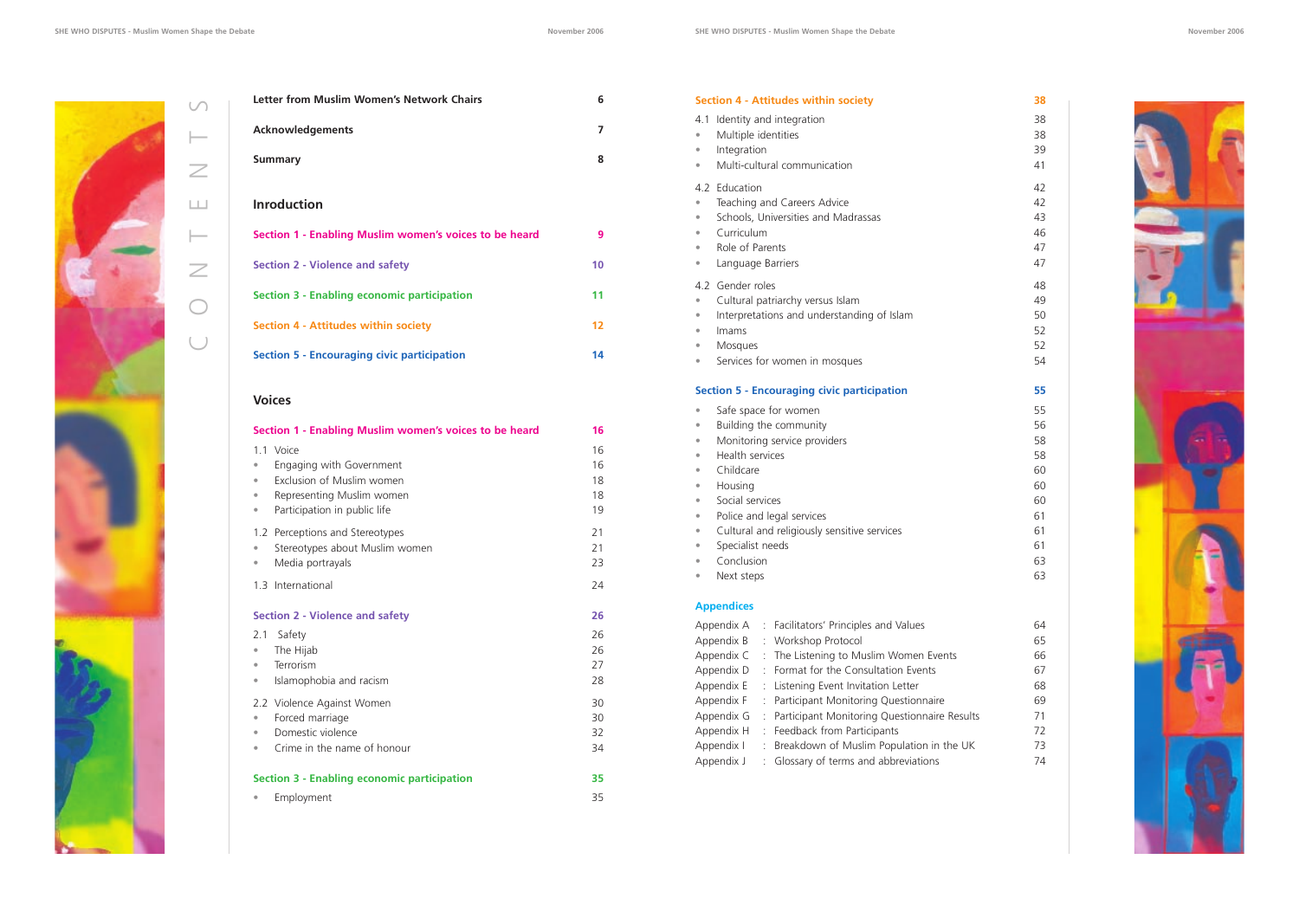





# Farthands Chaudhuy





## **Dear Friends**,

This report challenges the stereotypes which exist about Muslim women as suppressed and unwilling to make their own choices in life. The women whose voices are recorded here spoke with passion and conviction about their desire to engage in decision-making processes both at the local and national levels and to fight for their Islamic rights. They are testament to the vibrant, diverse and committed women within the various Muslim communities, who are fighting to be seen and heard both by policy makers and within their own communities. Proud to be British, Muslim women consider themselves to be full citizens and are frustrated at being treated as outsiders.

The report calls for women's rights to be respected and promoted within the Muslim and wider community; it calls for men in positions of leadership to help champion women into leadership, as well as promoting their Islamic rights. What is required is a better understanding of Islam by society as a whole and a greater willingness on the part of Government to include Muslim women in the processes of decision making. There was also a great deal of consensus that media in general, needed to move beyond stereotypical images of Islam, many of which feed Islamaphobia. The association of the whole Muslim community with terrorism is breeding resentment and anger on both sides.

Pathways to participation must be opened for women and there must be acceptance and respect for the different choices that they make in terms of life, career and specifically, dress codes, which have come to represent a key point of conflict for those women who wish to follow their faith in a particular way.

This report merely scratches the surface of issues women felt unable to talk about openly. This is reflected by the powerful unspoken words they themselves put into writing, which have been reproduced at the back of this report.

We would like to extend our appreciation and thanks to all those women who took part and without whom this report would never have happened.

**Mandana Hendessi Farkhanda Chaudhry Haleh Afshar**

# **Acknowledgements**

#### **With thanks to the following people for making this report possible.**

The facilitation team led by Professor Haleh Afshar OBE (University of York, events Chair and workshop facilitator), Mandana Hendessi OBE (Women's National Commission (WNC) Commissioner and workshop facilitator), Cassandra Balchin (Women Living Under Muslim Laws and workshop facilitator), Nilufar Ahmed (St. George's University of London and workshop facilitator), Dr Bano Murtuja (Vis a Vis Research Consultancy and workshop facilitator) and Laura Macdonald (University of York and workshop facilitator) and comprising: Janet Veitch (Director – WNC); Anber Raz (Outreach Manager – WNC); Shelly Dowrich (Policy Officer – WNC); and Mutanser Ashraf (Policy Assistant), making the Listening to Muslim Women events such a success.

With particular thanks to Janet Veitch, Anber Raz, Shelly Dowrich and Mutanser Ashraf for all their hard work and for committing much of their spare time to the project.

The WNC Muslim Women's Network and Listening to Muslim Women Steering Group, particularly Professor Haleh Afshar OBE, Mandana Hendessi OBE, Farkhanda Chaudhry MBE, Cassandra Balchin, Tamsila Tauqir, Dr Nada Hakki, Parvin Ali, Shaista Gohir, Batool Al-Toma, Rohema Miah, Dr Bano Murtuja, Fariha Thomas and Nilufar Ahmed for enthusiastically sharing their expertise, advice and vision, which was invaluable.

A special thanks goes out to the keynote speakers at the events, Dr Bano Murtuja (Vis a Vis Research Consultancy), Toni Mohamed Kasim (Sisters in Islam), Rohema Miah (Commission for British Muslims and Islamophobia), Rehanah Sadiq (Muslim Chaplain) and Adeeba Malik MBE (QED-UK) for sharing their personal journeys and experiences.

The Communities and Faith Unit for funding this vital piece of work and the Women and Equality Unit for their assistance.

Most importantly, we would like to thank the women from the Muslim communities who took part in the listening exercises with such openness and honesty. We found enormous enthusiasm and willingness. Our participants brought good will, experience and new voices to us. They all made time to talk to us, offered a wide range of suggestions to help matters. The women did not see themselves as victims, but rather proved they are a huge asset to any community. Without their energy and support this exercise could not have happened.

Last but not least, our collective thanks to Anber Raz for authoring the report.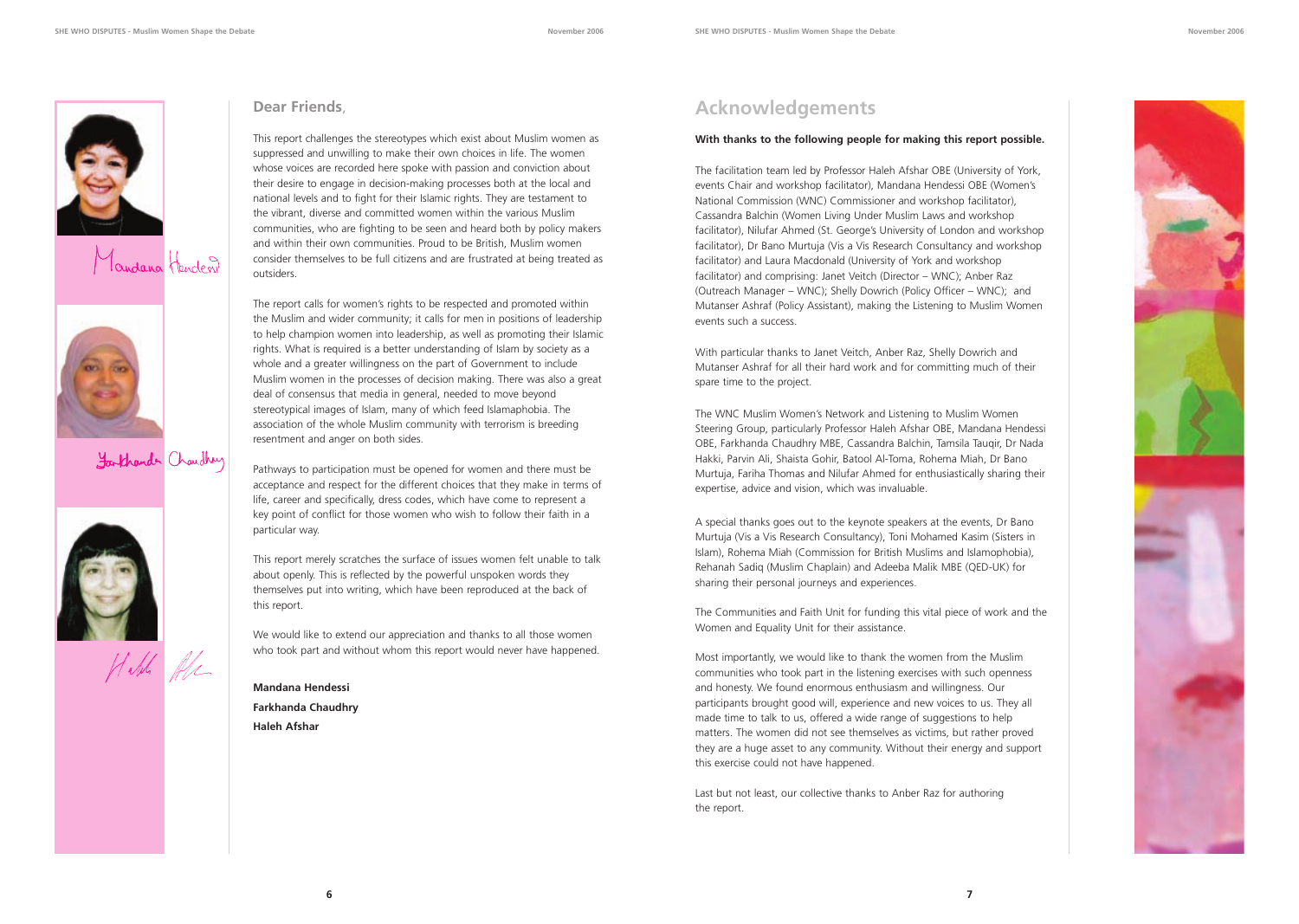

# **Summary**

There is a vibrant society of Muslim women that are willing and able to participate fully in both the public and the private sector. However there are a number of barriers that the women we talked to identified and discussed and several suggestions have been offered in terms of dealing with these problems. This report encapsulates both the women's energy and positive attitudes and the fears and difficulties they encounter in terms of the public at large and within their own communities.

The women who participated in our programme came from diverse backgrounds, were of diverse ages and many focused on home based activities while others chose to participate in the public domain. The event included articulate and active women, who sought and expected to be accepted as good citizens and were determined to do their best for themselves and their communities

During the listening events we identified examples of good practice in terms of mentoring and opening the way to those women who had less experience of civil and economic participation.

However there was an awareness of the corrosive impact of Islamaphobia and the need to counter it and the stereotypical representation of Muslim women.

Some of the women who talked to us wore the head cover and others did not; but they were united in their view that the Quran and its teachings are addressed directly to the believers and across their diversities. They all accepted and respected the dress code choices made by other women.

They were also very clear that their Muslim identity or what they chose to wear should not act as a barrier to progress. The report includes examples of good practice that accommodated, for example, the requirements for prayer room and appropriate washing facilities.

There was also a wish to have a stronger voice. This included playing a bigger part in setting the agenda both locally and nationally and a desire for their views to be heard by government. At the same time many women were critical of the exclusionary practices of

#### **"We can't pussy foot around community leaders and not address issues because of fear of getting their backs up. By not addressing controversial issues our communities are destroying themselves." Manchester**

**"The Muslim community is growing – policy makers need to understand that there isn't just one way of interpreting Islam. They shouldn't go to just a few religious leaders who have a particular view. Where women are involved, and affected by an issue, policymakers need to talk to women – they must." London**

**"Women at home are less empowered and I don't feel comfortable speaking for them, yes, I empathise but I want hard facts not just a talking shop. We need to consult the young, the old, a cross-section of people. We need to make a list of the issues, make a plan of what everyone wants, not just what a few individuals think everyone wants."**

**Birmingham**

**"We need to get successful Muslim women into our girls' schools to act as role models to show them what's possible." Birmingham**

**"I choose to wear the hijab, I'm not forced. My dad would ideally like me to wear Western clothes to avoid all the hassle, but I choose to wear the hijab!" London**

**"The media gives out the wrong impression about Muslim women – it is very rare you will ever hear of an un-oppressed Muslim woman." London**



#### **Key themes:**

- The women involved were extremely keen to participate fully in society and to initiate social change. They were also aware that there are still too many barriers for Muslim women to do this effectively, this included: the choice of some to wear the hijab or other forms of dress; the difficulties of negotiating access to government; and the willingness of institutions to accommodate women's voices
- The women believed that institutional racism remained a barrier to their participation
- The women said they felt a distrust of Government foreign policy – which was seen by some as pursuing an anti-Islamic agenda and as reducing women's faith in the political process.
- There was a recognition that Muslim community leaders (predominantly men) should understand women's rights under Islam, which are extensive, but are often flouted on cultural grounds
- The women expressed a shared concern about the way in which Muslim women are misrepresented in the mass media, and this was seen to exacerbate Islamaphobia and racism
- A need for wider society (and particularly the media) to move beyond the stereotypes of Muslim women which fuel Islamophobia; to understand they are not a static homogenous group and to better understand Islam and its associated cultural practices
- A call for space to speak not only in the wider society but also within their own communities
- The need for Muslim women role models to be encouraged and made more visible

<sup>1</sup> Please see appendix C for detailed methodology

# **Section 1**

# **Enabling Muslim women's voices to be heard**

some local mosques and lack of access to policy making at the local level for women.

A common concern was that of violence, both in terms of: attacks in public on women recognised by their dress codes as Muslim and also in the home through all forms of violence including domestic violence, forced marriage and crimes in the name of honour. Many said they wanted to create a safe space for Muslim women and sought to access appropriate funds to do so.

In order to enable as many women as possible to participate, we also ran a series of closed focus groups for women who felt unable to discuss issues in the wider events.

The views given here do not represent the views of the Muslim Women's Network, nor of the Women's National Commission. In fact, the views enthusiastically expressed sometimes conflict with each other and with the views usually seen as 'mainstream' to the community. Muslim women are not a homogenous group; like any other part of the community, their views conflict. We have therefore highlighted those conflicts in each of the themes as a prompt to further discussion.

During the course of the events, we were aware that there could be issues which women might have felt uncomfortable talking about even when guaranteed confidentiality in the group discussions. We therefore attempted to at least identify which issues these were by inviting women to anonymously write these concerns.<sup>1</sup> On the inside cover pages we have reproduced the words women wrote down, when they felt unable to speak.

Finally, it is worth noting that the spaces at each event were taken very quickly. Had we more time and money, we could have run many more events. Many women travelled long distances to come to speak. They welcomed the opportunity to be heard and especially to set the agenda themselves.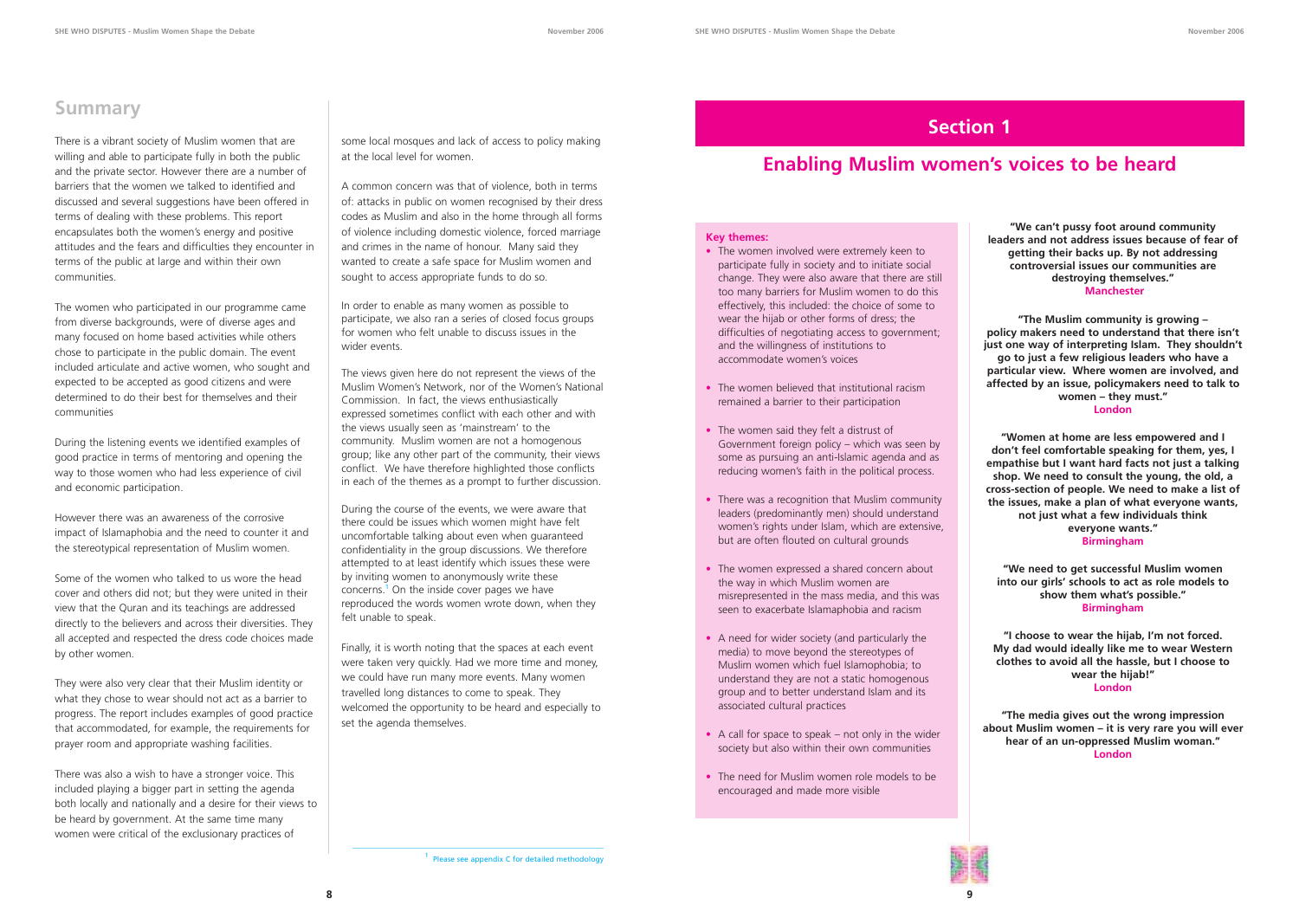#### **Key themes:**

- A need for everyone to tackle stereotypes of Muslim women and the contribution they can make in the workplace so that they are able to participate fully and have the same choices as others
- A recognition that Muslim women represent a talent pool that is not being properly utilised. Women want more opportunities to make the best use of their skills and qualifications
- Women said culturally sensitive support at work was vital – prayer rooms can easily be accommodated and have been provided by many employers in Bradford and elsewhere, for example by the Halifax Building Society and many other organisations
- A desire to counter the unwillingness on the part of many employers to recognise and appreciate the considerable contributions that Muslim women could make
- Many of the working women said that as Muslims they can be confined to particular sections of the work place and were often segregated in jobs dealing with race and ethnicity; and other sectors did not see them as obvious candidates
- Younger women were already combating the negative views held about their potential at schools and in the workplaces, but recognised the need for a wider cultural change



- Women's lives are shaped by their daily experiences of Islamaphobia and racism, which are so common as to have become unremarkable. This critically curtails the lives of women and children
- Many women did not feel safe on the streets, and are undermined, particularly those who are thought to be Muslim by their ethnicity or choice of dress
- Discussions of violence highlighted the need for service providers to recognise that violence against women is not acceptable in Islam and not to accept 'culture' as a reason for not giving all women the same protection
- Women called for safe places to discuss questions relating to all forms of violence against women including domestic and violence against them in the street. In addition they felt that at the moment they were not able to access culturally sensitive refuges and advice
- Those women with no recourse to public funds found it difficult to defend themselves against violence, exploitation and abuse
- Awareness of UK laws that protect women's rights were patchy and it was suggested that measures be taken to raise awareness. This was particularly important for those who were newly arrived in the UK
- Women who were aware of the tailored support provided by the Forced Marriage Unit called for this to be extended

# **Section 2**

# **Violence and safety**

#### **Key themes:**

**"To your face, no-one says anything. But when people see me dressed like this – the barriers come up. If I want a job in a bank or in Parliament – I wouldn't get very far. Female Parliamentarians don't wear the hijab." London**

**"My sister is not allowed to pray at work. She has to clock in and out – it's ok for someone who wants to go on a cigarette break; they don't have to clock in and out!" Birmingham**

**"This perception of, 'they have to fit into our environment', is not helpful. If they are a good employer they will cater for the diverse needs of their employees as it will be conducive to happier employees and therefore more profits, which is what business is about." Bradford**





**"My mum wears the hijab. She's a little old lady in her sixties. She lives in a white area. Now young kids are throwing things at her – bottles and cans – every time there's something in the media about Muslim extremism." Manchester**

**"Women have got abused after 9 / 11. We have contributed to this country: if we did not like it here we'd leave. We are humans before we are Muslim. Just because some people are doing terrible things, why blame the whole community?" Birmingham**

> **"We might be identified as middle class but on the street you're a black bitch or a "Paki" or whatever!" Bradford**

**"By minimising our problems on domestic violence and forced marriage it will not disappear. It has to be addressed. Women would rather die in their silence – we need confident women; we don't need shattered, battered women." Bradford**

**"When it comes to domestic violence there should be a zero tolerance policy and the Government shouldn't allow mitigating circumstances such as culture, to play a part. We've had calls from the probation service asking if domestic violence is justified in Islam because we have a man here saying it is! They shouldn't allow cultural justifications for such crimes." Birmingham**

**"There aren't very many domestic violence services sensitive to Muslim women's needs. There aren't very many refuges that Muslim women would want to go to." London**

# **Section 3**

# **Enabling economic participation**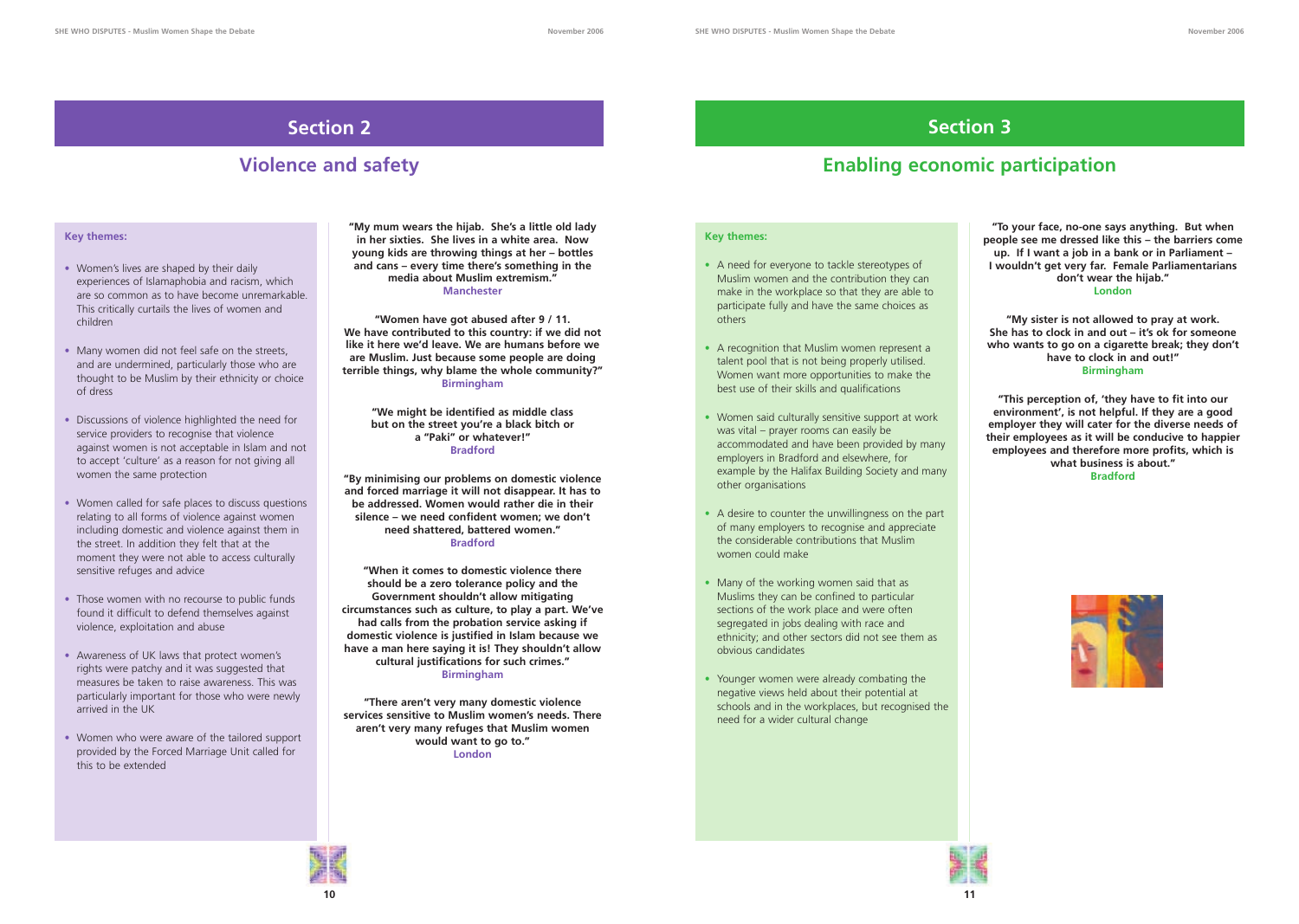#### **Key themes:**

- Muslim women were very clear that they should not be asked to choose between their faith and their nationality, as they felt both British and Muslim, and were comfortable with multiple identities
- Women felt that calls for integration were really demands for assimilation and that diversity should be celebrated and not suppressed
- There was a desire to influence the National Curriculum to include facts about how Islam is really practised around the world, its contribution to civilisation and learning, and the rights given to women
- Some women chose to cover fully, some with a headscarf and some not at all but they all accepted one another's choices and every woman believed that her choice of dress should be respected
- Male leaders in the community and in Muslim organisations were seen as unrepresentative and as preventing women from speaking to the media and taking leadership roles
- Women thought that a stronger level of support for multi-cultural and multi-faith communication would enhance good community relations
- Many Muslim women said that they are fully aware of their rights and would like the communities at large to accept and understand these rights
- Women felt that their rights were not routinely accepted by people and particularly men within their communities

#### **"Some of us are born here – we consider ourselves British!" Birmingham**

**"The Muslim community is quite different across different towns and cities in the UK – in Birmingham, Manchester, Leicester – you see a real contrast in how Islam is practised." Manchester**

**"I have a problem with the word 'integrated'. To me that means becoming like the host community. It's about learning from each other." Manchester**

**"If young people are constantly battling negative perceptions about them is that not going to erode their self-confidence?" Bradford**

**"Unless we learn to communicate with each other we will never understand each other." Bradford**

**"I was told by my history teacher that I'd be barefoot and pregnant by the time I was 16 so I could relax and have a good time in these classes! Consistently throughout my education I've always come across these barriers. In terms of young Muslim women this has to be tackled, the careers advice they get is crap!" Manchester**

#### **"The National Curriculum does not allow for diversity or demographics." Manchester**

**"As a Board of Governors, we challenged the teachers' low aspirations for our children. We sacked the old racist Head and we got an excellent new Head. Together we have turned it round and it is now the top school in the country, in terms of benefit – but it is still teaching the same Pakistani kids!" Birmingham**

**"Men in all societies may control women, however they don't use religion as a justification, the way it is wrongly used by Muslim men within the community." Manchester**

**"Women's rights are well advanced in many Islamic countries. We need to publicise that. Muslim countries are not third world countries!" Manchester**

**"We need more women scholars of Islam." London**

**"There was no access for women to our local mosque. We started a petition and got 150 women to sign it and that got us access." Birmingham**





• Many believed that their local mosques should be challenged and opened up to more women, who should be included on their governing bodies. Imams should also offer a better understanding of Muslim women's rights and entitlements



# **Section 4**

# **Attitudes within society**

# **Section 4**

## **Attitudes within society** *continued*

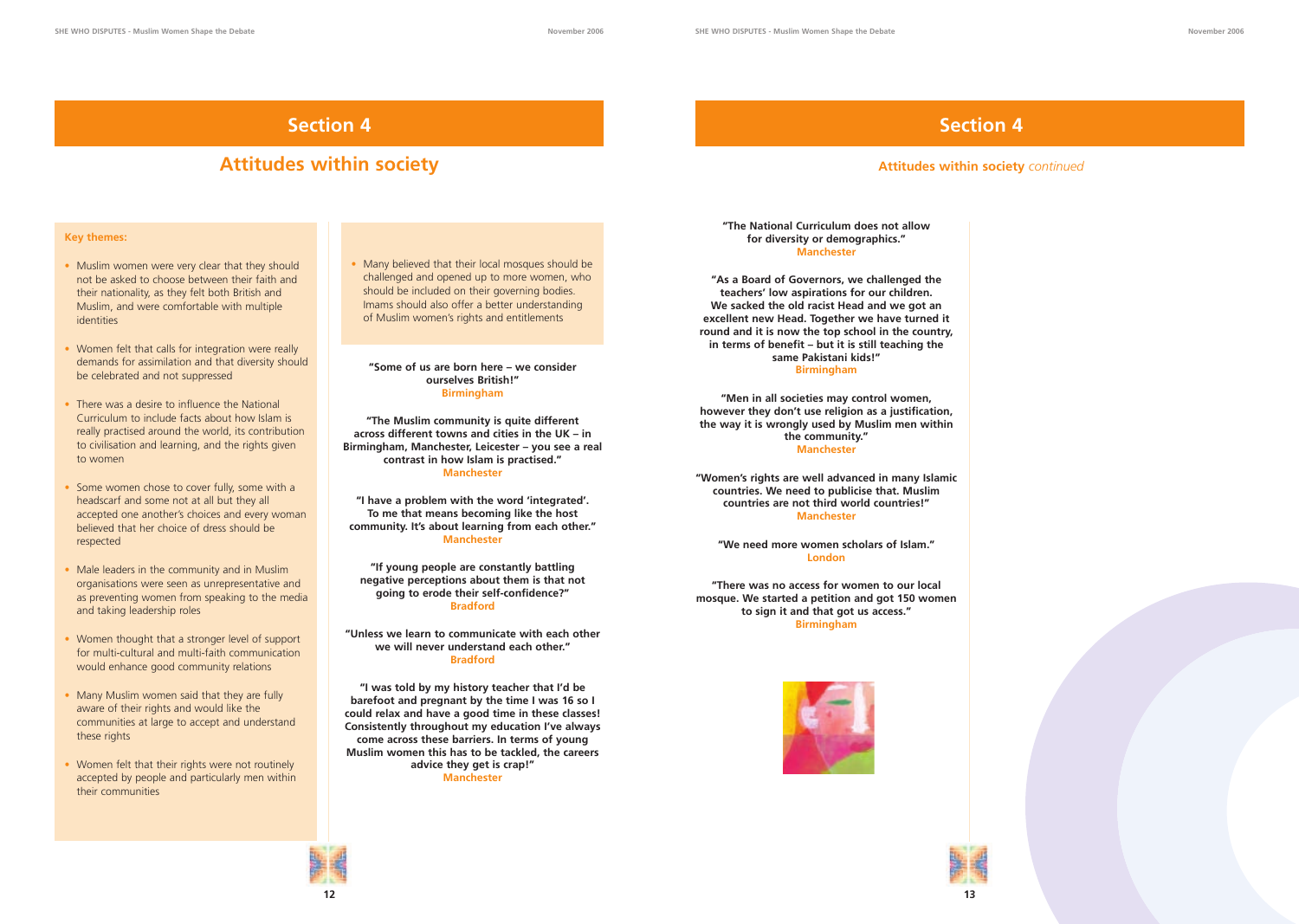**"We need a forum where all can express their views, we need to find places where it's comfortable to go. Everyone has a view when they feel comfortable." Birmingham**

**"There's a lack of funding for women's organisations, especially around networking the community. From my own experience, there's so much bureaucracy to go through to get funds – more funding, and more accessible funding, would help." Manchester**

**"When I was younger – I grew up in Essex, a mixed community – there were only a few GPs the young women would go to – because GPs in the community felt able to pass information about your sexuality to their parents." London**

**"Service providers need to be faith-sensitive. We've all got different cultures, but the religion is what brings us all together. Muslim women are afraid to access services." Manchester**



#### **Key themes:**

- A huge willingness on the part of Muslim women to participate fully. But women felt constrained by their experiences of Islamaphobia, by restrictions placed on them through prejudice, and because of their choice of dress
- Women want to be consulted about public services to ensure they meet their needs – the new legal Duty on Gender Equality will help here
- Language barriers and unfamiliarity with the ways that committees and other civic bodies functioned were identified as problems. There were examples of good practice in Birmingham, where Muslim women were accompanied by intermediaries to such meetings in order to 'pave their way'
- Language barriers were problematic in the health sector where women did not find suitable interpreters. Their own children or interpreters from their own communities were not always the best people to accompany them in their visits to clinics and hospitals. Female interpreters from outside the immediate community are needed
- Women did not trust professionals from within their own communities to be always bound by professional rules of confidentiality
- There is a lack of easily accessible funding for organisations serving Muslim women. More seed funding needs to be allocated to help establish path-breaking groups
- A need for specific help, such as mentoring, targeted at Muslim women who feel unable to take positions such as magistrates and school governors. These are stepping stones towards wider participation at regional and national level

# **Section 5**

# **Encouraging civic participation**

# VOICES

# Women Shape the I

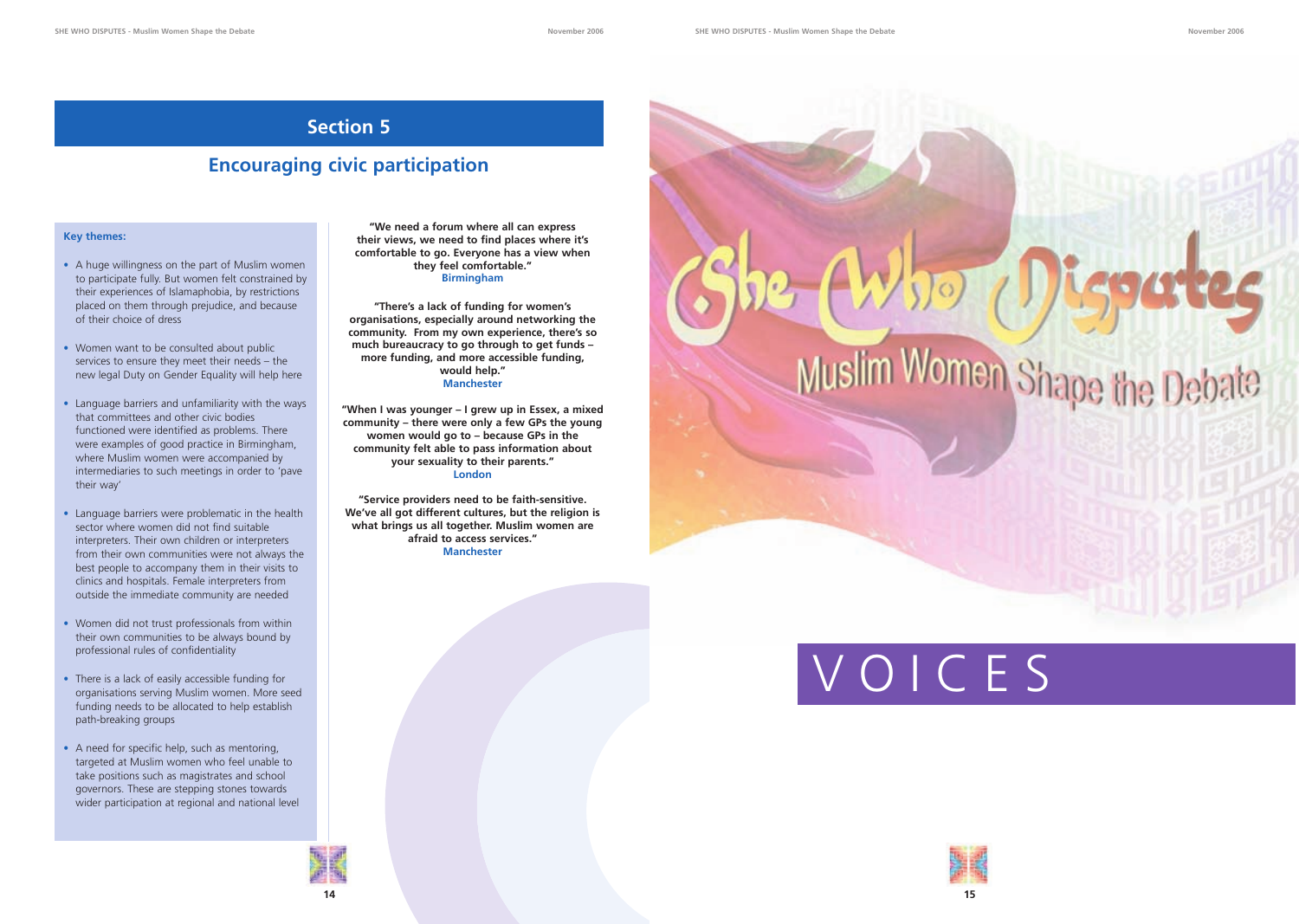**16 17**

Islam as a way to control women; they said that this was clearly driven by cultural mores, rather than Islamic values and beliefs. Women from many different Muslim countries – Pakistan, Iran, Somalia, Iraq, Bangladesh, Malaysia, Turkey and so on. This highlighted the many interpretations of Islam and what is says about women's rights is suppressed in some countries but not in others. There was a desire to look at ways in which this could be more widely understood.

#### **Engaging with Government**

"We can't pussy foot around community leaders and not address issues because of fear of getting their backs up. By not addressing controversial issues our communities are destroying themselves." **Manchester**

"Government needs to hear from the grassroots. The 'leaders' in the community – MPs, Councillors – have made themselves 'white' – they are puppets. They have detached themselves from the community. If you continue to get your ideas from these people, your policies will continue to fail!" **Manchester**

"You get policy makers talking to faith groups. They only come as far as the Muslim male leaders and say "Oh you can sort out the voices of your women, we'll just deal with you!" **Manchester**

"Government only listens to community leaders and few women are ever involved!" **Birmingham**

"The Government must build bridges with faith communities" **Manchester**

"I know a lot of women who could have come along today, but they see this as Government 'ticking a box'. They think it's not worth talking to Government." **Manchester**

"If you want to reach Muslim women, you have to do it face to face. Email doesn't work!" **Manchester**

"If you want to engage with women, you need to look at what their motivations are." **Manchester**

"The Government needs to do more advertising about events like this."

#### **London**

"Students should be involved and consulted more. They know more about what's actually happening!" **London**

> "We have to also take responsibility and ask for changes!" **London**

"We give our views and opinions to Government and get nothing back – we don't know what's happened. There needs to be some accountability." **London**

"I'm from India and came here 34 years ago as a new graduate. I persevered with everything I had to do. Our local MP is a very right wing Tory MP – it's not easy. I'm persevering: if not, they would have put us in the bin a long time ago!"

#### **Leicester**

"It's the Government's responsibility and ours to be more transparent and have consultation in a real way, not just you consult and then disappear, and nothing is heard."

#### **Leicester**

"If the consultative groups come up with difficult answers, the government shouldn't shy away. We might ask for things that men might not like, but the government should listen to us!" **Leicester**

"Government speaks to the same old women over and over again and nothing gets done!" **London**

"The Muslim community is growing – policy makers need to understand that there isn't just one way of interpreting Islam. They shouldn't go to just a few religious leaders who have a particular view. Where women are involved, and affected by an issue, policymakers need to talk to women – they must."

**London**

## **Section 1** ENABLING MUSLIM WOMEN'S VOICES TO BE HEARD

### **1.1 Voice**

Women expressed their desire to speak out about issues, but felt there were almost no opportunities to do so. They were angry that when the Government did talk to the community, only men were invited. They felt strongly that any limited engagement the Government has with Muslim communities is always directed at socalled community leaders (invariably men), who are expected to represent the views of women but do not do so. Women heavily criticised organisations claiming to represent the views of the various Muslim communities and argued that women's voices were either absent or extremely marginalised within those organisations.

Many women said how pleased they were to be at the Listening to Muslim Women events, but emphasised that these should not be 'one off' events and that the dialogue between policy makers and Muslim communities must be ongoing. Many felt strongly that Muslim women role models should be encouraged and made more visible.

Questions were also raised about the benefits of engaging with Government, as even when they were consulted, people could not see any results. However, there was strong and clear recognition of the Muslim communities' responsibility to engage.

Women wanted a voice within their communities and a space to speak in openly. Many wanted women–only spaces not only within the mainstream, but also within their own communities; others wanted to see all mosques opened up to women. Whatever the solution offered, everyone agreed that women ARE currently excluded from debate on community issues and that this must stop. They pointed out that often the leaders of the community (men) would ignore women's needs completely.

Women emphasised the fact that the many rights accorded to them in Islam were being withheld from them by men within the communities who would use "Where do we take what is happening here today – to men! How much interception will it have from women along the way? Men make policies." **Manchester**

"The level of respect for community leaders and what they say is not there any more. It's changing, so how can those leaders who don't know what is happening on the grassroots level, know what our issues are?" **Manchester**

"The Government need to take an active role in looking at the whole picture when they talk about communities they are demonising." **Manchester**

"There is a danger of thinking that the Government doesn't do anything. We are lucky to live in a country like this. If you look at our neighbouring countries such as France I thank my lucky stars that I live in this country."

#### **Manchester**

"I do believe the glass is half full not empty, but people have fought for their rights." **Manchester**

"We are very lucky, we have an NHS system, legal system and things like that, but we are programmed to think, like my parents when they came here, that the world is doing them a favour. They have forgotten how much they had to struggle and if we start getting into the same mindset that would be dangerous."

#### **Manchester**

"Schools don't talk to each other, government don't talk to each other. There's good practice out there but it's not being communicated."

#### **Manchester**

"People in high positions just want to engage with people they feel less threatened by or most threatened by!"

#### **Manchester**

"We should be consulted by the Government on the role of mosques and any changes which are on the agenda."

#### **London**

"I'm not even aware of these planned changes for mosques and that upset me. We [women] should be consulted too; it affects my family, my children."

**London**

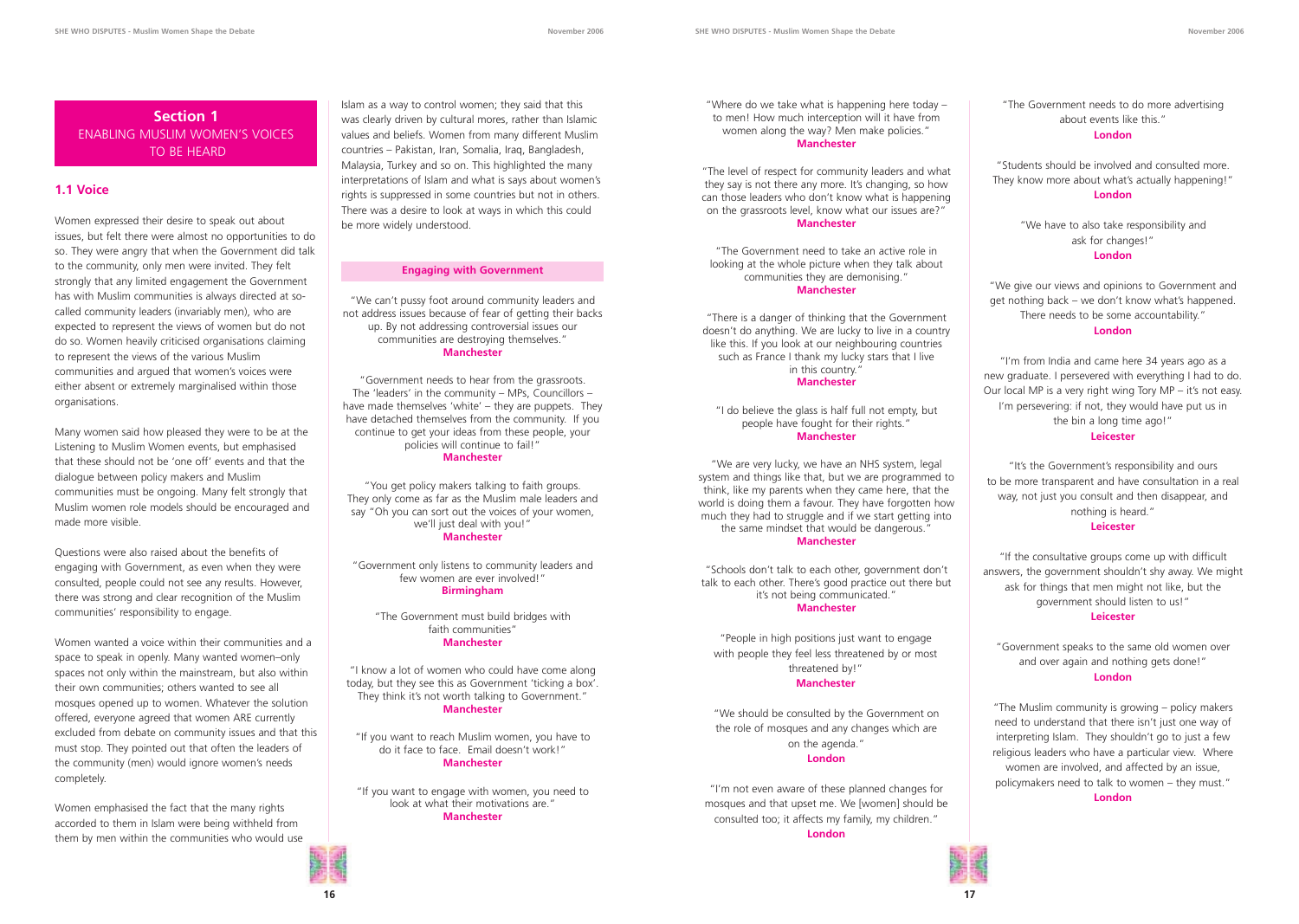**SHE WHO DISPUTES - Muslim Women Shape the Debate November 2006 SHE WHO DISPUTES - Muslim Women Shape the Debate November 2006**

"The Muslim Council of Britain is mainly male. We (women) don't have a voice in it. But they are used to speak for the community!"

#### **London**

"There have been major problems since 9/11 with the cartoons etc who do you contact for a reaction? Muslim Council, are there any women within that? Birmingham has 50 different mosques, how do they get together?" **Birmingham**

"The Government is failing community organisations by not monitoring where funding is going, how it's being used and who it represents."

#### **Birmingham**

"No-one else has a right to speak on our behalf for us. If there are issues concerning us – **we** must be consulted." **London**

"We need women to speak up, who are these people speaking for us? Space needs to be filled by women." **Birmingham**

> "Don't talk about them [women] without them [women]." **Birmingham**

"We need to get the views of Muslim women who feel oppressed as well as the views of Muslim women who have rejected their religion or women who have rebelled and may be alienated." **Birmingham**

"We also need to involve Muslim sisters not wearing a scarf." **Birmingham**

"Women at home are less empowered and I don't feel comfortable speaking for them, yes, I empathise but I want hard facts not just a talking shop. We need to consult the young, the old, a cross-section of people. We need to make a list of the issues, make a plan of what everyone wants, not just what a few individuals think everyone wants."

**Birmingham**



#### "There needs to be less focus on problems and more constructive discussions. We're always covering the same ground." **Birmingham**

"We need good leaders now to act as role models." **Birmingham**

#### **Participation in public life**

"I wasn't aware that these sort of things go on [Listening to Muslim Women Events] and do think it's important to have women's networks and opportunities for women to meet." **Leicester**

"There needs to be more awareness and publicising of events, even people working with women's organisations don't find out about events, let alone women at home." **Birmingham**

"If I, who work with women, didn't know about today, what about those women at home? They should be targeted, their views are new, and professional women are already getting around."

#### **Birmingham**

"Break the stereotypes! If a woman is at home raising a family she should still have a say and be targeted. Muslim women and families need awareness. My mum didn't know about today's event, her friends don't; you really need to advertise for women at home." **Birmingham**

"Something like this [the event] is very unusual – actually listening to Muslim women, that's why we are here, this just doesn't normally happen, it's great!"

> "People don't attend events for lots of reasons. People worry about joining some groups, what's the group's background? What kind of Muslims are part of the group, what's the group's agenda?" **Birmingham**

"Facilities are available but the problem is accessing them, that's the problem. It needs women to step into the public sphere; as we've organised things, and then women don't turn up. We need to take the space." **Birmingham**



"It doesn't serve the Government's purpose to find moderate Muslims." **Birmingham**

"The Government needs to consult more effectively with Muslim women. Why aren't there more meetings like this?" **Birmingham**

"We need a government minister to support this work more regionally."

**Birmingham**

"I went to a Home Office road show, there were only two tables of women and all the rest were men.' **Birmingham**

"The Government departments in London, how are they reaching out?" **Birmingham**

"When the Government consults, they only consult men, where are the women?" **Birmingham**

"We need to take responsibility and find out what's going on ourselves, not just wait for others to come to us and find us, we should use word of mouth." **Birmingham**

"We've had a number of consultation exercises in Bradford since the race riots, but who is maintaining the results and what is actually changing on the ground for people?" **Bradford**

"We shouldn't be passive receivers of Government policy we should be active!" **Bradford**

"We need participation on a national level. For us to sit in the UK and not have avenues to be able to lobby the Government is just poor!" **Bradford**

**Exclusion of Muslim Women**

"Men across the board are in more decision making positions. Women from other communities can find ways of getting heard, Muslim women can't." **Manchester**

"When you meet with a white professional, he will talk to the white woman first and Muslim or Asian women last. They think we are stupid!" **Birmingham**

"There aren't enough Muslim women in high positions in society. Government tends to go to already established organisations which are run by men and then they say they represent women as well – they don't!"

#### **London**

"What have MCB [Muslim Council of Great Britain] done for us? Nothing – they're all men!" **London**

"I went to the Mayor of London's Eid event a couple of years ago. It was supposed to be for families yet the majority there were men. Where were the women?" **London**

> "Muslim women can't speak up and if they want to they get in trouble." **Leicester**

> > **Manchester**

#### **Representing Muslim women**

"Government officials don't look into whether the people who claim to be representing us are actually doing something for the community." **Birmingham**

"Whenever there is a problem the Government always turn to the usual "leaders" the Imams. But are they really our leaders?" **Birmingham**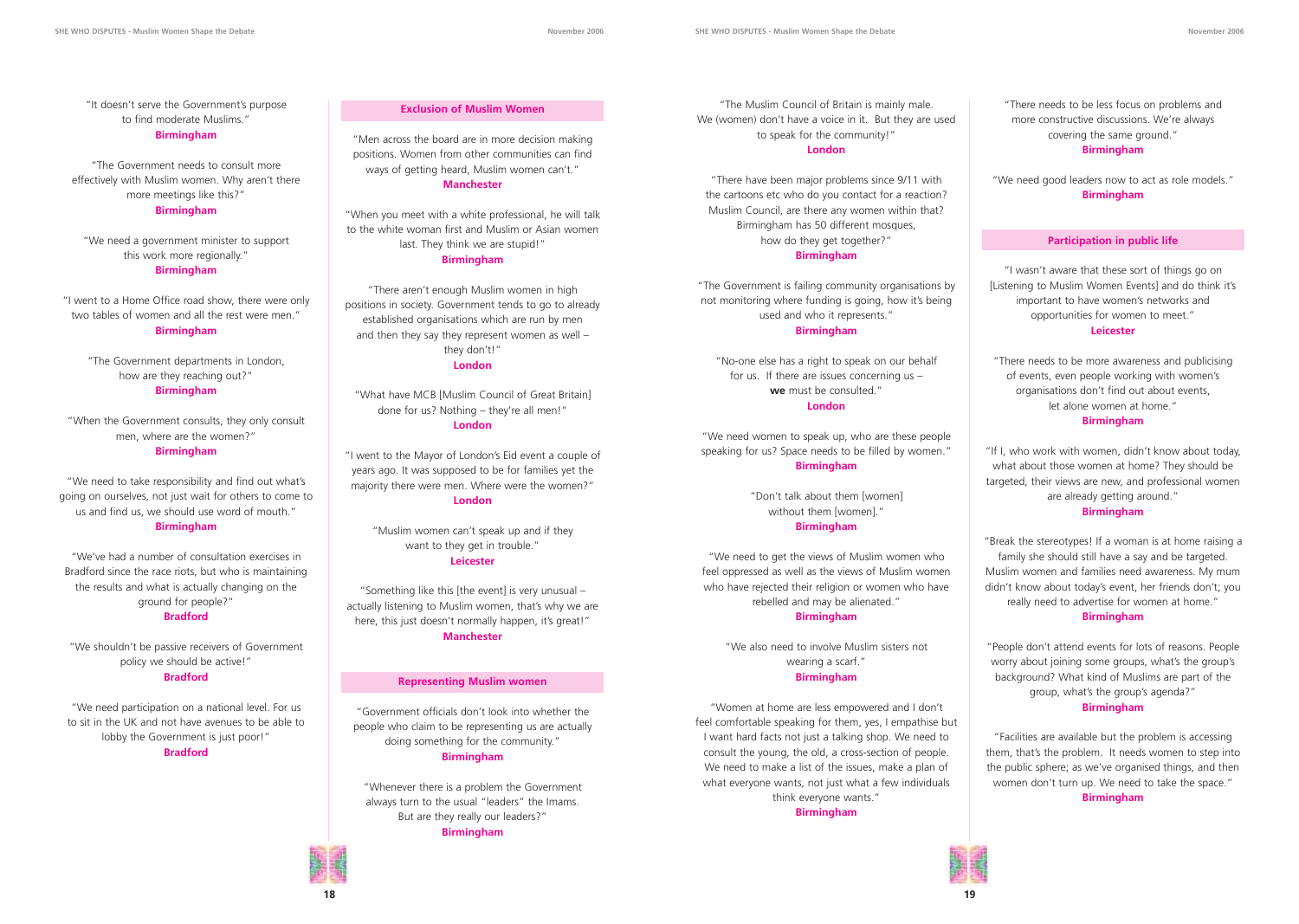"It's amazing to be here, I've never been to anything like this before. Me, at my age, this is my first time with professional women."

#### **Birmingham**

"I'm glad today was open access. It's so good it's not limited to organisations, otherwise I wouldn't be here." **Birmingham**

"I started with the Muslim Women's Network a year and a half ago, which I think is a wonderful opportunity for us as women."

#### **Leicester**

"We have too few of these events which are led by Muslim women. Bradford is a great city but something that challenges me is, why hasn't our community developed the way other communities have? I think it comes down to the leadership."

#### **Bradford**

"What role models do we have in terms of Muslim women? That should perhaps be the role of the Muslim Women's Network, to show us who our Muslim role models were and are. As a child I was never presented with a Muslim woman role model in school. There are everyday role models of Muslim women, but they need to be made visible."

#### **Manchester**

"There's a need to empower women to get involved and draw on their skills." **Birmingham**

"We need to engage with younger girls. I took year 11 girls on a eight-week workshop, they didn't have a clue! Though growing up here, they didn't have any aims and aspirations. That's why role models are especially crucial for young girls. I could use all of you as role models, so don't become apathetic and disillusioned. Reach the girls at 13, they're enthusiastic so they will stay committed."

#### **Birmingham**

"We need to get successful Muslim women into our girls' schools to act as role models to show them what's possible." **Birmingham**

"We've got six 15 year olds standing in the Youth Parliament, we've never even had one before, they would be good role models. We should use our local people as positive role models."

#### **Birmingham**

"As individuals we have a responsibility to show positive role models." **Birmingham**

"We can have local women as role models, for example, I know a local doctor who's also a mother. She's very humble." **Birmingham**

"We shouldn't have the same people every time. We should break out of the usual circles; the Government needs to take responsibility for this as well." **Birmingham**

"Younger girls need role models and a knowledge of the opportunities and potential that are available." **Birmingham**

"There is racial discrimination against Muslims. There is no Muslim member of the Board in my organisation. Our centre is closed for all other religious holidays, but not for Muslim holidays. If the Government is giving grants they must give them only to organisations that do not discriminate against people like this. There should be more women in public appointments and around the policymaking table." **Birmingham**

"We need Local Authority staff to reflect the community – and central government and Parliament too." **Birmingham**

"We need a body that is able to tell people this is going on or that debate is happening etc and please give your views, or write in to protest, etc." **Bradford**

"There is a Persian saying that 'one hand doesn't have any voice' – together we can have a bigger impact and we must all come together." **Bradford**



"Children need youth centres, in a Muslim setting – for me, an older Muslim girl would be a good person to get advice from." **London**

"Younger girls need role models and a knowledge of the opportunities and potential that are available." **Birmingham**

#### **1.2 Perceptions and Stereotypes**

Women spoke extensively about the stereotypes of Muslim women they feel exist within society generally and in employment. Many felt the true rights accorded to women in Islam are not known by people at large and that most of the stereotypes which exist, are heavily influenced by inaccurate media portrayals of Muslim women as oppressed and submissive. Muslims are not a static homogenous group; the great diversity that exists amongst Muslim communities is often not portrayed. Cultural and faith stereotypes are propagated by the media who collude with a restricted number of organisations to give a platform only to a limited range of ideas. This has a particularly detrimental effect on women, who are thus rendered invisible. Women called for more opportunities to help non-Muslims to learn about the realities of Muslim life. The hijab was seen to be particularly surrounded by stereotypes; many women were frustrated at having to justify wearing it. It was felt that Muslim women are portrayed as being unable to make decisions and being forced to wear the hijab or to get married, for example, when in fact many take these decisions themselves, sometimes against the will of their family.





#### **Stereotypes about Muslim women**

"Non-Muslims make assumptions about us – assumptions that Muslim women are not listened to within their home and community." **Manchester**

"We need to break the stereotypical view of women living at home having no opinions or a voice." **Birmingham**

"Muslim women are not all the same. The role of women in the family, the community and workplace will vary as well." **Bradford**

"In Uni I'm in a class of 200. When I say to my friends, who are educated, that I want to do a Master's, they say, aren't you supposed to stay at home? There's a need to raise awareness." **London**

"I have a strong personality and have been able to instil that in my children who all have special needs. Their father doesn't have as strong a personality as me – God help them if their father had the responsibility of bringing them up! Bringing up children doesn't mean you have to give up on a career."

#### **Bradford**

"We went out with some work colleagues, we were just being ourselves and having a laugh, they were shocked and said 'oh my God, you don't need alcohol!' We can have a laugh – they think we don't know how to have fun just because we don't drink!" **Birmingham**

> "Not all arranged marriages are forced!" **London**

"Islam condemns forced marriages – according to Islam a husband and wife should see each other before they're married – you don't want to live your life with someone you're not sexually attracted to!" **London**

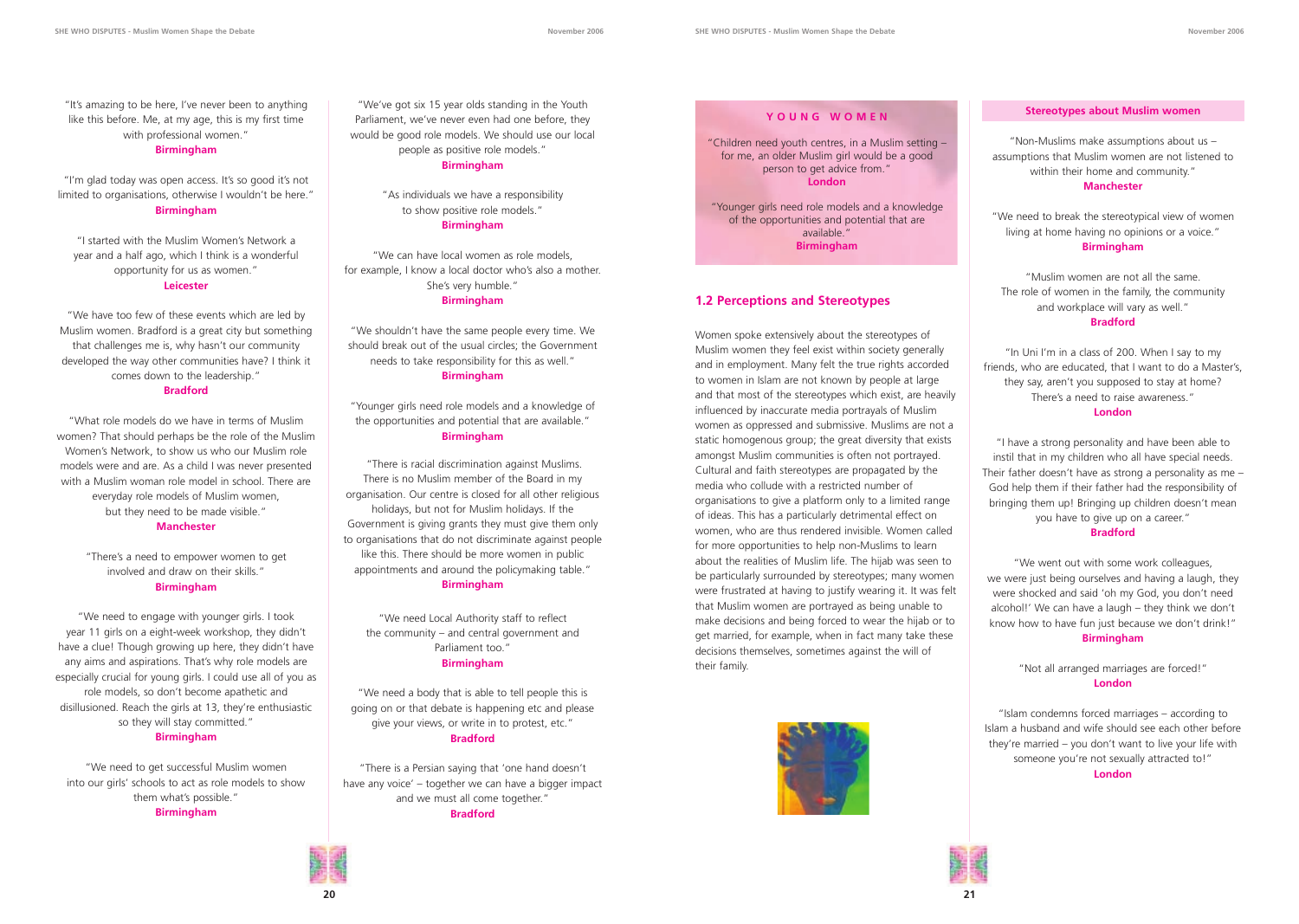**SHE WHO DISPUTES - Muslim Women Shape the Debate November 2006 SHE WHO DISPUTES - Muslim Women Shape the Debate November 2006**

"Muslim women who are not abused by husbands are articulate and not oppressed and not playing the victim role, face triple barriers."

#### **Birmingham**

"The first thing people see is my scarf." **London**

"There is the assumption that women are forced into wearing a hijab – we are not seen as able to make choices." **Manchester**

"I choose to wear the hijab, I'm not forced. My dad would ideally like me to wear Western clothes to avoid all the hassle, but I choose to wear the hijab!" **London**

# "People tell me that I'm oppressed by men into covering my hair. – but it's my choice to do so."

#### **Manchester**

"Some men treat you like you're stupid because you're wearing a hijab – they think we're illiterate.' **London**

"I just started wearing the hijab recently and the same people who I was in meetings with before look at me and speak to me like I'm stupid all of a sudden. I'm still the same person!" **Birmingham**

"When I'm on a bus and people hear me talking on a mobile phone – they look at you in shock because I have a London accent and I'm a hijabi!" **London**

# "There was one occasion when a dumb English girl asked me how come Muslim men beat their wives – where would she get that idea? Isn't it the media!"

"Some Muslim women do cover their faces and that can be shocking for some people. Although we think they are ignorant, they may think we are too. We, as educated Muslim women need to speak up." **London**

"It's easy to pinpoint a Muslim woman; as soon as they see a scarf on your head, that's it. That's how we're separated from other faiths. I don't know why it's a problem, it's only a piece of cloth!"

**London**

"Feminists are usually seen to be anti-Muslim and disagree with the hijab." **Birmingham**

"We can be feminine and feminist." **Birmingham**

#### **Media Portrayals**

"Why do the media always put a nutter on TV to speak for the Muslim community?" **Birmingham**

"Media play a big part on how we are represented. The negative is always highlighted. When Islam is mentioned and women are mentioned, it's always about oppression."

#### **Manchester**

"The media gives out the wrong impression about Muslim women – it is very rare you will ever hear of an un-oppressed Muslim woman." **London**

"The media is responsible for the negative views about Islam – it's always attacking and stereotyping Islam, giving the impression that Muslim women are oppressed, suppressed and depressed!" **London**

"The media portray us as little mice. But Muslim women are not mice. We are portrayed as having been forced by some man to wear the hijab." **London**

#### **London**

"The reason women don't have a say, is because they've got used to being told what to do. Some men can take advantage of that. The media can play a big part  $-$  in a programme you'll get a Muslim guy with a big beard – where are the women? There are lots of professional women here today – doctors, pharmacists, academics – but they are never invited on TV!"

#### **London**

"When the media say we're oppressed, we start getting paranoid and believing it ourselves." **London**





"Even the portrayal of Muslim culture is done badly. Look at that programme on Channel 4 called Yasmin. That was from a Pakistani/Asian culture. What about Arabic and African Muslims? They are not portrayed at all. Even when trying to depict an aspect of Muslim life they get it wrong. Their idea of a Muslim wedding is always from an Asian perspective depicting Asian culture which is not a total reflection of Islam."

#### **London**

"We need more Muslim women role models especially on soaps." **Birmingham**

"Sharia TV was really good. They had lots of debates among scholars, they talked about everything – female football players, abortion, – it was great! But why is all the good stuff on after midnight? And all the bad images of Islam are on prime time TV!" **Manchester**

"Any programmes about Muslims are on after midnight – maybe after Eastenders would be good!" **London**

"The media don't understand the differences within the Muslim community – and we are told there's only one way to practice Islam." **Manchester**

"Media don't bring out the good aspects of the Muslim community." **Bradford**

"If there's one bad person who's Muslim, it's all over the media. We are people too; there are bad people amongst all groups." **London**

"When news is reported it's always the "Muslim terrorist" you never hear them say things like the "English/ white paedophile!" **London**

"In the media, fine you have to print a name, but take Muslim out, why is it necessary to do that?" **London**

#### **YOUNG WOMEN**

"In Islam, a woman and man are allowed to see each other before an arranged marriage – and to see if they are attracted to each other. Imagine waking up next to an ugly man every morning!" **London**

"I'm from a diverse family, I was a rebel but then embraced Islam after university. People are constantly judging me, both Muslims and non-Muslims alike. I moved from London to Birmingham and thought it would be better, but it's actually worse – it's very ghettoised in Birmingham. Colleagues have preconceived ideas about me; they automatically assume I have a dad or husband beating me!" **Birmingham**

"I got engaged – was really lucky, it was a good engagement. I knew him for four years before and we got engaged last April (Islamically married but British engaged). He is 24 and I'm 17 (7 years between us) and people always ask if it was a forced marriage? Did you know him before? My mum wasn't keen on the idea; she thinks I'm too young, but my dad was supportive of my decision to get engaged. I thought the idea of getting engaged young was good, as you get a chance to get to know your prospective husband. At the end of the day, it was my decision: I wasn't forced, our families all get on, and right now I'm looking for wedding dresses!" **London** 

"Had a pin-on badge of my favourite band Jam, you know the English band from the 80's. An English man asked me one day, "why are you wearing that – you're a Muslim?" – why can't I be a Muslim and still be interested in music and fashion?" **Birmingham**

"When you are wearing a hijab people automatically think that you cannot actively participate in society. Restrictions are automatically imposed about what you can and can't do." **Birmingham**

"I am more confident of wearing the hijab now than I was before. I am even thinking of going horse riding which I would have never done before!" **Birmingham**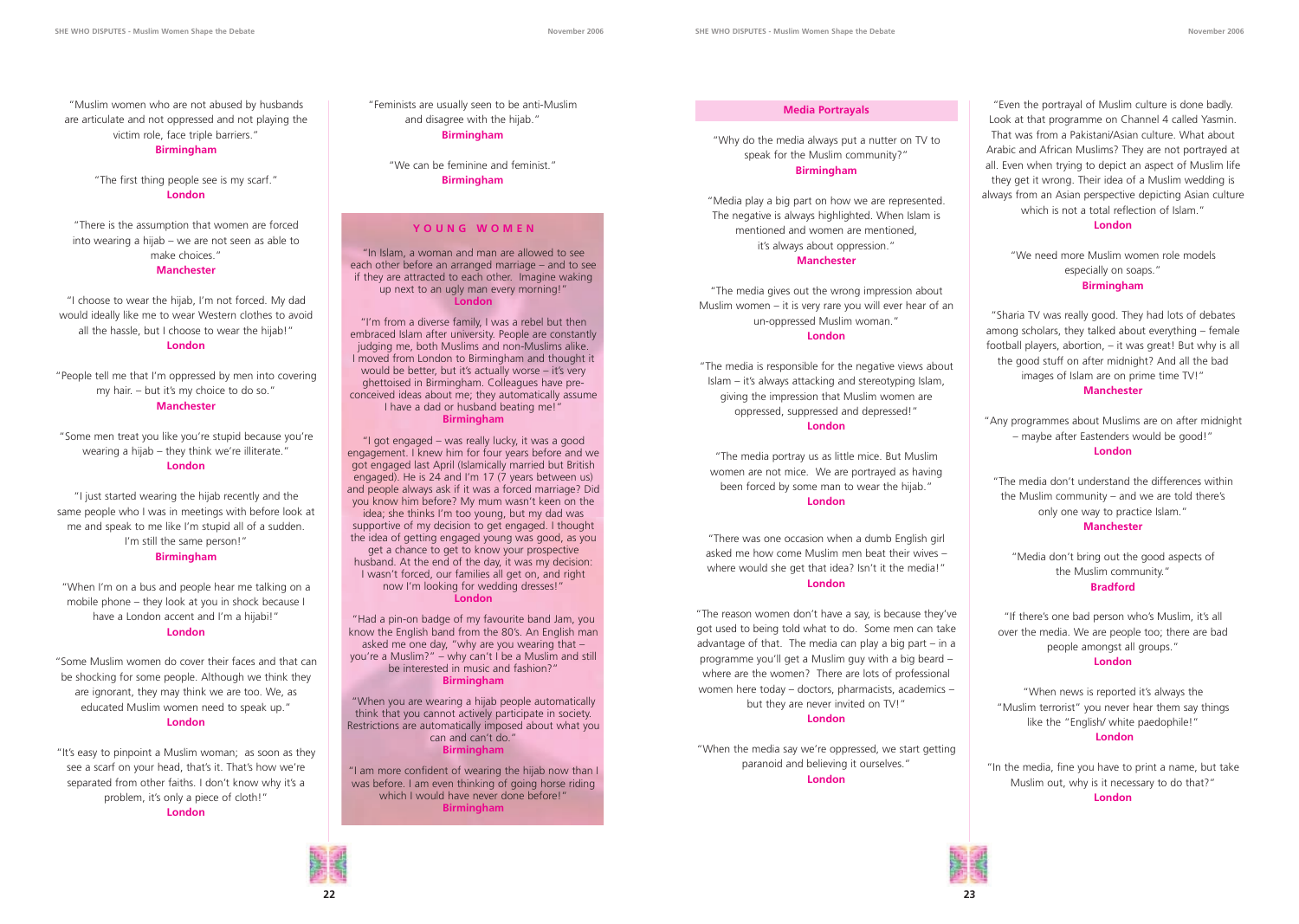"There is sensationalisation of all the issues in the media." **Birmingham**

"Only extremist views are being splashed all over the media." **London**

"How can we mainstream moderate Muslims on to the TV?" **Birmingham**

"Loudest voices are always picked up by the media, where do we fit in?" **Birmingham**

"We can't promote work we're doing without them [the media]. There are lots of negative voices shouting so we need to be louder." **Birmingham**

"The guy who was dressed as a terrorist at the rally last week – turns out he's a drug dealer – the headlines said that he was dealing drugs to fund Muslim causes! The fact that drugs and dealing in drugs is totally contrary to the principles of Islam is completely ignored!" **(Referring to protest in London against cartoons in the press in February 2006) Birmingham**

"Have you heard these new words they're using in the media like Jihadists and Mohammadists – what is that? I've never heard of these words!" **In response:** "They'll be in the dictionary before long!" **Birmingham**

"When they were talking about Turkey joining the EU, it was portrayed in the media as dangerous – because of its large Muslim population. But Turkey is actually very westernised." **Manchester**

"How many people have converted to Islam since 9/11 and 7/7? It is the fastest growing religion at the moment, so it couldn't be as bad as the media makes it out to be, and converts are the strictest Muslims." **London**

#### **Asian Women of Achievement Awards**

Set up in 1999, to celebrate the achievement of Asian women in the UK and provide inspiration and role models for the next generation – the awards have grown to become a powerful voice for Asian women. The Patron Cherie Booth attends each year with a variety of other guests – HRH Prince Charles, The Duchess of Cornwall, HRH The Duke of Kent and Her Highness the Begum Aga Khan have been some of the people who have supported the Awards. They have brought into the public forum many unsung heroines from all parts of the UK. Yasmin Jetha who was the only Asian women of the Board of a FTSE 100 company (Abbey National), Busra Nasir who is an educationist par excellence, Shazia Mirza a stand up Muslim commidienne, Fareena Alam of Q news and many others including Parm Sandhu an officer with the Metropolitan Police. The awards are universally acknowledged as showcasing Asian talent and are supported by major corporates including Lloyds TSB, BP, Shell, BBC Asia Network, Jaguar, KMC and Deutsche Bank among others. 750 people attend the annual dinner together with sponsors and the preeminent panel of judges.



### **1.3 International**

There was a strong sense that UK foreign policy was anti-Muslim and there was much discomfort with the UK's alliance with the U.S. which, many believed were carrying out policies and practices contrary to human rights. Many of the women felt that by taking part in wars against Muslim countries, the UK was following an anti-Islamic agenda, which they found disappointing and incomprehensible. The UK's tolerance of Guantanomo Bay was seen as a key example of a policy, which was clearly contrary to international human rights treaties and conventions. They believed this would not have been the case had the prisoners of Guantanomo been non-Muslims. Women complained about what they saw as double standards in the treatment of Palestinians by the State of Israel and the UK's foreign policy and ally, the U.S.

"Government says it's opposed to bullying in schools, but they walked into Iraq and started pushing people around. You're told to stand up to a bully. But you see people in Palestine standing up for themselves, and they get shot. You can't say violence is the answer – but who's the good guy there?"

**London**

"A few years ago, I heard the Government stopped the press from reporting opposition to the Iraq war. Many young people think the press is completely controlled by the Government." **London**

### **Y OUNG WOMEN**

"Channel 4 is the most Muslim-friendly TV channel in Britain – but even they give a stereotypical view of arranged marriage." **London**

"We are part of the Islamic College in Willesden – the biggest issue is the media – they say we are extreme – one of the girls in our class says  $-$  'yes we are extreme – extremely polite, extremely kind!'" **London**

"I'm fed up of watching the news and hearing about terrorist this and terrorist that. They always seem to interview the Muslim nutter and never aim to seek the views of the average law abiding Muslim man/ woman!" **Birmingham**

"How do the media want to portray the Muslim faith? From what I can see it's always in a negative way!" **Birmingham**

#### **Farkhanda Chaudhry MBE - First Scottish Muslim Woman Magistrate**

One of the purposes of enlisting lay judges within the judicial system is to ensure that the experience from our diverse society is utilised. Therefore my motivation behind the aspiration to become a magistrate encompassed this understanding. When I first became a magistrate I felt daunted by some aspects of the position, especially sitting on the bench and conducting trials. However, as I have built up my experience over the last 10 years I feel much more confident. I have found it to be a challenging and rewarding role. I thought as a Muslim woman magistrate I would open doors for other women from BME backgrounds by presenting a role model and also making Muslim women visible.

#### **Rehanah Sadiq - Muslim Woman chaplain**

Muslim Chaplain, University Hospitals Birmingham NHS Trust and Birmingham Women's Hospital NHS Trust. Over the years, her voluntary and extensive experience has brought her into close contact with Muslim communities, especially in the area of women, families and youth. She was involved in spearheading young women in an active youth movement, Young Muslims UK, in the 1980's. She is now an active member of the Islamic Society of Britain both on a national as well as a local level.

She maintains an active role in public speaking on Islamic topics in universities and other educational institutes as well as various seminars and conferences. Rehanah is a founding member of Reflection Network, a national training organisation committed to this purpose.



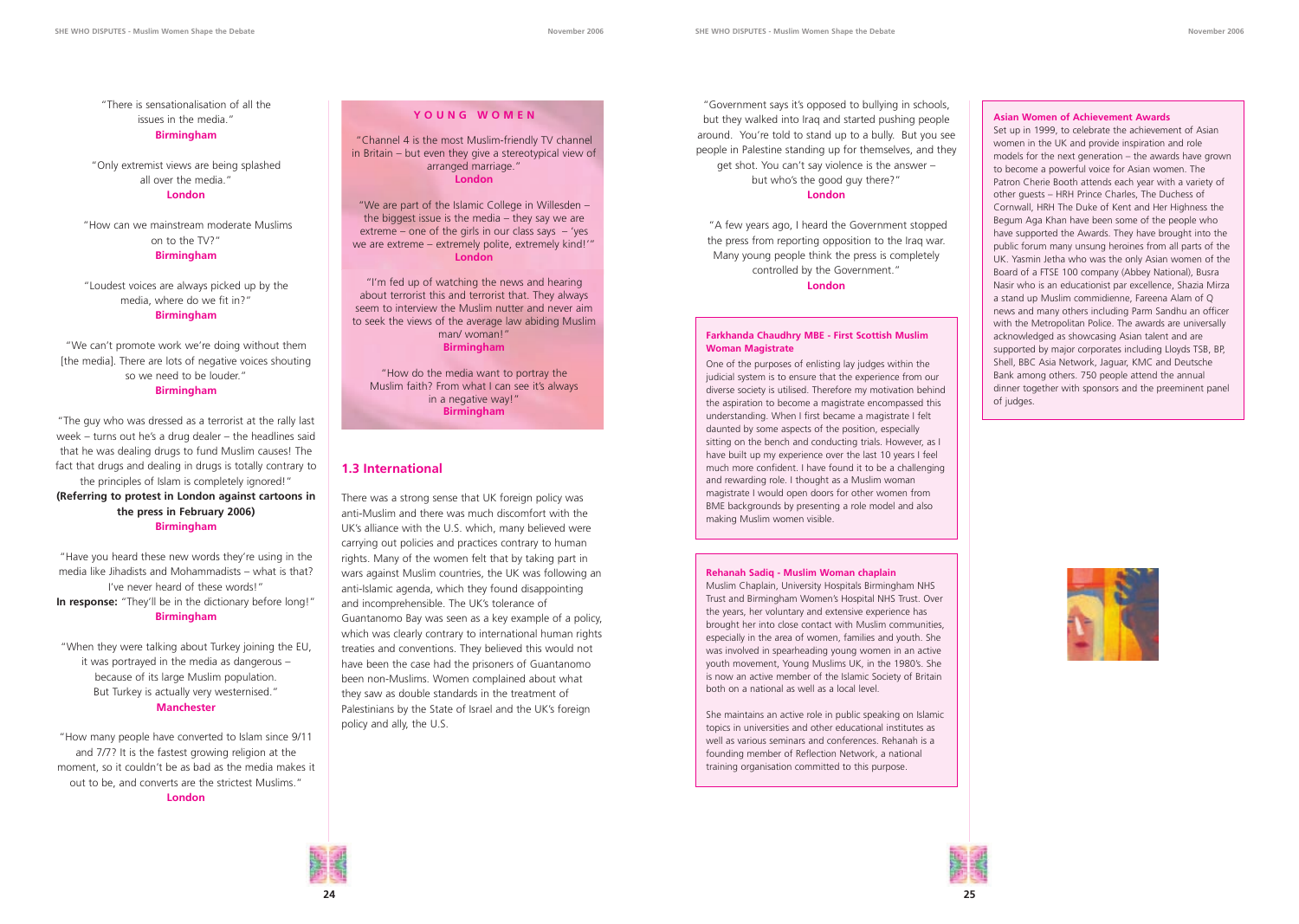"The first thing people see is my scarf." **London**

"When you wear a hijab people stare at you! Someone even said to me one time 'aren't you hot in that? Why don't you take it off? . . . is the Taliban making you wear this?'" **London**

"My aunt who is a British born East Londoner with a proper cockney accent and everything, she is also a convert and wears the niqab, you know the one where only your eyes are visible. She was shopping in Somerfield's one day and while picking up some fruits in the fruits and veg aisle an old Indian man nearby said to her – "Why don't you go back to your country!"she replied in her strong Cockney accent –"You go back to your country, I was born here you weren't!"This is the kind of discrimination women have to face – and this sort of thing happens regularly."

#### **London**

"I didn't used to wear hijab, but when I started, overnight I was called a fundamentalist." **Leicester**

"Laws aren't against us – but mentalities are. People have such a wrong understanding of Islam. The first barrier is dress code." **London**

"My mother lives in Queen's – a nice area of Birmingham –a girl had her scarf ripped off and she was knocked over. Nobody reports these things. People are reluctant to go to the police." **Birmingham**

"I've only been wearing the hijab since last May, but before that how many times have I walked down the street and had Paki shouted at me? But I didn't bother reporting it." **Birmingham**

"I'd love to wear hijab, but I do not want to draw attention to myself as a 'Muslim extremist'." **Birmingham**

#### **Terrorism**

Since 9/11 and the invasion of Iraq, young people feel very disillusioned. There is a lot of Islamophobia – racism has increased – it's getting worse." **Manchester**

"Since 9/11, a lot of my friends say this isn't home anymore. They want to go somewhere they can get a decent job and live in harmony. They are doing courses – like post-grad teaching certificates – so they can go overseas to work. Britain will lose a lot of young skilled workers." **Manchester**

"Terrorism affects our lives in England. But, even the 2<sup>nd</sup> or 3<sup>rd</sup> generations don't feel they belong anywhere else either." **Manchester**

"When my brother went to the USA in 2001 after 9/11 they ripped open his suitcase and stuck orange tape on it, searched him and kept him overnight for questioning without good reason."

#### **London**





## **Section 2** VIOLENCE AND SAFETY

## **2.1 Safety**

Safety was the biggest issue women raised and it generated long discussions. The majority of people had personal experiences to recount ranging from harassment and verbal abuse to serious threats and assaults stemming from the fact that they were Muslim. Women in the hijab felt particularly vulnerable to attack following both September 11 and the London bombings in July. There was a strong sense that if Muslims were attacked in the media one day, the next day people would be targeted even more in playgrounds, in shopping malls, in the street and at work. This happened so regularly that it was considered unremarkable.

#### **The Hijab**

"I'm covering my hair – this seems to be big deal! I feel I'm constantly under surveillance now." **Manchester**

"For 20 years, I had no problem wearing a hijab. Now you get intimidated in the street – stared at – and even challenged as a professional." **Leicester**

"I am wearing a hijab: I find it difficult to get a job, even to walk the streets!" **Manchester**

"A car was driving past my friend and they opened the car door on her, just because she was wearing the hijab." **Manchester**

"My mum wears the hijab. She's a little old lady in her sixties. She lives in a white area. Now young kids are throwing things at her – bottles and cans – every time there's something in the media about Muslim extremism." **Manchester**

#### **Y OUNG WOMEN**

"Once you become a practising Muslim wearing the hijab, it's difficult for you to be accepted on both sides. My family was shocked when I chose to marry a white man and made a conscious decision to be covered. This alienated my family. They wanted me to have a middle class comfortable lifestyle. As a result, I was not taken to weddings and other family functions because I remained covered and didn't dress up in the jingly jangly gear. I was shocked at the level of racism we received in Birmingham and I was a bit fearful of seeing people I knew before. My in-laws in Devon accepted me. I am not a submissive woman. 15 years ago if a woman was seen wearing a hijab people would cross the road. Now, I'll sit next to that same person on the bus. All sides however, accept my sister because she is not covered and my family are happy about this!" **Birmingham**

"When 9/11 happened one member of staff shouted at me, 'would you do that, would you kill?' I felt so upset!" **London**

"After 9/11, we had all this stuff demonising us – even round here (Whitechapel) women were attacked." **London**

"Muslims have to keep quiet about harassment. After 9/11 certain comments were made in our office. Management did not challenge it: I had to." **Birmingham**

"It's portrayed that Muslim groups are extremist. But that's a very small minority – and they are not true Muslims." **London**

"A lot of Islamic organisations are frightened to identify themselves as Muslim, because we are now viewed with suspicion. We tried to open a bank account for a course on teaching Arabic and were refused." **Manchester**

"Women have got abused after 9 / 11. We have contributed to this country: if we did not like it here we'd leave. We are humans, before we are Muslim. Just because some people are doing terrible things, why blame the whole community?"

#### **Birmingham**

"I felt self-conscious after 7/7. A hijabi woman was spat on because of it. In central London a German man said to my friend as she was walking, "disgusting!"\_ Since 7/7 Muslim people are unjustly feared, shouldn't there be a law against that?" **London**

"Since the July bombing, women have had their scarves ripped off and are being spat at." **Birmingham**

"One time I was on the bus and someone said to me, you haven't got a bomb in your bag have you? I turned around and said to them – your bag is bigger than mine, have you got one in yours?" **London**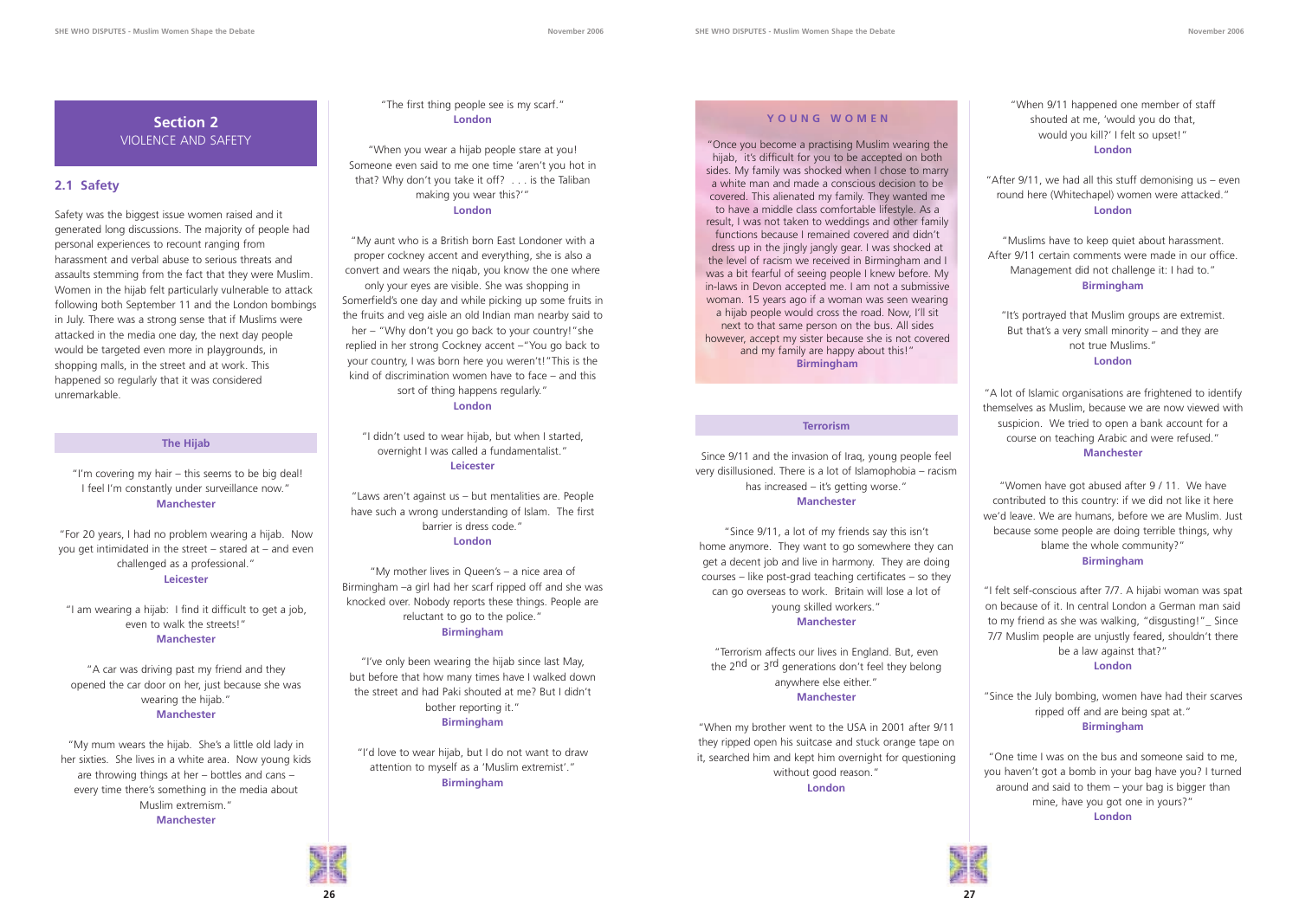"My brother was beaten up by the police and lost his eye. He got taken into the back of a police van and got beaten up. We didn't get any support from the Government or the police. They wouldn't accept blame. We didn't have much support from our own community, which was a shame. We got more support from the Black community. They suspended the officers from external duties to internal duty. No-one got charged or convicted of anything."

#### **Manchester**

"We notice they usually stop coloured people under 'stop and search' – not white people. But these people came here in the 50s and worked very hard for what they have got – they didn't steal it. They made a huge contribution; yet racism continues."

#### **Manchester**

"Lots of racism is indirect – you can't prove it." **London**

We might be identified as middle class but on the street you're a black bitch or a "Paki"or whatever!" **Bradford**

"A white colleague of mine came to me really upset the other day. She was in her car at traffic lights and there were two Asian boys in a car next to her and they stuck two fingers up to her. I said to her the amount of times that has happened to me in my life is immeasurable but it doesn't mean that I hate all the white community." **Bradford**

"If I do well then I am an individual – people say how well I've done, it is patronising when people say 'oh how did you get over your community barriers?' But the moment I spit on the street it becomes oh how awful Muslims are!" **Bradford**

"Colourising society by white and non-white and Muslim and non-Muslim – this is dangerous for communities and gives power to rightwing organisation." **Bradford**



"Whenever I am in meetings I end up having to bring the perspective of my community and whether what they want to do is appropriate for particular communities. Most of those people who are in high positions are only concerned with the needs of the indigenous community."

#### **Bradford**

"I was asked to justify the cartoon debate. I said, which of you can speak for everyone? Does one Muslim holding a placard represent the whole community?" **Birmingham**

"Gordon Brown stood there and said on national television if they (Muslims) want to be part of this country they need to integrate. How dare he suggest I am not part of this country? I am this country!" **Bradford**

"We need to able to report hate attacks. Some people don't like going to the police." **Birmingham**

"Anti-discrimination laws do not apply to us equally!" **London**

"Government should record crimes which are religiously aggravated." **Bradford**

"We need to record hate crimes under different categories – separate race and faith." **Birmingham**

"I don't even know what the hate crime legislation is!" **Bradford**

"To draw parallels with the Irish community in this country, people stopped talking with Irish accents during the time of the mainland bombings. St Patrick's events disappeared in Birmingham for a good 20 years! This event [Listening to Muslim Women] is important to make sure we don't disappear." **Birmingham**

> "Muslims are being racist against the new communities coming in." **Birmingham**



#### **Islamophobia and Racism**

"There was an immense amount of racism when I was growing up. I'd very often see Pakistani girls who wore shalwar kameez (traditional South-Asian dress) at school being picked on and having their money taken off them." **Bradford**

"I was one of the children in Bradford to be put in an immigration centre. These centres were there for children whose parents were from South Asian continents as the assumption was that we couldn't speak English. So we were all lumped together – I was born in Bradford!" **Bradford**

"When I was having my fourth child (in 1986), I had very long hair and was dressed in a nightgown. A nurse walked in and started gesturing to me as if I couldn't speak or understand English. I was born in Wales and English was my first language, Bengali came much later! When I said to her this is my forth child and I know how to bathe her, she was shocked. I didn't think that would happen to me again until two days ago. I went recently to a ward meeting, to be selected as a candidate. It was held in a pub – and I told them I had six children – they said, of course, we forgot you are Bengali! I realised nothing has changed since 1986!" **Leicester**

"When you are on the tube people look at you like you're about to blow up the tube!" **London**

> "Some one asked my son if he was Bin Laden in school." **Bradford**

"I've noticed since 7/7 when you're getting on the train, even the driver looks at you to see what you're carrying!" **London**

"My friend got checked going to Pakistan, they opened up her bag containing her personal female stuff in front of everyone!" **London**

"When I go on holiday to Algeria they check us more because we're from Britain. You have to pay a bribe if you don't want to be checked. Muslims are doing this to other Muslims." **London**

"When I hear the word terrorist I automatically think Muslim because I've been brought up in this environment." **London**

"Bombers are identified by their faith. People have been labelled 'Islamists' or 'extremists'. The Muslim community feel ostracized and picked on. There's a rise in people feeling helpless but needing to do something to support Muslims." **Manchester**

"Why should we pay the price for the so called Muslims who committed such an awful crime?" **Manchester**

"Suicide bombers give the wrong impression about Islam. However we have to bear in mind that the Americans are killing 1000 people at a time in Iraq, what are the Americans still doing there!"

**London**

#### **YOUNG WOMEN**

"We all have problems on London Transport – we all have stories about what happened to us on the bus or the tube, after the bombings." **London**

"Because of the 9/11, the airport checks are really intrusive now." **London**

"I was with a group of friends on Oxford Street and we were constantly stared at – I shouted out KABOOM! And some people jumped – sometimes you need to provoke them, they provoke us so you have to provoke them!" **London**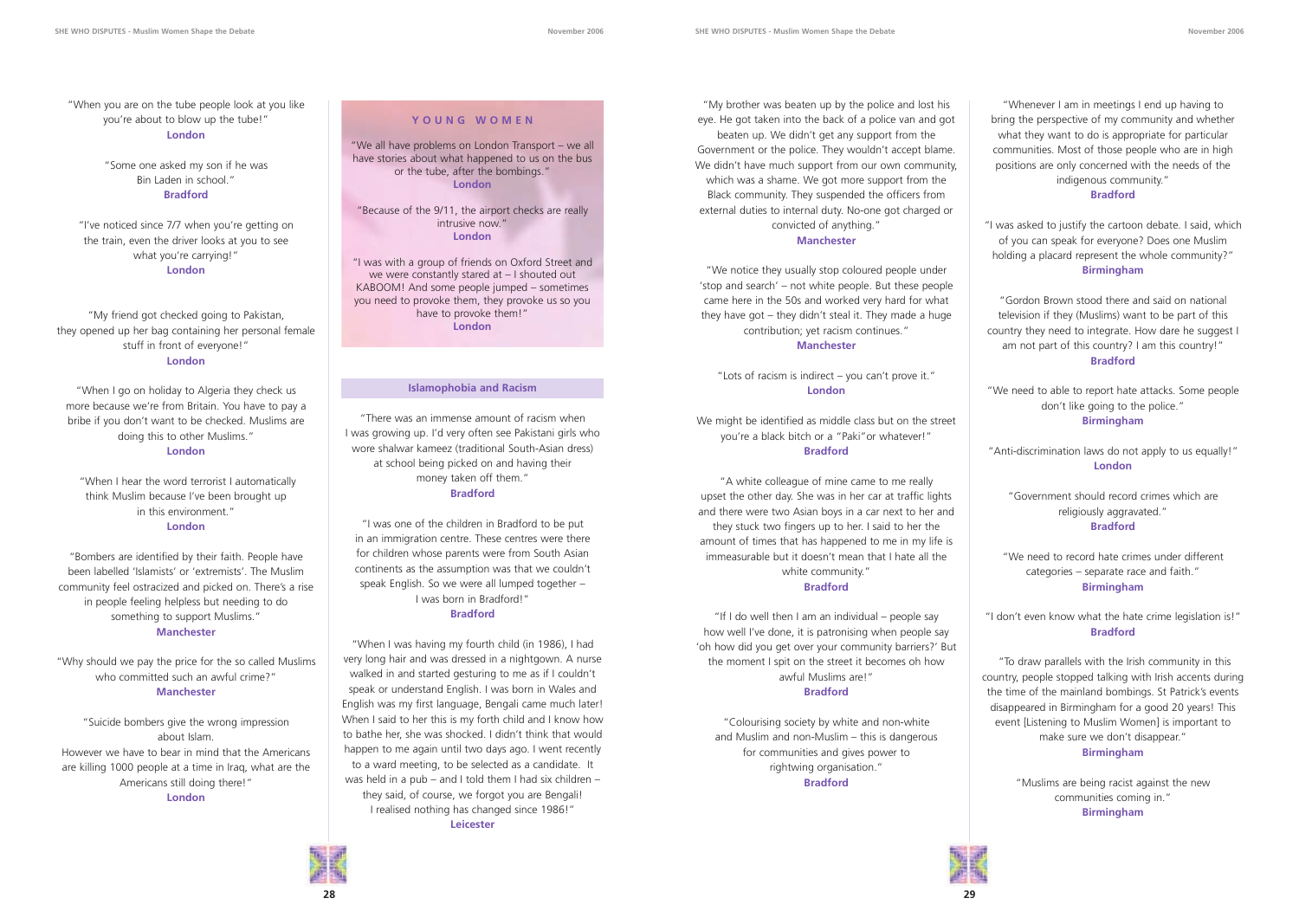everything. She wasn't allowed to go out, she wasn't allowed to sign on or have driving lessons. She was practically a prisoner in her house and it's quite ironic that her older sister is a probation officer and still this was accepted because she wanted to choose who she wanted to marry. We used to send messages to her underneath leaflets; that's how we'd communicate. I contacted the Home Office to find out what can be done about this, they basically said we can send the police over to the house and she would have to say she's not happy and then she could go, but obviously she couldn't really do that, because it's about honour in the community and that kind of thing. She was saying, can they not just take me from the house and then ask me, how can I answer? But the problem with the police was that she would have to say that she wants to go. In the end I told her to write everything down in a letter and that would probably give her consent, but her dad found that letter. Luckily by that time I had smuggled a phone to her so we could communicate. When I realised I didn't have the letter I texted her saying I hadn't got it and she realised her dad had found it, so she left home. We took her to our house and we got the mosques involved and they got in contact with a different mosque from a different community, they got involved and contacted the dad and told the dad. Now she's back at home they are emotionally blackmailing her and are very reluctantly accepting this marriage. But the problem was her local mosque knew what was happening but they turned a blind eye to it because the community where she comes from are a very close-knit community and nobody wanted to get involved. It all relates to communities not recognising issues even though the issues are there. Also about service providers not recognising the cultural issues because it is difficult for women to say: I'm going. It's fine to say women have to find that strength within themselves but if they've been brought up within this community and family they don't want to hurt them either when trying to get their rights." **Manchester** 

"My brother has just gone to Pakistan and has had an arranged marriage. To me it's still forced because he's been hounded for 4 years to get married." **London**

"I know girls taken abroad, or forced into marriage because of their sexuality. There is constant pressure. I was taken to Pakistan on holiday, in my last year at university. I was kept in a room 24 hours a day, until I agreed to a marriage. I had come out (as a lesbian) to my family years before and the relatives in Pakistan said – bring her here, we'll sort her out. I was forced into marriage. Although many people oppose forced marriage, I find a lot of people say it's ok for lesbians – they are doing it for your own good." **London**



"The Asian community is negative towards the Somali community but we were in that same boat of racism and prejudice once. We should have learned from that." **Birmingham**

#### "I overheard an Asian woman saying, 'these Somalis coming into the community, they're all criminals with phones, I don't feel safe'. When white people say that, they're challenged but she wasn't." **Birmingham**

"We should learn about other cultures; it's important. I've done that and are the barriers any less? The glass ceiling is still there and we are still discriminated against." **Bradford**

"A while ago during Ramadan I was at Kings Cross and saw some rubbish lying around near the bin, as I was about to pick it up to put it in the bin a man turned around and said to me – you people are always littering our stations!" **London**

domestic violence was also discussed by women in detail and there was a general consensus that mainstream refuges were not able to cater to the religious and cultural needs of Muslim women, resulting in many having no option but to stay in violent relationships or returning to them due to feeling alienated , isolated and desperate. The lack of support for women from abroad brought to the UK as wives and then abused was also highlighted. It was strongly emphasised that violence against women was not acceptable in Islam and some service providers and criminal justice agencies were condoning such practices by making allowances for what are in fact not Islamic, but cultural practices.

"Issues like honour killings, domestic violence and sexually transmitted diseases – we need to talk about these – they are major issues." **Birmingham**

"This isn't tarring everyone with the same brush, but there is a growing disrespect amongst young Muslim men towards Muslim women. On Eid my cousin handed me an envelope with a load of papers in it and said, look what's come in the post. This guy had written a letter detailing a relationship he'd had with a Muslim girl, saying how she sleeps around, had a White boyfriend and an abortion. He'd done this and sent it to all the Muslims in the local area directory and her parents, naming her. It was horrific! Then when we all started talking my cousin told me about a girl she knew in Uni and how her boyfriend secretly filmed her in the shower and when he broke up with her, sent it to her parents. It's that issue of izzat [honour]." **Manchester**

#### **Forced Marriage**

#### **Case Study:**

"I have a friend who wanted to marry someone; her family wouldn't accept it because he wasn't from the same caste. After a long time her family said ok we'll let you marry him in Pakistan so people here don't find out. It didn't work out and her mother gave her a ultimatum that you either forget about him or live here [Pakistan] for the rest of your life, she said ok I'll live here. She stayed in Pakistan in some village in the middle of nowhere, there were even snakes! Her parents said ok you can come back but you have to marry who we choose, so she said: ok, and came back to the UK. I went to visit her and her mother stayed in the room the whole time monitoring



"The BBC was making a programme on forced marriage and honour killing, (again) and they focused as usual on how white people react to it. They should film the Muslim community and let us express our shock, and our opposition to it!"

#### **Birmingham**

"She was forced into an arranged marriage when she was 16 and escaped and went into a refuge. She got her strength from Islam and went to a specialist refuge for South Asian women."**(woman in question didn't wish to recount this herself and asked the woman sitting next to her to tell the story on her behalf). Birmingham**

"The Government should do something about forced marriage. It shouldn't be allowed. Parents should be heavily fined." **Birmingham**

"Women suffer from a lot of mental health issues to do with forced marriages, domestic violence and immigration problems." **Bradford**

"Forced marriage is a red herring being used by Government and media. Of course it does exist and is a problem we need to address; but why have they chosen forced marriage as such a huge issue and highlighted the Muslim community again as community where this happens?" **Bradford**

"Forced marriage is much less now then it used to be; it will eradicate itself as time goes on." **Bradford**

"I wish Government was so quick and ready to address issues of under-achievement as they are of forced marriage." **Bradford**

"By minimising our problems on domestic violence and forced marriage it will not disappear. It has to be addressed. Women would rather die in their silence – we need confident women; we don't need shattered, battered women." **Bradford**

#### **YOUNG WOMEN**

"I am 17 years old and so far I've had a very positive experience. No experience of discrimination from outside of the community. I live in a community of mainly white Christians. I think we need to look at our common interests and less at our differences!" **Birmingham**

#### **2.2 Violence against women**

Women chose to talk at length about their experiences of violence against women within communities and of their despair and anger at being unable to find help and support. In each event a large majority of women knew someone who had been forced into marriage. Women felt they could not go outside the community for help, as they feared ostracism. Those who did attempt to seek support found people to be unsympathetic. GPs within the community were not seen as reliable. It was perceived that GPs were liable to disclose confidential information about patients to their families. The issue of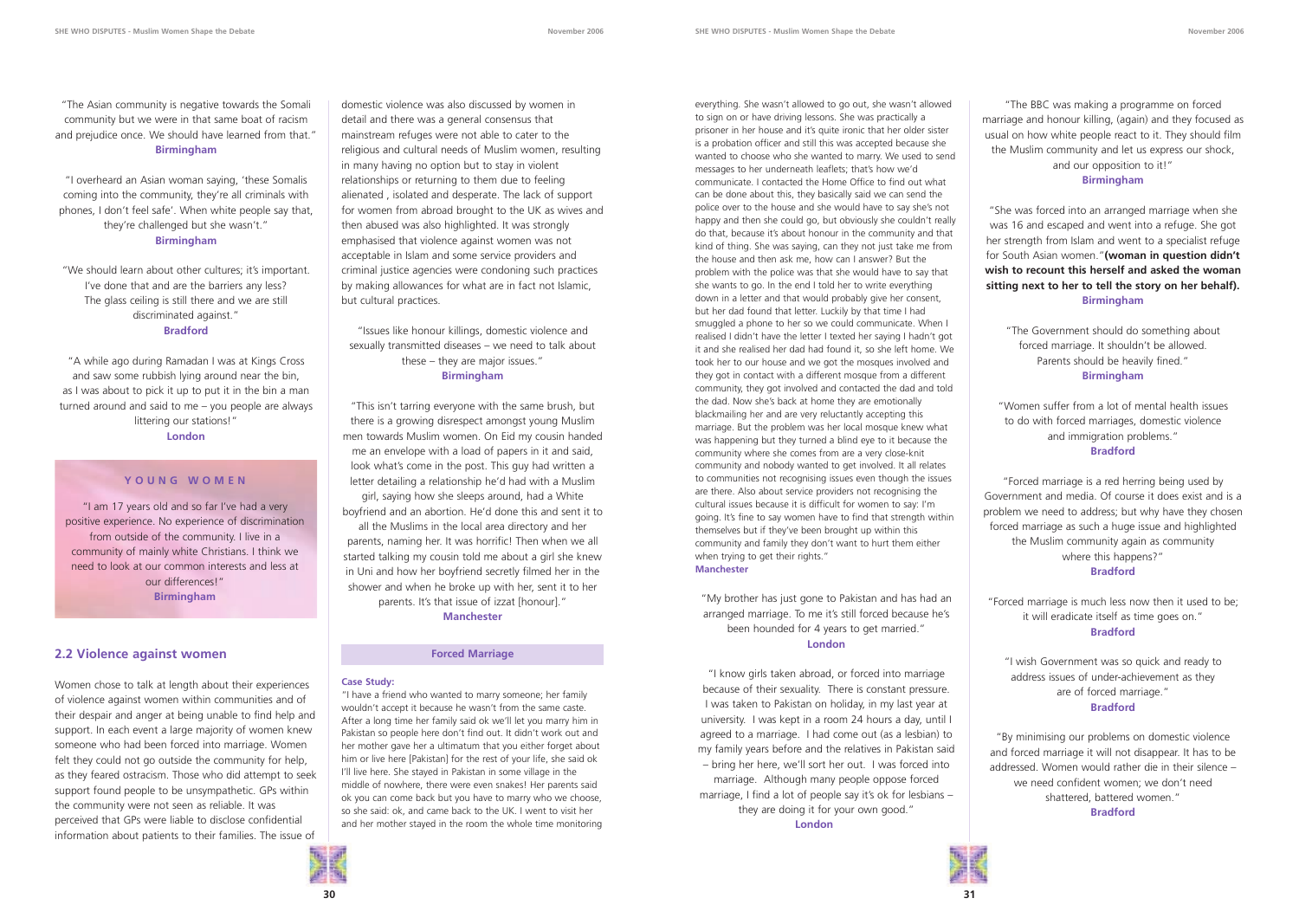"We don't need negative policies as it does nothing for our profile." **Bradford**

"Government needs to stop making it an Islamic problem; it is a global problem." **Bradford**

#### **Domestic Violence**

"There's on-going issues of domestic violence in all communities. We have a culture within Britain of aggression and violence. My partner grew up in Leicester and there your movements are so restricted. They have networks of taxi drivers reporting on girls and where they've been. You could get a real beating at home for being in a place where it was considered you shouldn't have been."

#### **London**

"Domestic violence affects *all* women – not just us. 'Ashram' just works with Asian women – but the funding has now stopped. We need to sustain these projects. The Government must mainstream and continue their funding and roll them out more widely, where a model works. We do not need to start brand new projects every few years! We do not share enough good practice across the countries."

#### **Birmingham**

"The way front line workers treat violence against women, they have no idea of the kind of problems Muslim women face. A woman facing domestic violence – she is trapped – she can't go and get help. There are no proper shelters she can go to. We need proper training to ensure women can access the right services." **London**

"Domestic violence might happen to men, but it's mainly women. A friend of mine is in the police – he says the first hit will then inevitably be followed by a fall down stairs. We need to educate women to ask for help straightaway. We need to reach women through schools." **Birmingham**

"When it comes to domestic violence there should be a zero tolerance policy and the Government shouldn't allow mitigating circumstances such as culture, to play a part. We've had calls from the probation service asking if domestic violence is justified in Islam because we have a man here saying it is! They shouldn't allow cultural justifications for such crimes." **Birmingham**

"Muslim men sometimes think they are born with the right to hit women and Muslim women think that it's religious, but it's not –Islam does not allow this!" **Birmingham**

"The Prophet (PBUH) said: A man should act like a lamb within the home and as a lion outside the home. So why do some men beat up their wives and abuse them in order to exercise their strength and power over them? The roles of men and women are different but their rights are exactly the same." **London**

"My first marriage had a lot of domestic violence. In the community, it's accepted, but it is not on! I have seen white women coming into work with black eyes. This is not about Islam, it is a male thing: we need all women to say, zero tolerance. But women do not know that under Islam, they are equal to men. I was lucky – my father told me, you do not have to put up with this! You can divorce him!" **Birmingham**

We are human – we are in the UK now. We have to support each other. In Somalia, women are told: go back to your husband – let him beat you again! Some husbands here in UK, if you say I want to go to university, they tell their wives to stay at home. We need your help to get out into the community. **Leicester**

"Sometimes we see domestic violence as husbands abusing wives, but sometimes it's mother-in-laws abusing. Women need to know they can't let anyone knock their confidence. In Islam, women have rights to many things including their own home" **London**

"We need to remember the effects of domestic violence on children. If the kids see the father beating the mother up, they will think it is ok."

#### **Birmingham**

"There aren't very many domestic violence services sensitive to Muslim women's needs. There aren't very many refuges that Muslim women would want to go to."

#### **London**

"If we can only offer standard refuges, Muslim women will often just go back home and take more abuse they need refuges for Muslim women." **Leicester**

"Women survivors are rehoused in areas outside the community, where they will be harassed and subject to racial abuse."

#### **Birmingham**

"Young girls coming from Pakistan who might have domestic violence issues and have no language skills, are left alone. They have no help and support and are left without passports." **Bradford**

"If the boy is from here and brings a girl from Pakistan,

there are so many problems."

#### **Birmingham**

"Women from abroad have no one to turn to if they are being abused at home. They are afraid of being deported." **Birmingham**

"They come to India and they want a servant to cook and clean for their parents. One of my friends lives with her mother-in-law, which is why I'm afraid to call her. I would like to write about how it really is for girls here, so that parents (in India) can know what happens to their daughters."

**London**

"We leave everything – our parents and everything – to live a happy life and we come here [UK] and it's all wrong. Boys here are mummy's boys!" **London**



#### **Case study:**

"People from here go back home for wives and say we're going to take you to England, let you go to college, and work. But when we get here they don't let us do anything, don't let us go out or work. We don't know if their family is religious or modern. If we end up getting married to a religious boy we remain housewives and not allowed to work or go out. My inlaws are very religious. As soon as I got here my husband said you have to live with my mum and dad and not go out and be a housewife. So I'm stuck, we don't know where to get help, we end up having to stay in the house and they can do what they want and torture us. They say we are not allowed to call our parents.

One day I was so depressed and went to my GP. She was Asian and I spoke to her in our language and she told me where to go and get help. But I still didn't do anything. The community is so small and everyone knows everyone else. We can't just go to the police if we are beaten, because of our culture. So many daughter-in-laws are in this situation. I know about ten in this situation.

All us girls from India are treated as slaves. One of my friends just had a baby and her mother-in-law makes her do all the work – even ironing the bed sheets. It happens in India too but there's no organisation there to help.

I'm the only daughter and my mum and dad said if you don't want to live with him get a divorce. But not all parents are the same. I left my husband 2 years ago. He did emotionally torture me – wouldn't let me go anywhere. One time he took my passport from me took me to India, and came back to the UK with my passport and ticket so I couldn't come back. We called the big priest and he called my in-laws and told them off and said "if you don't want her just finish things". Then they came and we had a compromise. I came back and he took my passport again. I told him I'm not the same girl as five years ago, I know the law and if I call the police you'll have to give it to me. I called the police but no-one answered and he snatched the phone and locked it in a cupboard.

They (my in-laws) put conditions on me and said I had to sign a contract saying I can't contact my mum and dad, I can't go out and talk to my friends and I have to listen to them. My husband and in-laws said if I didn't sign the contract I would have to go. My husband said, "I'll get my solicitor to sign it. I said, "I want someone's advice"and they said, "you will have to leave. They said they would call the police if I didn't leave. I have some relatives in London and my husband dropped me there. I still love him and call him but he doesn't want me. He has a girlfriend. I've applied for my Islamic divorce, I don't want to but I have to as I have no choice. My mum and dad said, you just get a divorce and then you can marry whichever boy you want to.

If I get some education and get a job I can stand on my own two feet. I'm going to college and get a grant to study. I'm in (an Asian) refuge and I get help but if I was on my own, I wouldn't get the grant. I want to become a teacher and teach young children. I'm doing a diploma in childcare." **London**

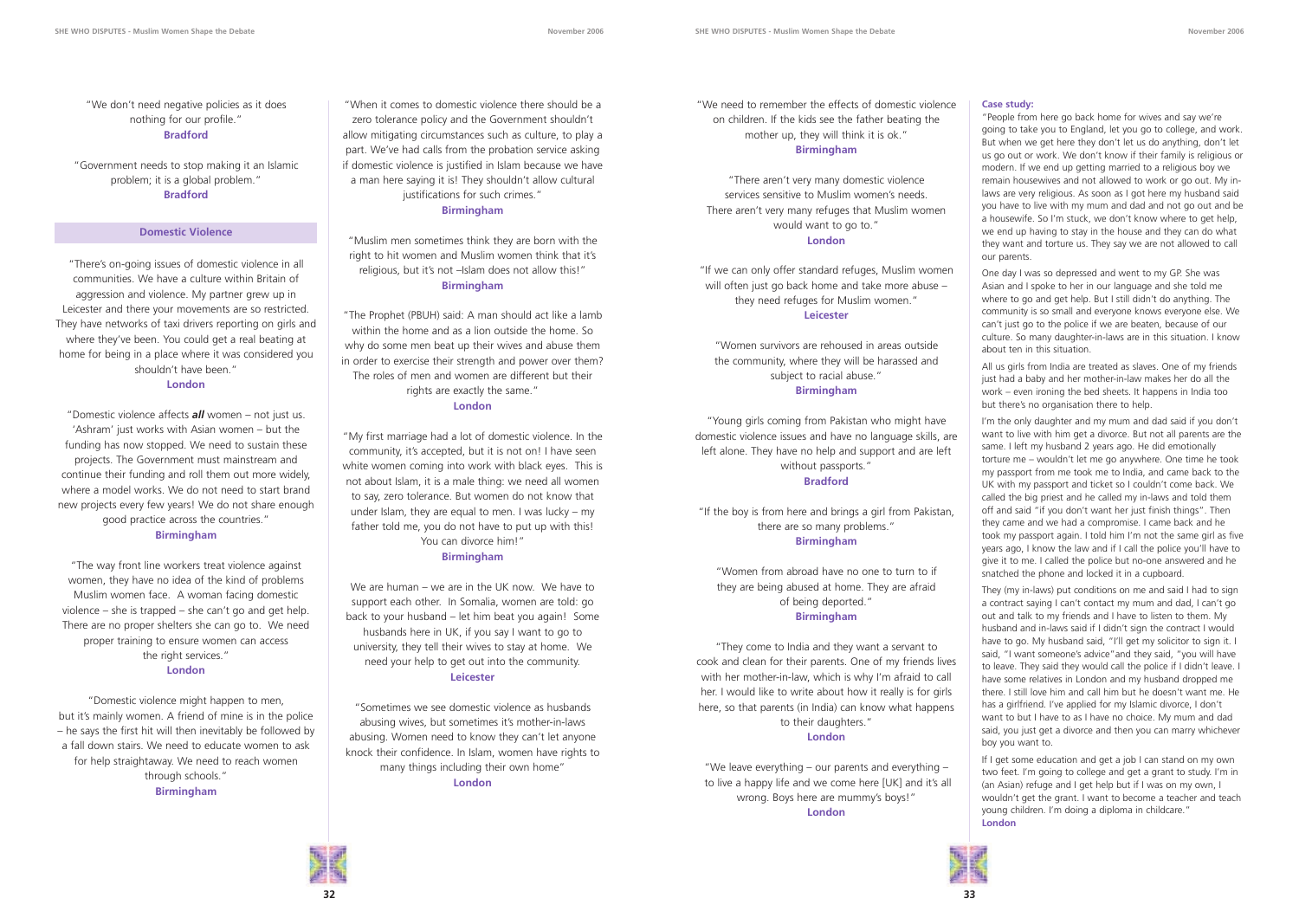**34 35**

"Other things are starting to be discussed within the community, but definitely not sexual abuse." **Manchester**

#### **Crime in the name of honour**

"I know a Muslim boy who murdered his cousin, because she fell in love with someone 'unsuitable'. He says: she was doing 'haram'. These ideas don't come from him: they come from the imams." **London**

"Honour killings and forced marriage are the most important issues in our community!" **Birmingham**

"Employment is an important issue. For women who home work, their work is invisible and they receive no benefits or recognition for the work they do."

#### **Bradford**

"People listen to men more than women. There is segregation in careers – Muslim women need to go into media jobs." **London**

"To your face, no-one says anything. But when people see me dressed like this – the barriers come up. If I want a job in a bank or in Parliament – I wouldn't get very far. Female Parliamentarians don't wear the hijab." **London**

Muslims get refused jobs all the time, because of their faith, or because they're wearing the hijab.' **London**

"A lot of women have good qualifications and don't get jobs because of the way they dress, because they wear hijab." **London**

"I am doing Business Admin and I am sure if I go and work in a mixed office, I won't be treated well – (woman who wears jalbab). "

**Birmingham**

"Officially, you can't be told not to wear hijab. The problem is the attitude of the people you work with." **Birmingham**

"My dad, who works at Heathrow Airport, tried to get me a summer job there. My application form was accepted, but after I sent in a photo of myself wearing the hijab, my application was unsuccessful." **London**

"Anecdotal evidence shows if women go to interviews with hijab – they don't get the job; if they go without it, they get the job. Have we got the data to show where Muslim women are in the labour force – are they all stuck in low skill, low paid jobs?" **Birmingham**



**Cardiff Women's Safety Unit - Survivor Forum** The Cardiff Women's Safety Unit (WSU) was established in 2001 – this multi-agency initiative works with a wide range of organisations (including the police and the Crown Prosecution Service) and offers a comprehensive range of specialist services at one referral point to women who have survived domestic violence and/or known perpetrator rape. The WSU offers: target hardening; counselling; advocacy; legal services; and refuge provision to women and their children; deliver domestic violence training sessions to people working in the South Wales area; and help streamline domestic violence procedures in Cardiff courts.

The Survivor's Forum offers support to women once they are out of risk by providing a safe space to meet, support each other and build networks. The Forum also acts as a sounding board for consultations and proposed services relating to domestic violence and sexual violence. The Forum offers a safe and diverse environment to support women survivors.

## **Section 3** ENABLING ECONOMIC PARTICIPATION

#### **Employment**

Women felt that in addition to the glass ceiling and barriers to promotion faced by all women, choosing to wear the hijab or wishing to use breaks to pray whilst at work added to discrimination. Many described being refused jobs once prospective employers saw them wearing the hijab. Many women also believed the stereotypes employers held about them as Muslim women hindered their careers.

> "There is great talent amongst women in the Muslim community – we can make a great contribution to the economy." **Birmingham**

"I had a development interview to go into management; I had started my post-graduate qualification, they wanted to give me a mentor, but there are no Muslim women in a senior position, so I still have not been given a mentor. Recently I attended a big NHS conference on BME issues, but I still see no BME or women in senior positions two years later." **Birmingham**

"I live in Surrey (not many Muslim women there!); when I applied to jobs, they wouldn't accept me. They wanted me to look for work in Central London or Tooting where the population is more diverse. I am qualified as a pharmacy technician, but I had to retrain to get work here."

#### **London**

"How reflective are employment panels of the community?" **Birmingham**

"Muslim women are under–represented in employment both in the private and public sector. Promotional opportunities are not available. White counterparts get promoted over you." **Bradford**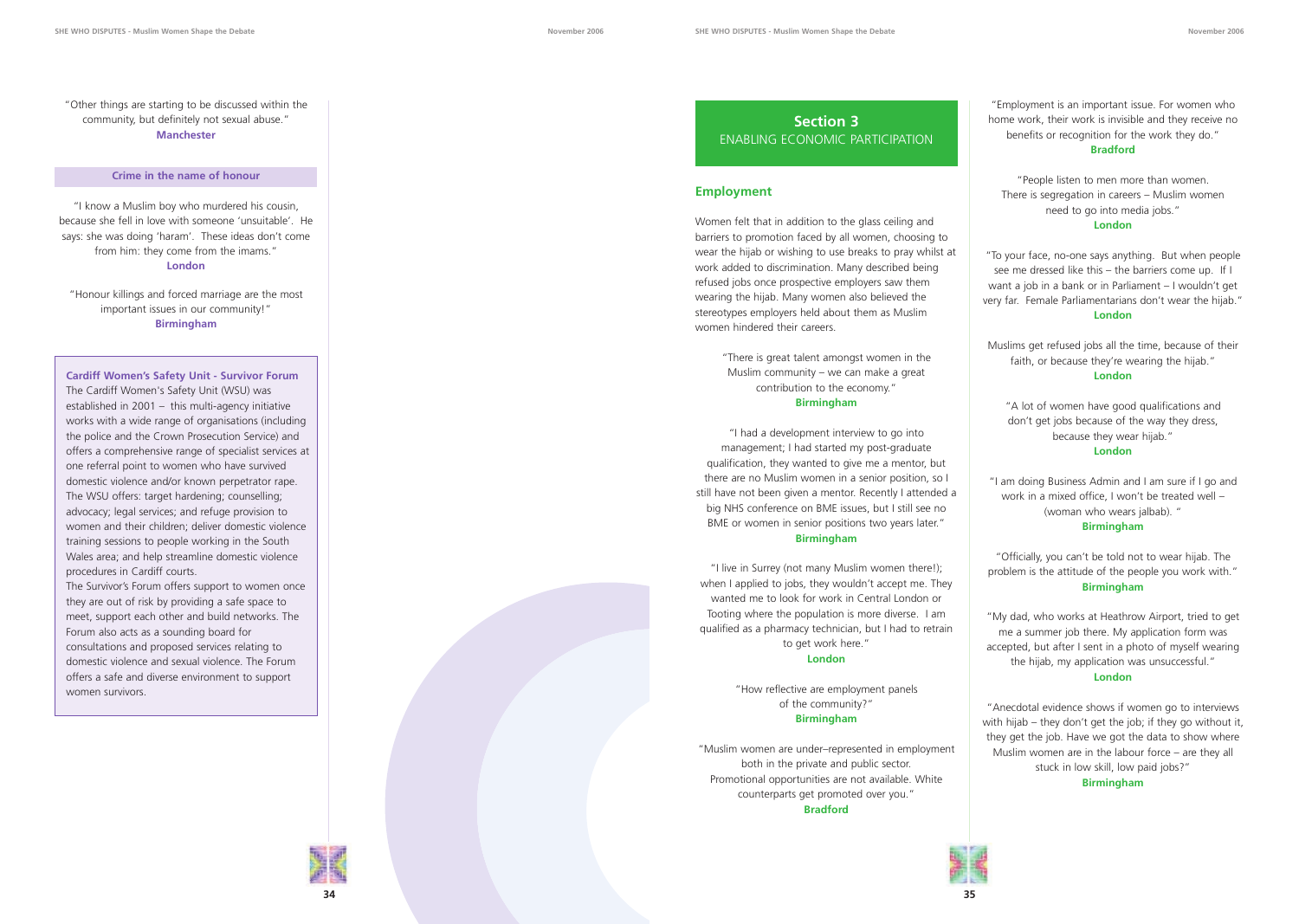"I was promised a job over the phone. When they saw me in my hijab, they turned me down. I was so hurt." **Manchester**

"I would not be too comfortable going out to work in a hijab." (Student) **Birmingham**

"The employer may not forbid things, but the problem is the reaction you get from other people! I came here first from Pakistan just after 9/11 and I encountered problems."

#### **Birmingham**

"My husband works in a firm and he felt unable to ask colleagues to cover his phone so he could have 10 minutes to pray." **Birmingham**

"My sister is not allowed to pray at work. She has to clock in and out – it's ok for someone who wants to go on a cigarette break; they don't have to clock in and out!" **Birmingham**

"People see you as different. It's the way people look at you that's the problem. If I wanted time for prayer, I could ask for it – but it made me feel different. As a hospital doctor, I couldn't take time for prayer – I felt I was imposing on people." **Birmingham**

"I should get Eid automatically off. Everyone else gets Christmas and Easter and I have to take these days off!" **Birmingham**

"When I was working, I wasn't allowed to take Eid off." **Birmingham**

"If you are employing someone who is Muslim, you need to provide prayer rooms. There needs to be education around the history of Islam, not just that we wear hijab!" **Bradford**

"Prayer rooms should be available automatically: we shouldn't need to ask." **Birmingham**

"24-hour drinking will make it worse – the pressure on all of us, especially young people." **London**

"Employers still have very stereotypical views about Muslim women." **Bradford**

"I have trained over 600 managers in the last 3 years. They've had very stereotypical views of Muslim women." **Bradford**

"Muslim male managers think you don't count either!" **Birmingham**

"I am Bengali and I am a practising Muslim. There is a cultural barrier to getting out of the community. When I came here, I wanted to go out to work – but I was the odd one out; I saw all the other women staying at home. People talked about women being out at work: it was very rare. But now, my daughter is nearly 30 – she can take a job. It's so different for her. But the Somali, Turkish, and Bengali communities – it's still difficult. You can be a doctor – that's ok, but for a woman to start a business: it's a man's world. We're still the odd one out!" **London**

#### **QED-UK**

QED-UK was founded in Bradford in 1990 to campaign for a level playing field, where people from all backgrounds are able to play a full role in society. The charity focuses mainly on those of South Asian origin, many of whom are Muslims and who make up over two-thirds of the ethnic minority population of Yorkshire and the Humber.

They have set up the Policy Makers Network to help people to take up places on decision-making bodies so that they can contribute to public life. There are now 80 members, who receive mentoring and support to enable them to apply for positions and gain the skills and self-confidence needed to succeed in their new roles.

The latest project, Narrowing The Gap, is aimed at reducing the 30 per cent difference in employment rates between people of Pakistani and Bangladeshi backgrounds and the general population. The project is especially targeting women, and will work with 35 community groups to help 2,000 people to become economically active in the Yorkshire region, with 500 securing jobs.

Most of these initiatives tackle the supply side of the labour market, but QED-UK believe that it is equally important to tackle the demand side of equation by working with employers. Many business people have negative views of minority ethnic communities in general and Muslim groups in particular.

#### **Chartered Institute of Personnel Development (CIPD)**

The Chartered Institute of Personnel Development (CIPD) has produced guidance giving practical information on direct and indirect discrimination and religious observance for personnel officers in the public and private sectors. This includes details about the observance of religious holidays and religious practices, such as prayers during work hours. It also covers detailed issues related to social interaction at events during and outside working hours that may indirectly disadvantage or exclude Muslims. For example, 'the after-work drinks in the pub', while a common social event for the majority of workers, may be uncomfortable for Muslims to participate in.



"We need a multi-faith room in every work place." **Birmingham**

"It took me a long time to persuade my employer to provide a multi-faith room." **Birmingham**

"All employers have a duty of care to employees; this should include the right to pray and have your faith respected."

#### **Birmingham**

"This perception of, 'they have to fit into our environment', is not helpful. If they are a good employer they will cater for the diverse needs of their employees as it will be conducive to happier employees and therefore more profits, which is what business is about." **Bradford**

"Some women find it difficult – about shaking hands. I just say: 'my faith doesn't permit me to shake your hand'." **Birmingham**

"Male colleagues will put their arm round you – I am not comfortable with that. If you tell them, they will stop." **Birmingham**

"Even eye contact is a problem. In many Muslim countries, you don't look your employer in the eye: it's disrespectful. But here people think you are just shifty if you don't." **Birmingham**

"This after-work drink thing – everyone goes off to the pub. We can't go. They select a restaurant for the team, but they don't think about making sure I have a halal meal. So I end up having to eat vegetarian or nothing. Then they wrote in my report: 'She's not a team player – she doesn't socialise'!" **Birmingham**

"At Christmas parties, management will buy alcohol but no soft drinks. My director bought wine for everyone, so I had to ask for orange juice. At work everyone was bought a bottle of wine as a reward. They just left me out -they didn't give me anything. I was told I could sue her for discrimination!" **Birmingham**



#### **YOUNG WOMEN**

"A friend of mine went to 10 job interviews, 8 with a hijab and 2 without the hijab – she got the two jobs she went for without wearing the hijab!" **Birmingham**

"I didn't have problems getting a job. I do community type work. I don't always want to be seen as a Muslim girl in a head scarf; I have other interests as well and don't represent all Muslim women!" **Birmingham**

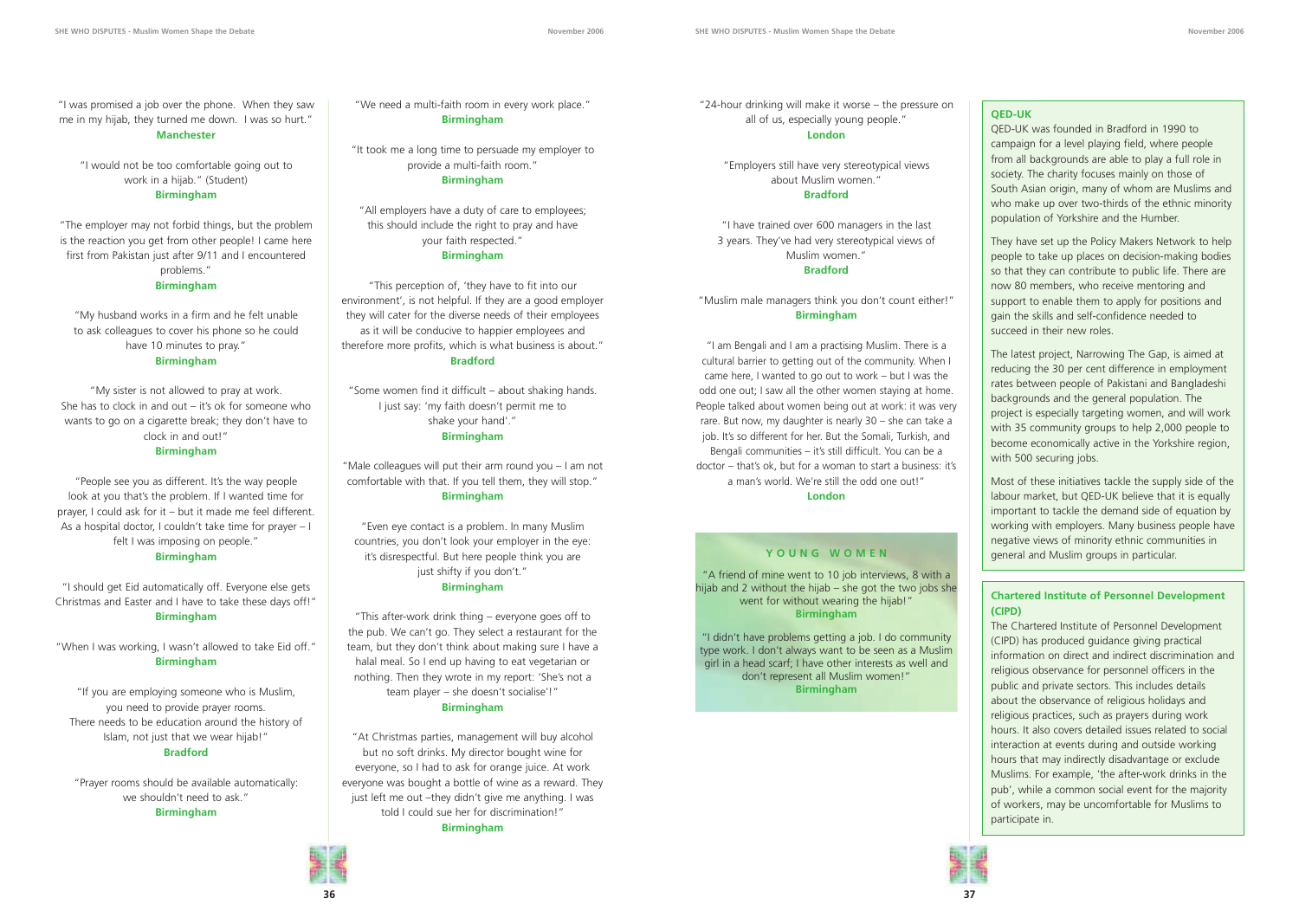## **Section 4** ATTITUDES WITHIN SOCIETY

#### **4.1 Identity and Integration**

Two thirds of Muslims identify as British.<sup>2</sup> Many women felt that the so-called 'Muslim identity crisis' is a media myth, but others reported feeling excluded and alienated by other people's attitudes. There was a sense of irritation and confusion about the constant demands on Muslims to 'integrate'. Women felt that they are British and proud to be. Many felt that calls for them to be 'integrated' into a country they already feel part of, have racist and xenophobic overtones, which make them feel rejected by the majority community. There was strong support for mutli-cultural and multi-faith communication. Women felt there was a lack of communication amongst all faiths and that this was something all communities should tackle together.

#### **Multiple Identities**

"What is Britishness?" **Manchester**

"We don't fit into a box and shouldn't have to." **Manchester**

"Some of us are born here – we consider ourselves British!" **Birmingham**

"Why should we have to identify as Muslims? – I feel I need to in light of current issues." **Manchester**

"The Muslim community is a diverse community. There are differences between Muslims from India, Pakistan and East Africa – particular communities are doing well whilst others are not." **Manchester**

"The Muslim community is so different. The way people are brought up has an impact on how they view themselves." **London**

"The Muslim community is quite different across different towns and cities in the UK – in Birmingham, Manchester, Leicester – you see a real contrast in how Islam is practised." **Manchester**

"The Government needs to promote the fact that you can be British and Muslim." **Leicester**

"I want to keep my culture alive – I am a Bengali woman, I have to keep my identity alive – so I don't wear western dress." **London**

"People are more open here than any other European country." **Swiss woman living in London**

"There is a lot more temptation in the western world, but I personally think we're a lot safer here compared to somewhere like Saudi Arabia or Algeria. When I got to Algeria and walking down the street with my family with my hijab on I get more comments from men over there than I do here, they even try and touch you!" **London**

"We have to realise there's an identity problem for our children. We need to be aware of the problems our children face. Our children need to be confident about their Islam and that can only happen through women knowing about their religion. For example it doesn't mean that if I am a Muslim I can't have a career." **Bradford**

"Converts have to prove themselves more. My convert friends not only feel they have to prove themselves more but they also get questioned more by their own community, as in why have you done that, you don't look like them, why have you started wearing hijab?" **Manchester**

"There are higher expectations of converts amongst some Muslim communities, hypocritically so." **Manchester**

I was born a Muslim. You are told that to get married makes you a better Muslim. I thought if I got married. I could change my sexuality. I'm a transsexual; I believe I was born in the wrong body. I've tried everything to change, and I couldn't. People say, be honest; but you can't. I have now lost my children; I am allowed to see them, but only on condition that I don't change (my sex). This is how Muslims treat me – even though there are Muslim countries where operations to change your sex are available."

#### **London**

"We need to be more visible as Muslim lesbians." **London**

> "We must be seen as complete people – but we are defined by the sexual act." **London**

"If we reject people on the basis of faith, race, gender identity and sexuality you lose all the good things they can bring to the community. We all have multiple identities." **Manchester**

"The Women's Movement is full of feminists and academics; can we be like that? I'm apprehensive about discussions about feminism." **Birmingham**

"Don't confuse the Women's Movement, the Muslim Women's Network and Women's National Commission with feminists! Often feminists are anti-Muslim." **Birmingham**





#### **YOUNG WOMEN**

"My 3rd sister married a black Muslim guy. My dad eventually accepted him but my mum hasn't. The community hasn't accepted it either. I've got two nieces who are fantastic, they're both learning Arabic!" **Birmingham**

"The media hype up the so called 'identity crisis' for young people – for me, my religion is more important than my nationality or where I was born. The media make us feel more alienated than we actually are." **London**

> "Being a Yemeni Muslim and British, I feel the push from both sides!" **Birmingham**

"There's a generation gap – this is a family thing: our parents find it hard to understand what the norm is here. But we were all born here, it's different for us." **London**

"My mum married quite young and was dependent on my dad's income all her life. She brought me up to rely on myself. They said it was ok if I married outside the community, but I still felt limited. I knew if I brought home someone Black, Chinese or Arab it would be a problem!" **Birmingham**

"There needs to be an amalgamation between culture and identity. There are always perceptions from other people, your family and the community and now fellow Muslims. You feel at times you are undermined and can't be the person you want to be. Why can't I just be a person who went to university and has a degree? That would always be secondary!" **Birmingham**

#### **Integration**

"What's the definition of integration? What does it mean for me as a Muslim woman? How do we integrate? The definition needs to be clear." **Manchester**

"I have a problem with the word 'integrated'. To me that means becoming like the host community. It's about learning from each other." **Manchester**

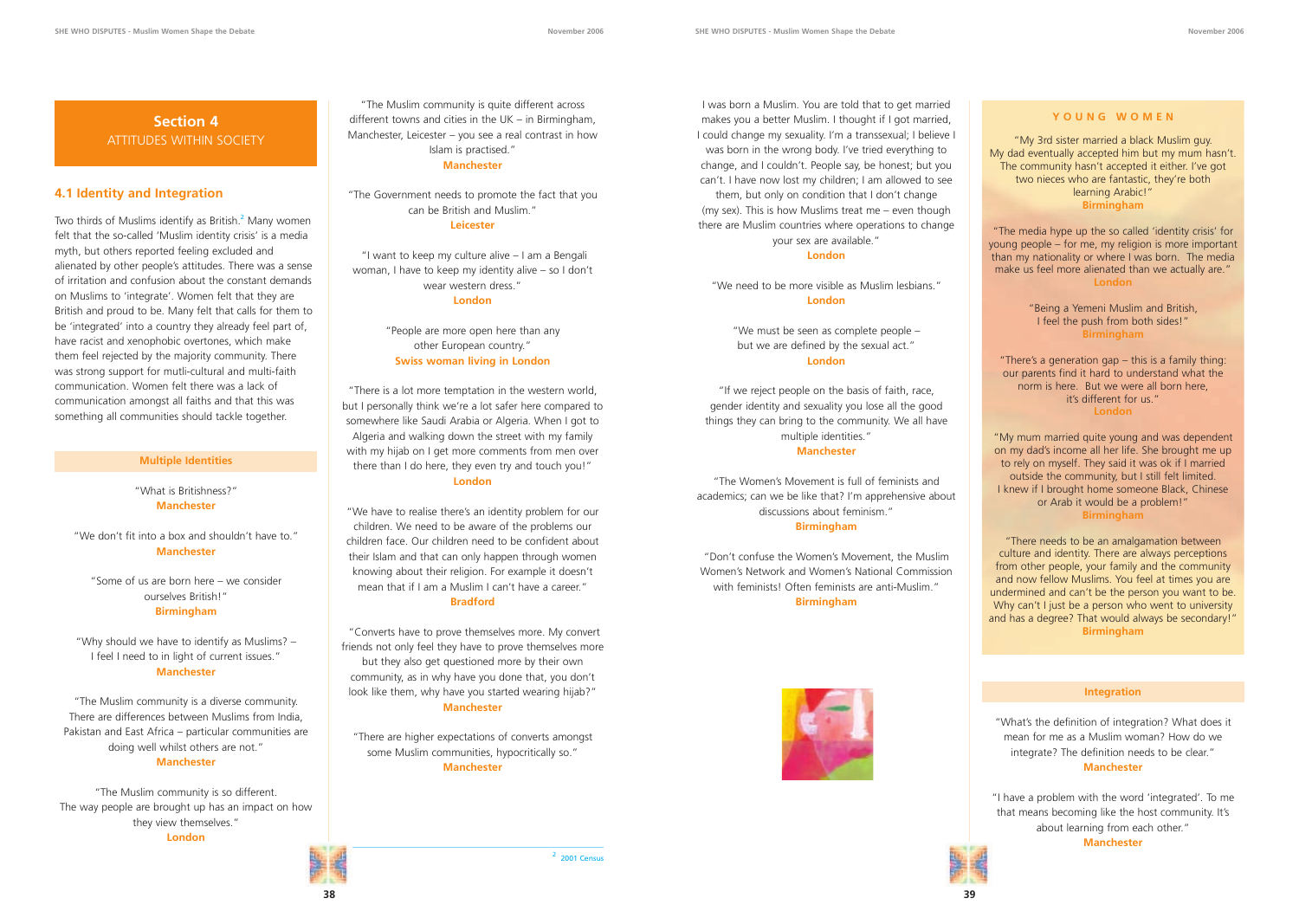"We need to ensure that integration does not become an issue – we should not allow policy makers to identify integration as a problem!"

#### **Manchester**

"In an English environment if you complain, they say, "Oh, Muslims don't want to integrate; this isn't a Muslim country". We each have to battle with this." **Birmingham**

"Islam works within Britain; too often Islam and Britain are seen in contradictory terms!" **Manchester**

"Islam has been part of Europe for centuries!" **Manchester**

"Why doesn't the wider society learn about our culture? – We have to learn about Christmas!" **Manchester**

"We keep being told, we need to learn about the "British way of life, – does this mean we have to go out and get drunk every Friday?" **Birmingham**

> "It is very difficult growing up as a young Muslim girl in a western country." **London**

"There are issues in France about banning Jewish skullcaps, hijab, crucifixes – how long before it comes over here?" **Manchester**

"I went to a school with a 50 /50 split of asians and white people. I am still in touch with some of my white friends and if they were here right now they'd say we learned more about Muslims and Muslim culture from being in school with you. But what's happening in schools now is there are pockets of predominantly White schools and Asian schools. If Asians move into a white area, the white people leave and I have seen that happen."

#### **Bradford**

"The community cohesion agenda is a Government agenda which has been imposed on the Muslim community!" **Manchester**

"Different parts of the UK have different agendas, how can communities engage in that?" **Manchester**

"We need more fun days and open events to break down barriers and extend understanding and tolerance." **Birmingham**

"It's organisations who are segregating communities." **Birmingham**

"The Government should run events bringing communities together instead of having segregated events." **Birmingham**

"In some small private communities maybe women don't mix. In Birmingham, people only go to certain mosques, everyone's segregated, so what does that mean?"

#### **Birmingham**

"People feel more confident to take first steps with their own community and then as confidence builds they can progress." **Birmingham**

"We have great community projects in Gloucestershire; we need to be proud of being British and Muslim!" **Birmingham**

"We have to move away from this 'victim' mentality. We need to be at the heart of mainstream society to influence change for the better." **Bradford**

"Most people who come from abroad still feel like they are back home, and tourists here. By the time 10, 20 years pass and generations and they still refuse to believe they won't be going back. Language is a problem; many people have been here for years without knowing English." **Manchester**

"Every job you have, you have to declare your nationality. No wonder people still feel Pakistani, when they have to write it everywhere!" **Birmingham**

"What we get all the time in the media [is] it's our problem; we don't integrate; and that racism is a figment of our imagination because if we integrate those problems won't exist. That willingness exists amongst all of us. I certainly wanted to integrate when I came to this country at the age of 18. I was already typecast as a terrorist because I was from Iran! I was searched all the time wherever I went. That automatically put a label on me that I was different although I didn't think I was. I was told straight away from the word go from the way I was treated at immigration that I was different. That put me in my place! I didn't intend to segregate myself – I was already segregated! This is what policy makers need to realise and tackle – this level of racism."

#### **Manchester**

"If we see what happened in the UK this summer, they were British born. How can some one brain wash them? Because they feel isolated, they don't feel they belong to Iraq or Pakistan or wherever their parents were from and don't feel British either."

#### **[Referring to the July bombings] Manchester**

"If young people are constantly battling negative perceptions about them is that not going to erode their self-confidence?"

#### **Bradford**

"I know a lot of people who want to leave (Britain). I do – I don't feel I belong here, even though I was born in Leicester. I am made to feel I don't belong, that I should polish up my qualifications and get a job abroad." **Manchester**

#### **Multi-cultural communication**

"Do we know about Christianity and other cultures? It's a two way process, we as Muslim women need to know what other women are about. We have to educate ourselves not only about our religion but others' too." **Bradford**

"I came back to Bradford and taught in a white school. I was told that I could easily get a job in Bradford, as many schools were predominantly Muslim. I made a decision to teach in a majority white school as I wanted children to have communication with a Muslim, nonwhite person, as where they were based they would never have contact with any Black people." **Bradford**

"Unless we learn to communicate with each other we will never understand each other." **Bradford**

"We need increased communication with other religions and cultures." **Birmingham**

"There are new communities growing and it will take time to build links but we can't have racism creeping in now, much better communication is needed now." **Birmingham**

"Muslim groups are not all the same, we can discuss things with the different groups as well as with non Muslims, let everyone hear the views." **Birmingham**

"Everyone's always highlighting problems of Muslim women, that's why Rehanah's<sup>3</sup> talk was really good, she talked about her job, that was constructive. Even with today's event, not dissing it, but heard all of this before, we know Islam liberates women. We need better communication, we need more events to say this is what we do in the community in London, in Manchester, and this is what's happening rather than discussing it all the time."

**Birmingham**



#### **YOUNG WOMEN**

"One of the reasons as a community we haven't achieved that much is that we haven't come together as a Muslim community – they identify in small groups whether as Pakistani, Bangladeshi or Gujarati. That will change with young people because we don't care what country people come from." **Bradford**

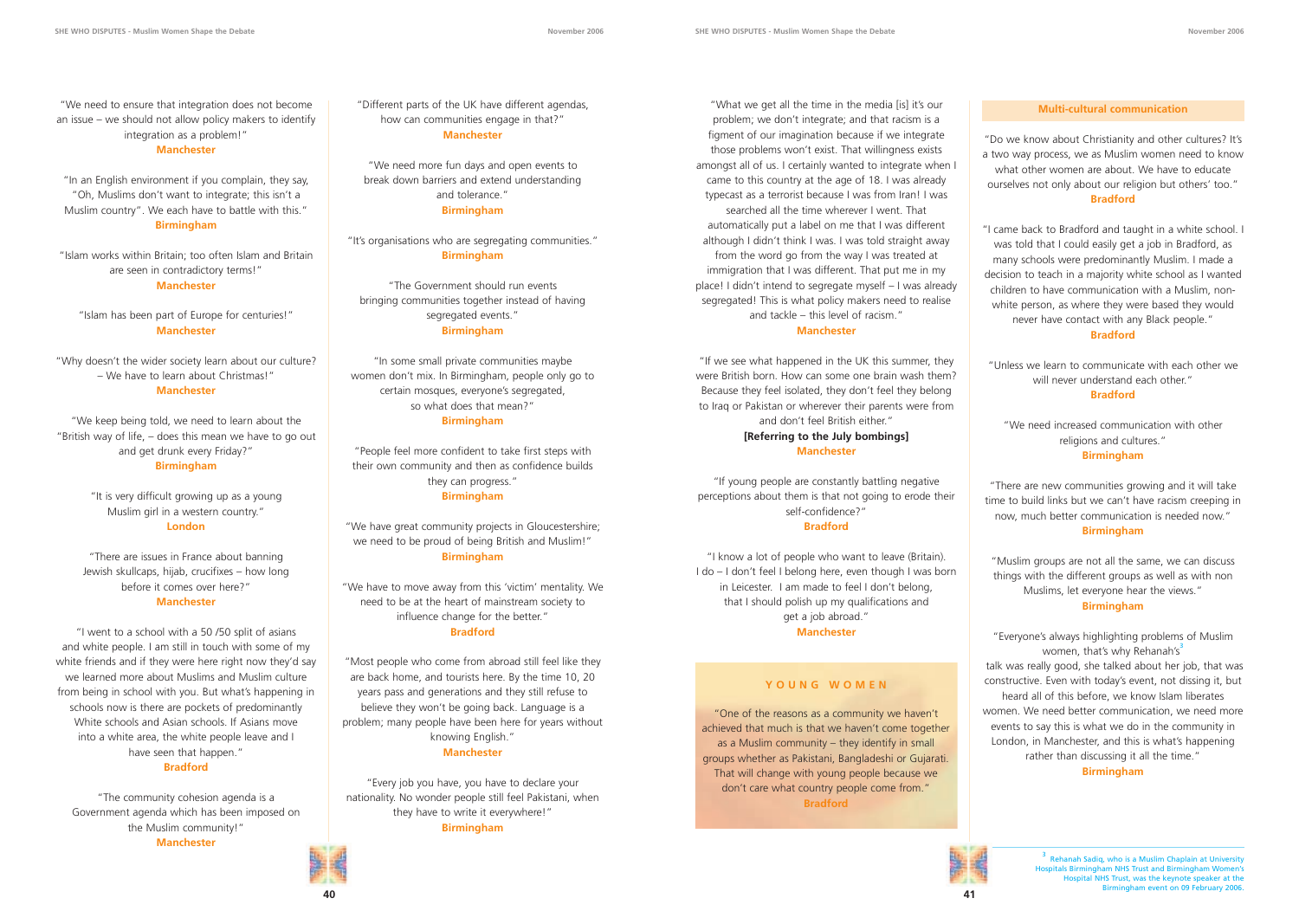

#### **Case Study:**

"My dad was from Somalia and I was born in Ethiopia. My mother died when I was four. My father and five brothers were killed in front of me in Somalia. My father was a very rich man and now I'm on income support here. My husband forced me to sign over all my father's property to him. I never cried, my father and brothers' bodies lay in front of me and I smiled and cooked because I had to protect my children – if I cry they kill me also. With six children I walked to get out of Somalia. Some people even took \$100,000 from me but there was nothing; I walked with my children. I was in a wheelchair by the time I got to Holland. They operated and found I had cancer in my back. I was ill for 5 years. Always try, sometimes it's important to trust yourself, trust other people. Religion is not opposed to anyone, you should respect all people." **Leicester**

The low expectations of Muslim children and especially girls, was a recurring theme. It was often linked to women's experiences of teachers with stereotypical views about Muslim girls lacking ambition and not being allowed by their families to pursue higher education and careers. Muslims are still the least likely of any faith group to have a degree and one-third have no qualifications, but this is changing: Muslims under 30 who were born in the UK are twice as likely to have a degree as those born overseas.<sup>4</sup>

#### **YOUNG WOMEN**

"My mum had four children – I was taught by both my parents and my friends outside. I've got friends who are non-Muslims. We should look at people as individuals. When we learn about people's cultures you become more tolerant." **Birmingham**

### **4.2 Education**

It was strongly felt that the National Curriculum must be modified in order to reflect the diverse cultures and experiences of children today. Women criticised the National Curriculum for being almost entirely focused on western European culture. Women also felt that Muslim parents needed to take a more proactive role and to get involved in educational institutions by becoming school governors and putting more into their child's education. This elicited some debate around the

#### just write our children off." **Bradford**

perceived difficulty of becoming a governor. Women felt more information was needed specifically aimed at women. Although Muslim governors were still a rarity, they were mainly men. There was also a call for both Muslim and non-Muslim children to be taught about the diversity of Islam. For example, women highlighted that Islam is practised differently right across the UK and the world and called for this to be reflected in the National Curriculum.

#### **Teaching & Careers Advice**

"Assumptions are made by teachers and career advisers about young Muslim women that they won't want to have a career." **Manchester**

"I was told by my history teacher that I'd be barefoot and pregnant by the time I was 16 so I could relax and have a good time in these classes! Consistently throughout my education I've always come across these barriers. In terms of young Muslim women this has to be tackled, the careers advice they get is crap!" **Manchester**

"I've worked as a teacher for five years and have just left teaching. I do hear teachers say 'oh, why bother teaching them because they're not going to go into the work place and not going to get jobs', it's not necessarily about going into the workplace, they are still part of the community, they have a right to an education!" **Manchester**

"Muslim women may not want an education for getting a job, but for the sake of education!" **Manchester**

"We need to address the issue of low educational expectations in order to tackle the underachievement of Bangladeshi and Pakistani pupils in the education system!" **Manchester**

"I have special needs children and two girls who are blind, but Mashallah (thank God) they are very confident children: I instilled that in them. I have a constant battle because I don't think they are being encouraged in school. Teachers just don't care. In schools where 98% of children are Asian, and the teachers are white – they

"Economic capital in terms of education, opportunities and so forth are so important. I get nothing from my children's school. I wrote them a letter to ask how he's doing in school and got nothing from them. I don't know if my son gets the right education and will achieve what he wants. It is so important for me that he gets confidence and doesn't experience discrimination. For me, I think he isn't respectful as much as I feel he should be. He comes home from school and says to me this is liberation; stop dictating to me! This kind of thing is coming from his school culture. I don't want to enforce my ideas and beliefs on my son. I want him to have the ability to choose, and teachers and schools should help us to do that."

#### **Bradford**

"My daughter has an RE teacher who is telling them that if you follow Christianity you will go to heaven; the implication being that if you are not Christian, you won't go to heaven! My daughter gets her religious education at home but the rest of the class doesn't!" **Bradford**

"Not only parents teach their children – teachers have a great influence and sometimes children don't always listen to their parents." **London**

"I'm not impressed with schools or teachers. It's the responsibility of teaching staff to know about the religion of the children they teach in order to be sensitive to needs. Teachers take a part in bringing up a child; they should be sensitive to their needs, whether culturally or religiously. Most Muslim children will go to a madrassah after school to learn another language and that is considered as nothing! It's not nothing, it's amazing and teachers should know about it." **Manchester**

"When you are undergoing your teacher training, you only receive a one-hour lecture on ethnic minorities and a one-hour lecture on dealing with children with disabilities – very little on faith, if at all!" **Manchester**

"There is little or no support for ethnic minority teachers and there is racism within teaching amongst staff! If they see you as an ethnic minority they will pick on you and say, ok, you are now the expert on race; and you might not be." **Manchester**

"There is a lack of training opportunities – the government should promote careers in architecture, engineering and other traditionally male professions." **Birmingham**

"We need educated women at local level also – if everyone goes into major professions, what will happen to our community?" **Birmingham**

#### **Schools, Universities & Madrassahs**

"I don't think **everyone** (on the staff of a school) should know about Islam, but the head teacher must. There are girls at a school in Birmingham that are given a dirty store cupboard to pray in! The Government must train teachers on this."

#### **Birmingham**

"Some schools don't even recognise or acknowledge the specific dietary requirements of their pupils, i.e. halal food." **Manchester**

"My niece waited years to get into a school and when she got in she was told she could only go to the school if she removed her hijab. It's just a piece of cloth! Would you rather have a disruptive student? How does the hijab affect your teaching?" **Manchester**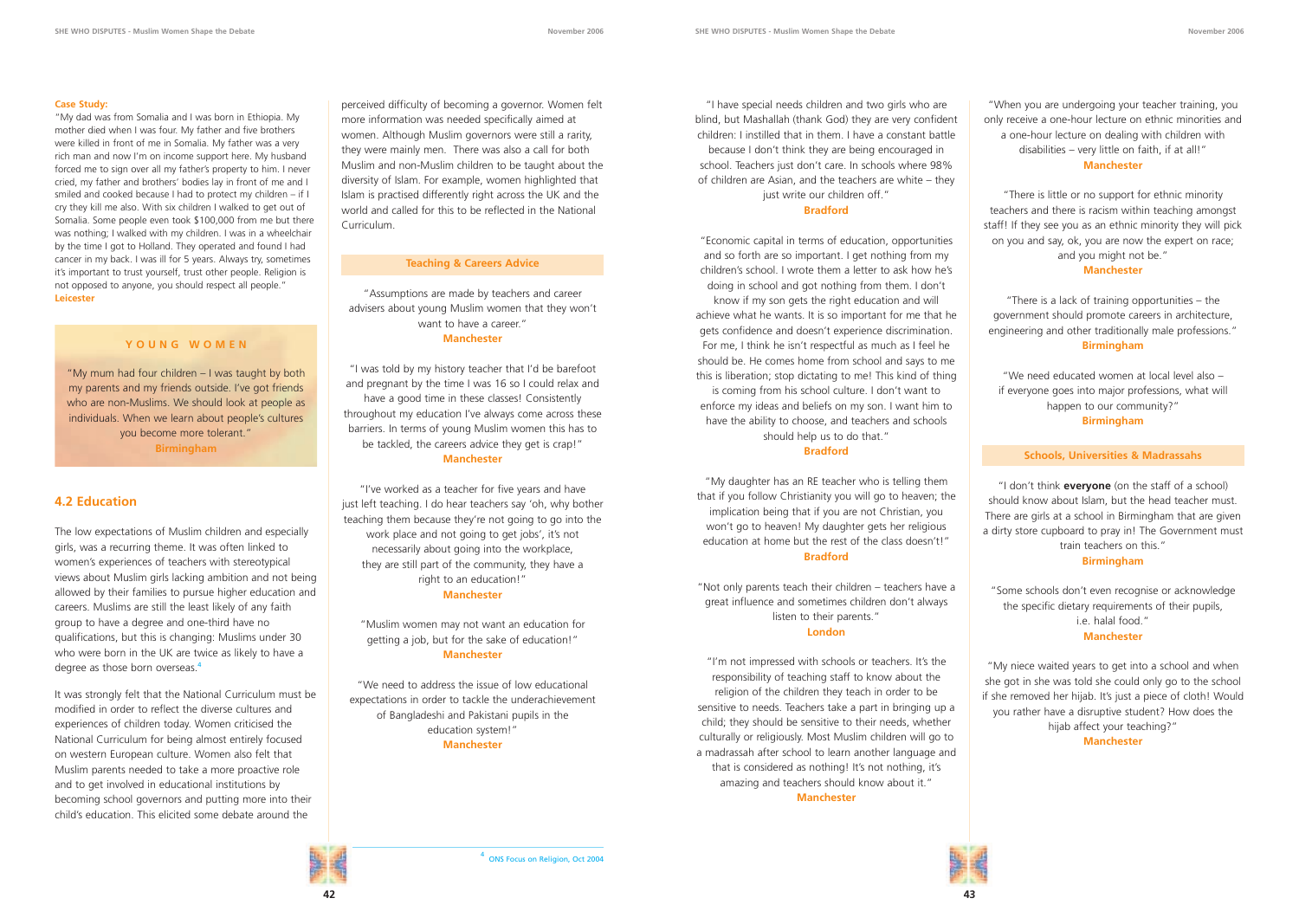



"There seems to be a segregation happening in parts of London, where you have schools where the majority are white or Asian. I'm concerned for my son who goes to a school where there are only a few white people. He's going to come out of that environment and face the things I face, like racism, when I'm trying to teach him about Islam and about the values of this country, like the importance of voting. But when he gets out of school and goes into society, what is he going to find?" **London**

"I have no faith in school to educate my children – because they write our children off. When you mix with other cultures and communities your perceptions are challenged and you grow. In Bradford this isn't happening; our children are ghettoised in schools." **Bradford**

"As a parent, you can't write to OFSTED to complain! We should be able to ask them to arbitrate – as an independent body."

**Birmingham**

"I am very worried about giving schools more control – they have enough already!" **Birmingham**

"I'd like Government to know there's a problem with schools. I have seen governors who are just yes-men to the head teachers. More devolution to schools will make them even less accountable – head teachers are already demigods." **Birmingham**

> "The problem is with the men – they stop women standing as governors." **Birmingham**

"I am wary of creating a tokenistic Muslim woman on a school board. The board will be very white, male, middle-class – they will do deals outside the meetings. The women will feel isolated and may not attend meetings." **Birmingham**

"We are fed up with token women. You end up with one woman on every board and she's still ignored. You need more than one woman. Those of us who are the only women on the board – we should be pushing for changes so that there is more than one woman." **Birmingham**

"When you're applying for a place at university, some of them ask for photo identification. Shouldn't the selection criteria be based on results and not on your name and what you look like? Apparently this is done under the Race Relations Act to ensure effective equal opportunities monitoring."

#### **London**

"Imperial College London banned the wearing of the jilbaab (and the hoody) for security reasons – I accept that, as there is no obligation in Islam to wear it, but isn't it a woman's right to wear it if she wants to?"

#### **London**

"Universities don't only look at grades but what you do in extracurricular activities; it doesn't take into account cultural differences. Many people from BME communities are very family-orientated or do extracurricular activities within their communities. These are western concepts, for example, learning ballet, or playing the piano."

#### **Bradford**

"In some top universities you find the majority of students are white – there is some hidden racism going on there." **Bradford**

"We **must** scrap tuition fees – it keeps Pakistani and Bangladeshi girls out of University – I'm still paying for mine!." **Young Muslim woman, to much applause London**

"Government should carry out an audit on universities to determine how many students are from BME groups." **Bradford**

"Stigma is attached to university life – that it involves drinking and moral issues and halls culture." **Bradford**

#### "Ours is a Government-funded after-school club – they do their homework there, and learn Arabic. When you open up to people, they will give you funding." **Birmingham**

"The schools could have extra lessons in after-school clubs, on Islam. It is parents' choice about whether their children learn Islam. I work for Connexions – I also work voluntarily to support a madrassah. The Government are 100% behind us. We started with 30 children – we now have 70. All our staff are qualified, and we've got funding." **Birmingham**

"Young Muslim girls and women need to utilise afterschool clubs. Muslim women need to participate in extra-curricular activities – and maybe the madrassas need to play a more proactive role in ensuring better engagement in schools!" **Manchester**

"In Gloucester, the madrassah is set up on school premises: that ensures it is safe and well run. All the Muslim children from the area can attend. They learn why we do things in Islam." **Birmingham**

"I worked at an Islamic-based girls' school. There are no female governors at the school. They recently advertised for governors and sent out letters addressed Mr so-and-so, indicating that it was for men only." **Leicester**

"Most of these schools were set up in a sexist manner to control our girls and keep them 'safe'! It was the men who set them up and would act as governors!" **Leicester**







#### **London**

"The opportunity to have single sex accommodation at university would alleviate parents' concerns." **Bradford**

"My parents expected to be at the bottom of the barrel and they pushed us to go university so that we wouldn't be at the bottom. My brothers went to university and after that worked as waiters – so young men will ask themselves is university going to be worthwhile?"

#### **Manchester**

"Islamic schools – they get Government funding and they have to follow Government rules – which mean you only get a short time to teach Islam in the curriculum. I went to an Islamic school and I was taught parrot fashion, because of lack of time." **Birmingham**

"Our children learn Islam in Arabic: they parrot it, but they do not understand it. My children speak English: they don't speak Arabic. So they learn the Quran parrot fashion. We should send our children to learn Islam in English." **Birmingham**

"Proper education should be funded. We know funds are available: the problem is accessing it." **Birmingham**

"Government needs to give scholarships to women who are trying to educate themselves and educate themselves about their faith and rights." **Bradford**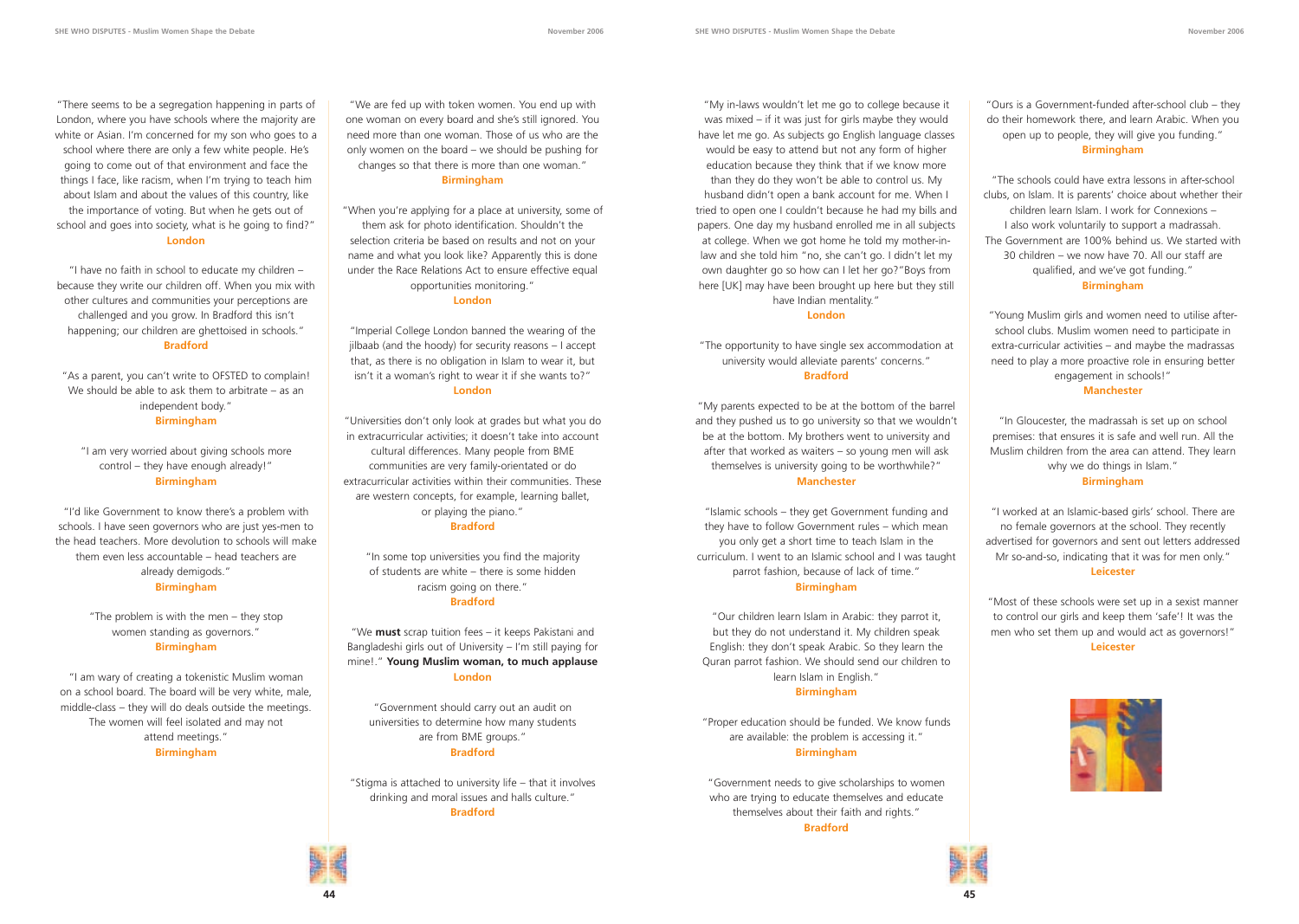

#### **Curriculum**

"The National Curriculum does not allow for diversity or demographics" **Manchester**

"We need multi-cultural education." **London**

"The RE curriculum gives a very conservative explanation of all the faiths." **London**

"The National Curriculum needs to broaden its definition of what it is to be Muslim. At the moment this is usually defined from the men's perspective." **Manchester**

#### **Role of parents**

"We need more diversity in school governors. This should be monitored. My local governing body has lots of Asian governors. But when it comes to meetings I'm the only one there – where are the others?! It's a 3-year appointment. It looks great on paper, all these different people on the governing body but they don't turn up."

#### **Birmingham**

"Few Muslim parents are school governors – parents don't know that they can influence the schools and teachers!" **Manchester**

"We can make an impact as school governors: I am one and the head teacher is very supportive: she

went to mosque to talk to them." **Birmingham**

"As a Board of Governors, we challenged the teachers' low aspirations for our children. We sacked the old racist Head and we got an excellent new Head. Together we have turned it round and it is now the top school in the country, in terms of benefit – but it is still teaching the same Pakistani kids!"

**Birmingham**

"Mothers have a really big responsibility; you are moulding and influencing your child. That's why it is important that we are able to instil the true nature of Islam and it's not left to some extremist out there trying to divert our children."

#### **Bradford**

"If I'm my child's first teacher then I should know what my deep (faith) is to be able to pass on to them – that's what they will take into the community." **Birmingham**

"There is a blueprint for us in Jewish families – their foundation is so strong, the community stays together – Muslim women need to spend more time educating themselves – then they will be able to educate their children." **London**

" Parents and other role models need to put in the leg work – the education system alone cannot be blamed for underachievement – we need to accept some responsibility – parents needs to give their input and support the teachers!" **Manchester**

> "Parents need to be more educated to be open with their children." **Bradford**

#### **Language Barriers**

"We need to educate women in our community. There is a language barrier – they think it's not important for them to give their opinion." **London**

"We think we're suffering, it's a hundred times worse for our parents or people who have language problems." **London**

"Our mothers have learnt a lot. My mother has taught me more than anyone else yet she doesn't speak English." **London**



I have 2 daughters who went to school here. But they educate children to understand only the strictest form of Islam and they stereotype Muslim women. We have doctors, professional women, women leaders in Muslim countries – this is ignored."

**London**

"We need to have education in schools about the history of Islam, looking at positive images and role models in Islam." **Bradford**

"Education needs to include Black and Arab history – and it needs to be done in the context of anti-racism. You can't de-link racism from Islamophobia." **Manchester**

> "RE should cover issues of sexuality." **London**

"Issues of sexuality, gender, race – all these need to be looked at together in terms of the individual's identity – the Government needs an advisory group to develop new materials for the Curriculum to address all this in an Islamic context."

#### **Manchester**

"To teach 3 and 4 year old children sex education is to take their innocence away." **Birmingham**

"There is a underground community of lesbian Muslims in Birmingham – married girls, single girls, girls who are about to be married – they need support groups and education about Islam."

**Manchester**



#### **YOUNG WOMEN**

"My mother married young and was not very educated, but wanted me to be educated. I chose to study away from home. There was furore from the community because I didn't study in Birmingham. In the community this is not an acceptable thing for a Muslim woman!" **Birmingham**

"Schools and community centres need to set up discussion groups for parents to talk about the problems they have with their teenage daughters!" **London**

"Some schools portray Islam as very strict. But they don't realise that the strict rules are about culture, not faith. They teach that Muslims are very strict, but that's not true!" **London**

"I started wearing hijab about 10 years ago. Now I am going to a new school; if I ask about prayer facilities, they do not know what I need. Even the head teacher doesn't know what Muslims need." **Birmingham**

"I did a course in European History at Birmingham University; there was nothing taught about Islam in Spain!" **Birmingham**

#### **Y OUNG WOMEN**

"The Pakistani community needs to learn the importance of education and the National Curriculum. Government need to set up initiatives to address this!" **Birmingham**

"The Government need to include issues about diversity in the National Curriculum in schools, colleges and universities." **Birmingham**

"My parents drilled it into me: education, education, education. For them there were two types of education, the National Curriculum and Islamic education." **Birmingham**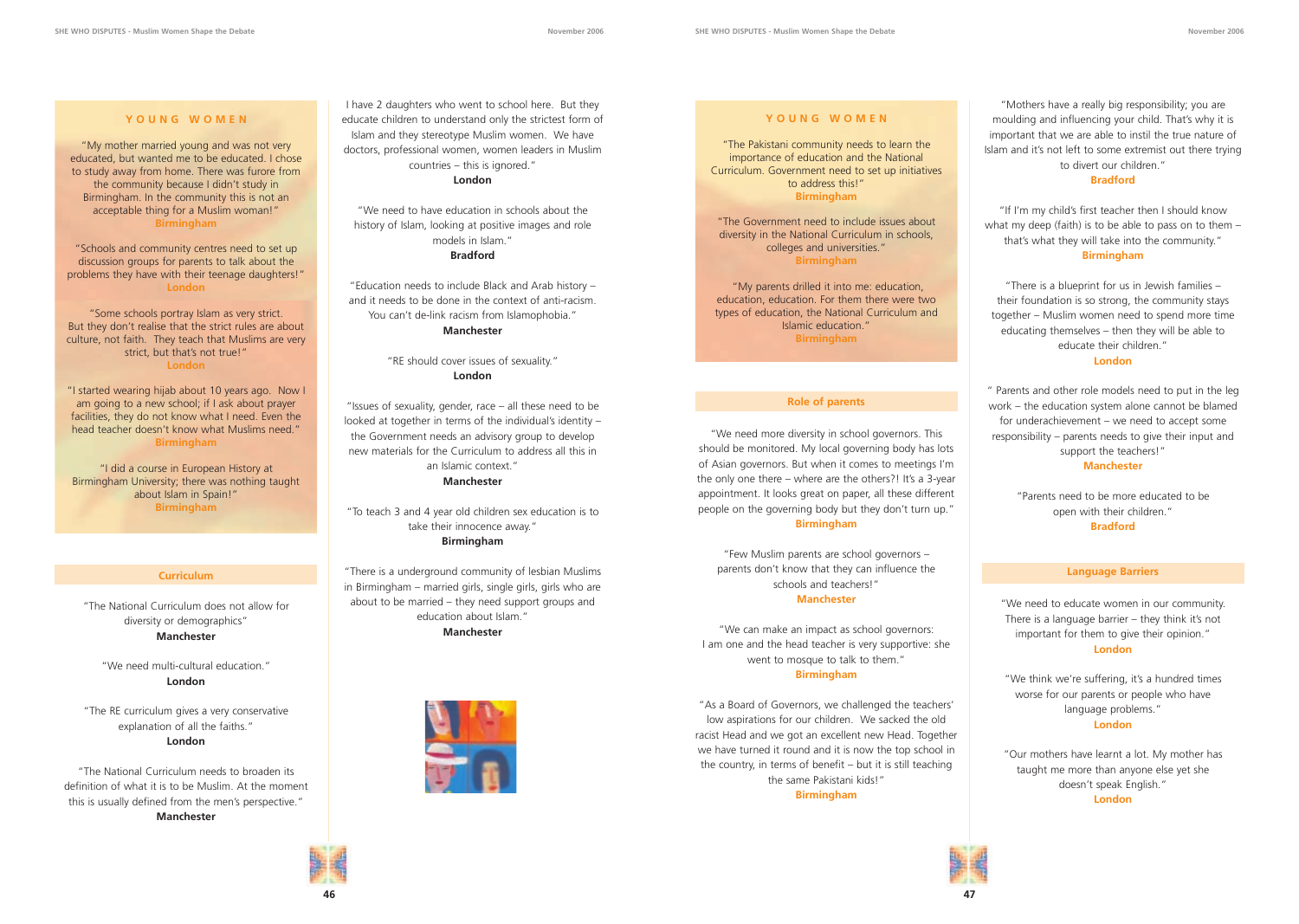



"My mother came here 40 years ago. Her priority was encouraging her children. She isn't educated and she came from a farming background. She pushed us most to go to Uni and do well. She would love to speak English; it's not that they are lazy, their priorities are different. We British people are lazy when it comes to learning other languages. I know a Gujarati who speaks 7 different languages but not English, and he says he's stupid. No he isn't! If I had a choice about having to concentrate on bringing up my children or learning English, I wouldn't choose English. What David Blunkett said about English being a requirement was a load of twaddle!" **Manchester**

"My mother is my role model. Although she was not educated and had no languages skills she encouraged us to achieve and learn, to go to the library and read books. It made me realise you don't have to have language skills to be able to teach your children." **Bradford**

"We have a waiting list of 200 for ESOL classes in Redditch, from today we should get professional women to teach ESOL. It's about empowerment, that's one positive suggestion rather than just talking." **Birmingham**

"Birmingham has facilities for ESOL and my mum goes." **Birmingham**

#### **4.3 Gender roles**

Gender roles created much debate and discussion. Women passionately emphasised the need for Muslim men to be educated about women's rights in Islam, as well as women becoming more aware of the rights they have been clearly given in Islam, in order to be able to dispute the inaccurate claims and encroachments of their rights that regularly occur. Women spoke strongly about the wide variety of Islamic beliefs and the way in which that diversity was suppressed, preventing women from claming their rights. The concept of honour was raised within many contexts, ranging from generational and cultural gaps to the control of women's lives by men and society more generally.

The interpretation and teaching of Islam by imams was also discussed. Some imams were praised for their equality-based approach and understanding, which women felt reflected the true nature of Islam; others however were criticised for failing to provide women with advice and support. Women with marital problems, including domestic violence, reported that they could not approach their imam for help. Some women also felt that where the male community leaders pay the imam's salary, he is unable to support women on issues that are considered to be culturally taboo, for example domestic violence, for fear of losing his job. Women told us that in many mosques it was difficult to get access, whilst some provided no provisions for women and therefore excluded them, for example, in the absence of a separate praying area or Islamic teaching services. Others simply made them feel unwelcome.

#### **Cultural Patriarchy versus Islam**

"Our biggest problem is that women are not respected. Our women have more freedom to do things than ever before, but they get no respect from men! It leads to becoming depressed."

#### **Birmingham**

"A lot of the bad stuff is nothing to do with religion: it's cultural. The basics of Islam are not to judge others; love and peace, but boys in our society are just given power. The boys at my school tried to stop the Muslim girls wearing skirts! The girls felt intimidated – but the boys felt they had a right to uphold 'Muslim' values – even though they were not related to the girls."

#### **London**

"We give far more importance to culture than what the religion actually says!" **Leicester**

"People will educate their sons and not their daughters."

### **Birmingham**

"There are Muslim boys who think women shouldn't work."

#### **London**

"You go to meetings full of men and they start saying things like, 'what are women doing here?'" **Birmingham**

"When a woman is confident, she's labelled as too modern!" **Birmingham**

"My daughter is 13 – my son is younger. But even now my husband allows him to tell my daughter what to do." **London**

"Men in all societies may control women, however they don't use religion as a justification, the way it is wrongly used by Muslim men within the community." **Manchester**

> "It's about traditions and not Islam." **Birmingham**

"I do feel it's like men against women; but that's not the way it is in Islam, we are all one. There are equal rights in Islam." **London**

#### "Men need to be educated Islamically. Cultural values need to come down and Islamic values have to come up." **Birmingham**

"I think that women need to be educated [about Islam] but the men need to be educated as well." **Manchester**

"It's that knowledge that gives you the power to articulate or challenge those kind of barriers or views that are not actually accurate and are embedded within cultural norms." **Manchester**

"I was told women were not allowed to speak on Leicester Radio Ramadan – how dare they exclude 50% of the population in this way! I contacted the people that issued the licence about this and they said they only give the licence; it's not their decision about who is allowed on. Every time a woman called the station they would take her off air. Their opinion was taken and then filtered through a man!"

#### **Leicester**

"We need to work with the other half of the community – men! We have supported their projects for years – it is time they supported us." **Birmingham**

"No, we don't give up, if society is going to move forward, we can't give up, and it is moving forward." **Birmingham**





#### **The Women's Project at Preston Muslim's Forum (PMF)**

The women's project at PMF was set up 8 years ago to engage BME women mainly working with the Muslim community but not exclusively, over the years various project have been developed around local needs of Muslim women. Projects include raising attainment of literacy and numeracy, creating employment opportunities, various creative arts projects. Capacity building projects to help sustain community engagement with local and national organisations including public bodies.

They have also developed a teacher training course for Madrasha tutors ( Male & Female) in partnership with Blackburn and Darwin Council and Lancashire county council, The are the only organisation in Preston who have delivered an accredited course in Mosques.

#### **Pendle Women's Forum**

Forum set up for all women living and working in Pendle. The majority of women in this area are Muslim. The Forum is a voluntary organisation running a number of projects such as: Lancashire Children's Fund project on female development targeted at women and girls; Disaffected Youth project working with girls who are excluded, IT skills classes, arts and crafts skills classes, diabetes awareness projects and ESOL classes. The Forum also ran a series of successful events for a community cohesion project and hold regular discussion groups for women to discuss their issues in a safe environment.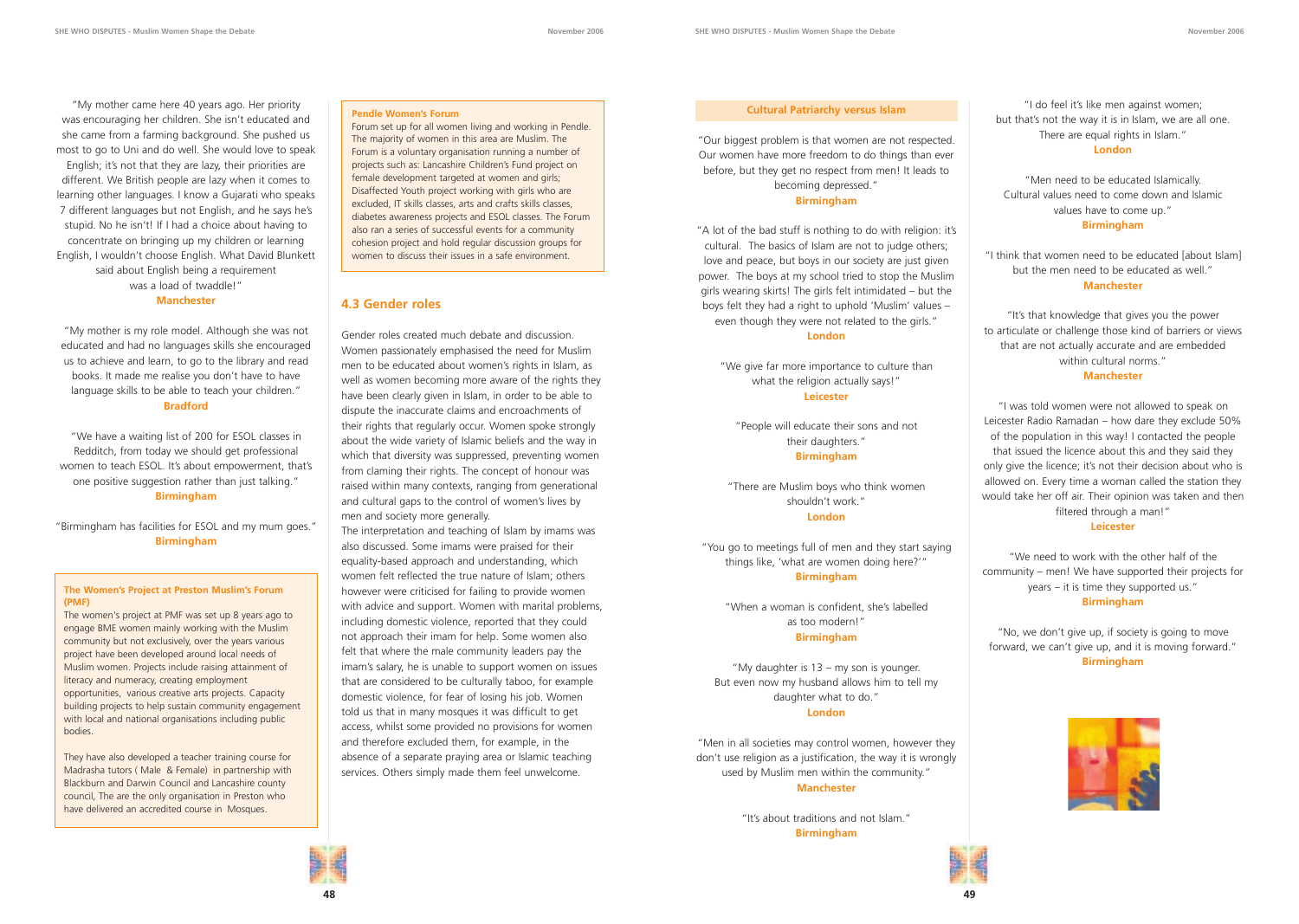"It's about social conditioning and the way women are brought up. They are brought up to think they are the daughters, the mothers and the wives, so when you ask them what **they** want, it's all about their children and family, not them. Saying that, I've come across women who want to stay at home and look after their children and people are asking them: why aren't you going out, and doing this or that, and they are saying: no, I want to do this. It's about having that freedom of choice; because I do think that women who stay at home are under-valued in society, whereas in Islam for women who are mothers, it's a very respectable role to be in, it has such a high status. It's only in **this** country that it's down played." **Manchester**

"Muslim women often hide behind culture. Islam was the first religion to give women equality. It's women's responsibility to find out what those rights are. From the Prophet's (peace be upon Him) time, there were such strong women and role models. We've let ourselves down. The great women in Islam over came barriers and that can only happen with education, awareness and empowerment [about Islam]."

#### **Manchester**

"Yes we've got barriers in the way, but we've got to have self belief which comes from education and knowing your rights." **Manchester**

"I'm not a mother and not a wife; that, in society makes me a complete failure." **Manchester**

#### **Interpretations and Understanding of Islam**

"You come back from school and you go to the mosque. You're taught about Islam. When I go to the mosque I have to take their word for it! You read the Quran in Arabic – that doesn't give you the same understanding as if it were in English. We need to be able to discuss it, learn from scholars, and be able to question what I am told."

#### **Manchester**

"We have the Quran and we have the Hadiths – some people accept these as gospel – but sometimes they contradict each other. We need to educate them about these disputes – and what is based on culture and what on Islam." **Manchester**

"There is a variety of understandings of Islam and no one is more right than the other. Islam from the fourteenth century is based on the diversity of Muslims and should remain so." **Birmingham**

"Women's rights are well advanced in many Islamic countries. We need to publicise that. Muslim countries are not third world countries!"

#### **Manchester**

"We need more information about the Islamic perspectives on issues such as domestic violence and depression. We need to know about the progressive aspects of Islam. Islam doesn't necessarily suggest only one thing. I would be very interested in progressive interpretation on women and women's rights." **Birmingham**

> "I would like to know more about the rights of women." **Birmingham**

"But it's not just knowing about the rights, but accessing those rights in the community practically." **Birmingham**

"A gentleman said to me: my wife stays at home, what are you doing here? We get lectured by Muslim men!" **London**

"Many families don't allow women to go out." **Birmingham**

"There's more pressure on women in the house. If your child does something wrong it's the woman's responsibility, like she brought them up wrong. It's like a woman's committed a sin by giving birth!" **Birmingham**

"Women have their husbands telling them off and their in-laws and on top of it their children don't listen to them–there's so much pressure and it affects you mentally."

#### **Birmingham**

"I have four sons. I want my children to marry who they want but my father-in-law is insisting on dictating who they should marry. Should I listen to my son or father-inlaw? My father-in-law is in hospital and says he's dying because my son won't listen to him. Everyone blames me as the mother!"

> **(In response:)** "It's your child's life – your father-in-law has lived his life!" **Birmingham**

"I used to be a volunteer with Victim Support in Lincoln. A Bangla lady had to take her 6-year-old son to interpret with the GP – about her illness. She was kicked out of her home by her mother-in-law for producing just girls. Her brother wouldn't let me in her house to advise her, because I work in mixed sex group."

#### **Leicester**

"Generation and culture gap is an issue–your parents bring their culture into British culture and sometimes expect you not to be around the opposite sex. They have to understand that you have to work, study, and live in this society with the opposite sex. Parents see this society as being more free compared to the societies they came from. They have to understand, we need to be more independent."

#### **London**

"Helping non-Muslims to understand Islam will reduce racism. We need to educate children to know what Islam is about. We need a wide variety of materials – currently everything's dominated by the conservative view of Islam."

**Manchester**



"I used to hate the word 'kaffir' (non-Muslim) – everything that goes wrong is down to non-Muslims. We need to look at ourselves – and improve. We must respect other religions. This would help kids be better human beings."

#### **London**

"In our religion, we're not allowed to judge people. I find it strange that we are judged, as Muslim lesbians." **London**

"On gay issues, on Islam – each of us has the right to look at the Quran ourselves and interpret it ourselves." **London**

"The Muslim community needs to recognise its own diversity and acknowledge its minority groups – otherwise we will fracture as a community." **Manchester**

"At a local level we can be confident about Islam but we don't know what others are doing." **Birmingham**

#### **YOUNG WOMEN**

"Women in my family weren't subservient, but the community expected us to be. I didn't marry someone from the community and this didn't go down well at all – now, both my family and the community are very supportive." **Birmingham**

"Our parents were the trailblazers, they tried to reconcile cultures. They used the religion stick to make you feel guilty – they owned us – and often said, "If you don't do xxx you're not a proper Muslim." **Birmingham**

#### **YOUNG WOMEN**

"Being in this secular country and being a religious person is hard, especially when your friends are not religious. It's not in my agenda to convert people or preach to them. Because I come from a religious background it does not give me the right to impose that on anyone. The way I see it is, we should accept people for who they are. – we should celebrate humanity!" **Birmingham**

"Most people I know have a very narrow view of Islam. We have a very active Muslim Society in Warwick Uni, but men and women are segregated, which I think is ridiculous! It's ok for us to mix with non-Muslim men, go to Uni with them, and work with them, then why not with Muslim men?! Our parents want us to meet good Muslim boys–how can we do that when we aren't allowed to mix?" **Leicester**

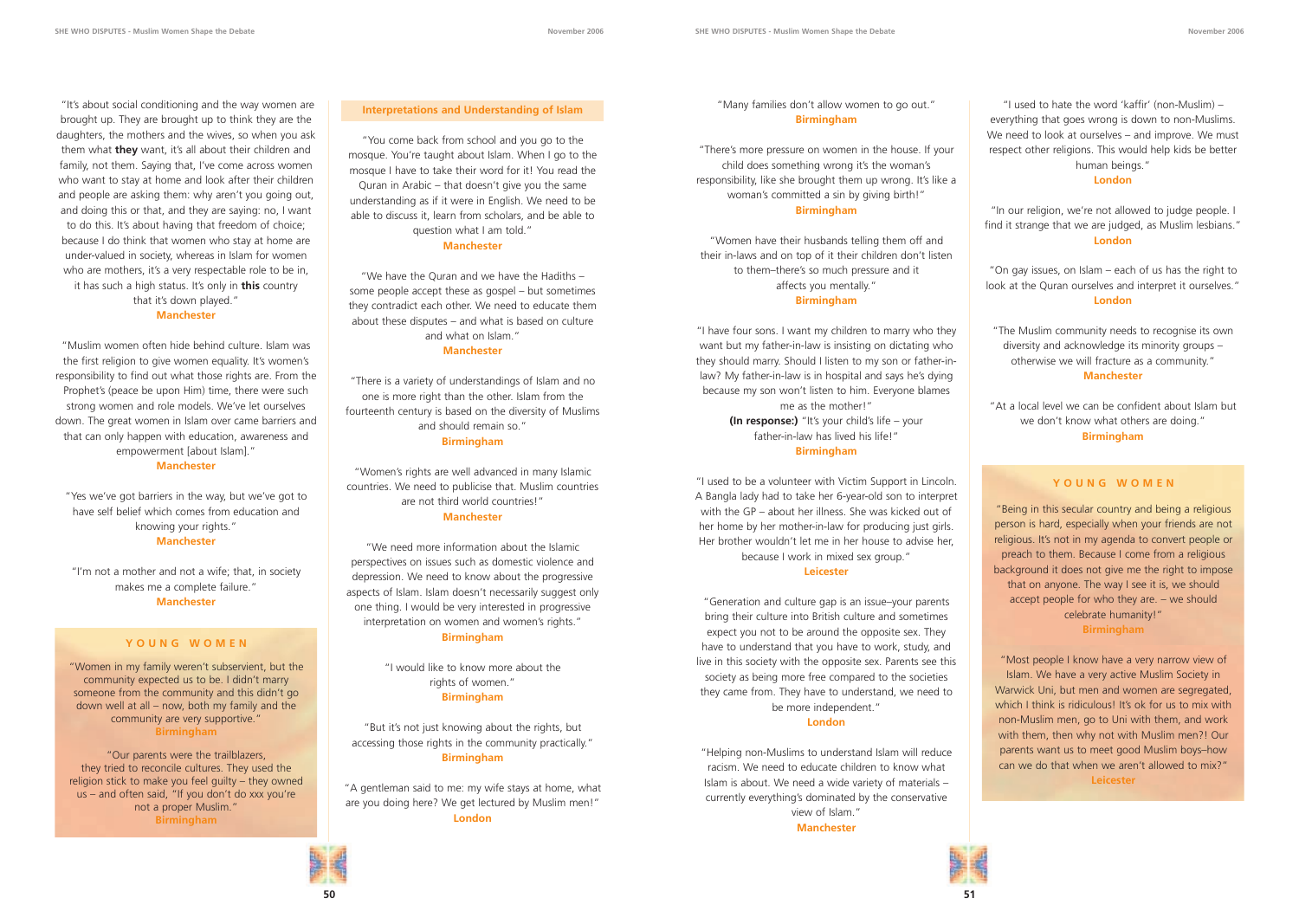#### **Imams**

"We need more women scholars of Islam." **London**

"We have one women imam in the UK. It's hard for women to do 5 years' training – especially with no help for tuition fees." **London**

"The men in mosques are not going to tell anyone about women's rights under Islam! I had to go and get a book on Islam in English, to learn about my own religion!" **Birmingham**

"It seems any man who can speak a little bit of Arabic thinks he can make up laws, and women think it must be right as he speaks Arabic." **London**

"Imams can't give advice to daughter-in-laws because if the mother-in-law and father-in-law find out they will tell the imam off. For example, if my father-inlaw is the treasurer of the mosque then he is the big man there. Nobody in the mosque would help me. When I came here I went to the mosque to get Islamic advice and I told them the situation. The imam told me if you are 100% sure your husband has a girlfriend you must leave him, as he only wants a slave for his parents. We can't always talk to male priests; we want some ladies we can talk to in the mosque as well. Would like to have a woman who can advise on those matters. I want confidentiality and in our culture there's no confidentiality." **London**

#### **Mosques**

"We need to keep government out of the mosque – they need to be completely separate." **Birmingham**

"Why aren't we doing something about mosques? They're the first point of contact for most Muslims." **Birmingham**



"At the Leicester mosque, women donated money to build it but then were not allowed in!" **Birmingham**

"But, how many women actually turn up [to mosques]? I'll do opposite of what I'm told. I know the choice is there but will I actually use it? No." **Birmingham**

"The Central Mosque in Birmingham is always busy, but that's different. Generally speaking if it's easier for women to pray at home they will, but might go to mosque for Jummah. Also different communities have different religious levels and sensibilities."

#### **Birmingham**

"How equipped are local mosques in working with women?"

#### **Birmingham**

"Why aren't mosques working with women? And why is today the first time I have seen a Muslim woman chaplain?"

#### **Birmingham**

"I called about Eid prayer which was going to be held in the park. The brother was like, 'Oh sister you can't come, this is the first time we are doing this'. I said, well, this is my Islamic right and I'm turning up! In the end we got a tiny corner of the tent, where the speakers didn't work properly."

We need to be logical, reasonable and practical. Parents realise their children and young people need Islam in their life. My dad's a committee member and he's encouraging. I couldn't go to Taravia (extended evening prayers during month of Ramadan) as no other women were there; I don't think it's as simple as men just stopping us from going."

#### **Leicester**

"Some men might be scared but we've got to start somewhere, and start getting involved within the mosques." **Birmingham**

"In France women advise in the mosques, here it only happens in Central Mosque in Birmingham and Regent's Park Mosque in London, what about all the other mosques?"

#### **Birmingham**

"Mosques are not just for praying." **Birmingham**



"Mosques should have a more active role in the community, how many mosque groups are helping Muslim women and children?"

#### **Birmingham**

"Mosques need to take a more proactive role in engaging members of society." **Birmingham**

"Last year my mosque had iftar (breaking of the fast) for non Muslims. We need more things like this to reach out to the wider community."

#### **Birmingham**

"There is no mosque in Solihull, however the relationship with the police is quite good, but there are no facilities for Muslims. We have to tackle the councils on these issues as well."

#### **Birmingham**

"I know a Catholic teacher who admires Muslim communities and how it draws in its youth. We think mosques don't do anything for us but from a different viewpoint I could see how it appears to others." **Birmingham**

"Church attendance is down, but mosque attendance is up, but mosques are still burying their heads about social issues like drugs, youth issues, youth work etc." **Birmingham**

"The kids going to the mosques aren't the kids that need help and reaching." **Birmingham**



"If khuthbahs in the mosque were made on the issues of women's rights, it would have an effect on the men who go there."

**Birmingham**

"When we did a survey of how many women were trustees on mosques committees, it was less than 2%." **Leicester**

> "We need to be radical enough to go on board with mosques." **Birmingham**

"We need women's interpretation of Islam, not just men's!" **London**

"Why don't we use mosques? Some have community centres but they're not all accessible." **Birmingham**

"Why don't we do something positive? Don't be whiney and be more positive. We are in a strong position, one mosque might not be accessible but another one might. Ask and you will get – possibly!" **Birmingham**

"There was no access for women to our local mosque. We started a petition and got 150 women to sign it and that got us access." **Birmingham**

"There were no women going to our local mosque. We approached the mosque and the man there said, if women came and asked for access, they'd create access. It's that simple sometimes, ask – if there is demand in the local community then facilities can open up. Go to the imam, get women to sign a petition, they will do it, perseverance required!"

#### **Birmingham**

**Birmingham**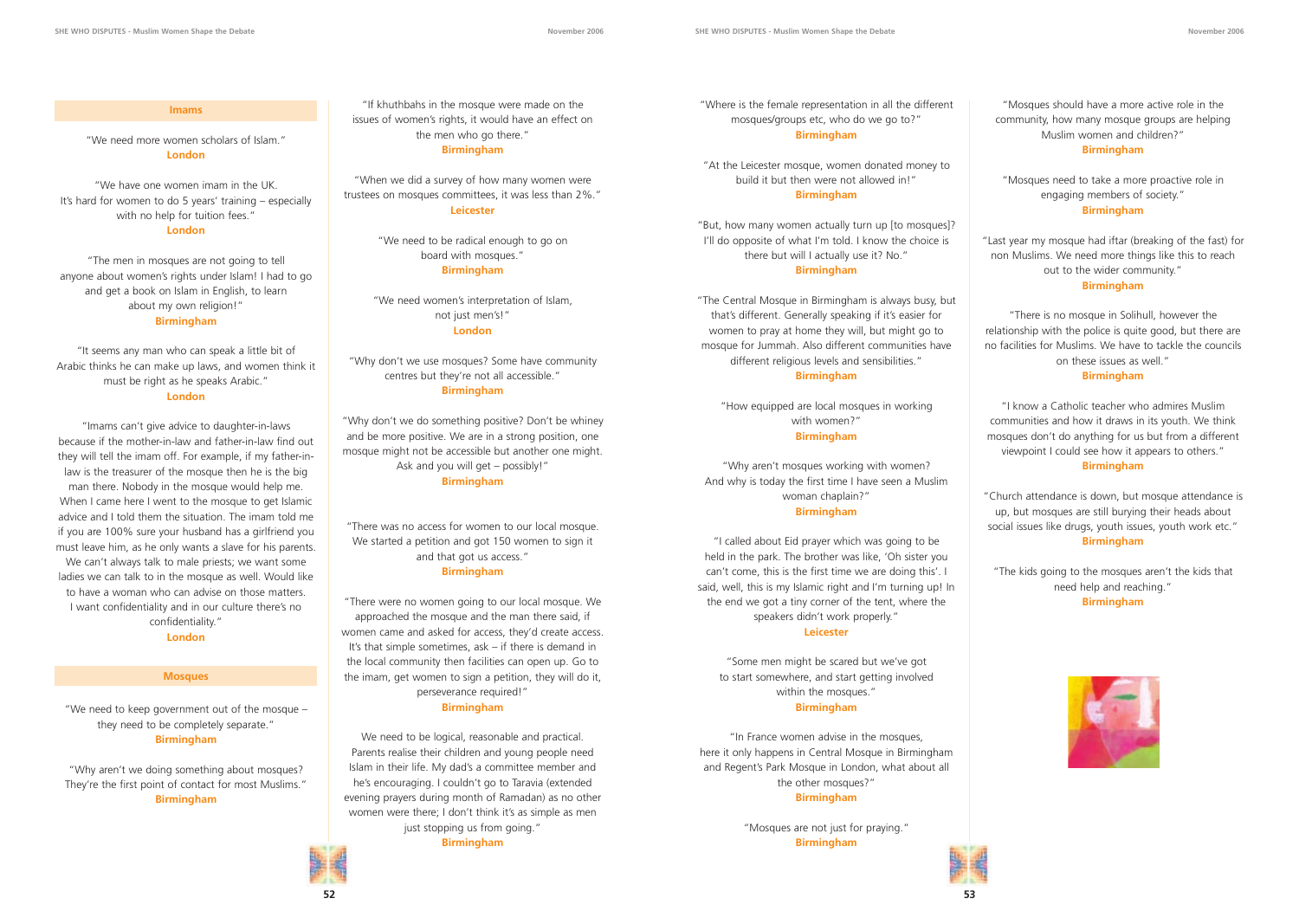#### **Services for Women in Mosques**

"I know a woman who went to her mosque to get advice about a divorce, but they refused her and told her just to stay with her husband. We need more women – it is dominated by men!" **London**

"I took my children to the Peckham Mosque – didn't know how to approach the imam. He offered to come to my home to help me in teaching the children. But when he came, he wanted to speak to my husband – he wouldn't talk to me. When I explained, I didn't have a husband – he wanted to help patch up my marriage! I didn't want a reconciliation!"

**London**

# **Section 5 ENCOURAGING CIVIC PARTICIPATION**

There were a variety of issues Muslim women said they faced when accessing public services. These ranged from the need to have women-friendly services to lack of funding made available to women's organisations, and Muslim women's organisations in particular. Women gave many examples of services that they were unable to access, including refuges and care homes for elderly people because their faith needs would not be met. Conversely, although women wanted faith-sensitive services, they wanted to be sure that services would be available to them from non-faith sources as well. For example, it would be hard to access abortion advice from an Islamic health centre. Health services were criticised for being insensitive and there was repeated concern that GPs from within the community could not be trusted to maintain patient confidentiality. Women reported not being able to talk to them about domestic violence, or to come out to them as lesbians because they feared GPs would pass information on to patients' families. Some mothers also expressed concerns about social services and great anxiety that social workers would not support their efforts to discipline their children within the law but also within cultural and faith norms. In particular women were anxious that their teenage children might be advised by social services to ignore the curfew their parents had laid down.

"The best way to improve services is to see how they are working – by asking the community how they can be made better."

#### **London**

"All these statistics are kept now. It takes up so much time, but what effect does this have on the quality of service we give? It's just for them to tick off their boxes."

**London**

#### **Safe space for women**

"Not enough room is given to Muslim women to express their views." **Manchester**

"More meetings like this are important for women to be able to talk and gain confidence." **Birmingham**

"I personally feel that lots of women are doing really good work but networking between women is really bad, we need to join forces and spread the word; the WNC, will it do that?" **Birmingham**

"I back that, (above) I don't know what everyone else is doing, we don't know what the national direction is after 9/11; the space created for women, we're only now beginning to realise." **Birmingham**

"I want to talk to people openly about terrorism. But if I say, I can understand why it happens, people accuse me of being a terrorist myself!" **Manchester**

"Since 9/11 space for women should be created" **Birmingham**

"Post 9/11 there is a space to be filled for Muslim women to express their views and to participate." **Birmingham**

"We need a forum where a variety of views on Islam can be expressed." **Manchester**

"We need a place where women can go for support. We need centres to give women advice and support." **Leicester**

"We need a forum where all can express their views, we need to find places where it's comfortable to go. Everyone has a view when they feel comfortable." **Birmingham**



#### **Markfield Institute of Higher Education (MIHE)**

Markfield Institute of Higher Education offers postgraduate degrees courses in Islamic Studies, Muslim Community Studies and Islamic Banking, Finance and Management allowing students a unique opportunity within the British higher education system to learn the challenges faced by the Muslim community and humanity in general. Subjects such as Management of Mosques, Trusts and Endowments; Gender Issues and Family Life; Chaplaincy and Spiritual Care; Islam and Pluralism are taught alongside Islamic History; Life of the Prophet; Islamic Sources: Qur'an and Sunnah. Currently 20% of our students are female and come from UK and a number of overseas countries studying across all of our taught courses.

#### Training of Muslim Chaplains course

Muslims are part of British society and like other sections of the community they are also affected by economic, religious and social problems. This lead to the development of a specific course to train Muslim professionals to work in the areas of chaplaincy and pastoral care which is urgently required. MIHE have stressed the need for Muslim women to become involved in this course to ensure that the community needs can be met and proactively advertise within the Womens' groups and associations. It includes sessions on Chaplaincy from an Interfaith perspective (Christianity, Jewish, Hindu and Buddhist), it also focuses on Islamic Counselling skills. The sessions are undertaken by experienced chaplains from Muslim faith and other faiths. Over the last four years, 22 Muslim women have undertaken this course and completed their placements in the following sectors:

#### Diploma in Islamic Jurisprudence

The Muslim community has been experiencing

fundamental social changes, especially in relation to the structure of the family. In view of the demand from the Muslim community, the MIHE developed the Diploma in Islamic Jurisprudence which dealt with Islamic Family Law and the Law of Inheritance. The Family Law course consisted of Engagement (nikah), marriage, dowry (mehr), guardianship, adoption, the types of divorce (talaq, Faskh and khula'), parentage, paternity tests, surrogate motherhood, child access from the Islamic and British Legal system and maintenance. The Law of Inheritance course consisted of calculating shares, the British Legal system, drafting wills, tax planning. Since 2005, 9 Muslim women have undertaken the course. The Muslim women were from varied professional and cultural backgrounds and have greatly benefited from the course and knowing their Islamic rights, partner's rights, and children's rights.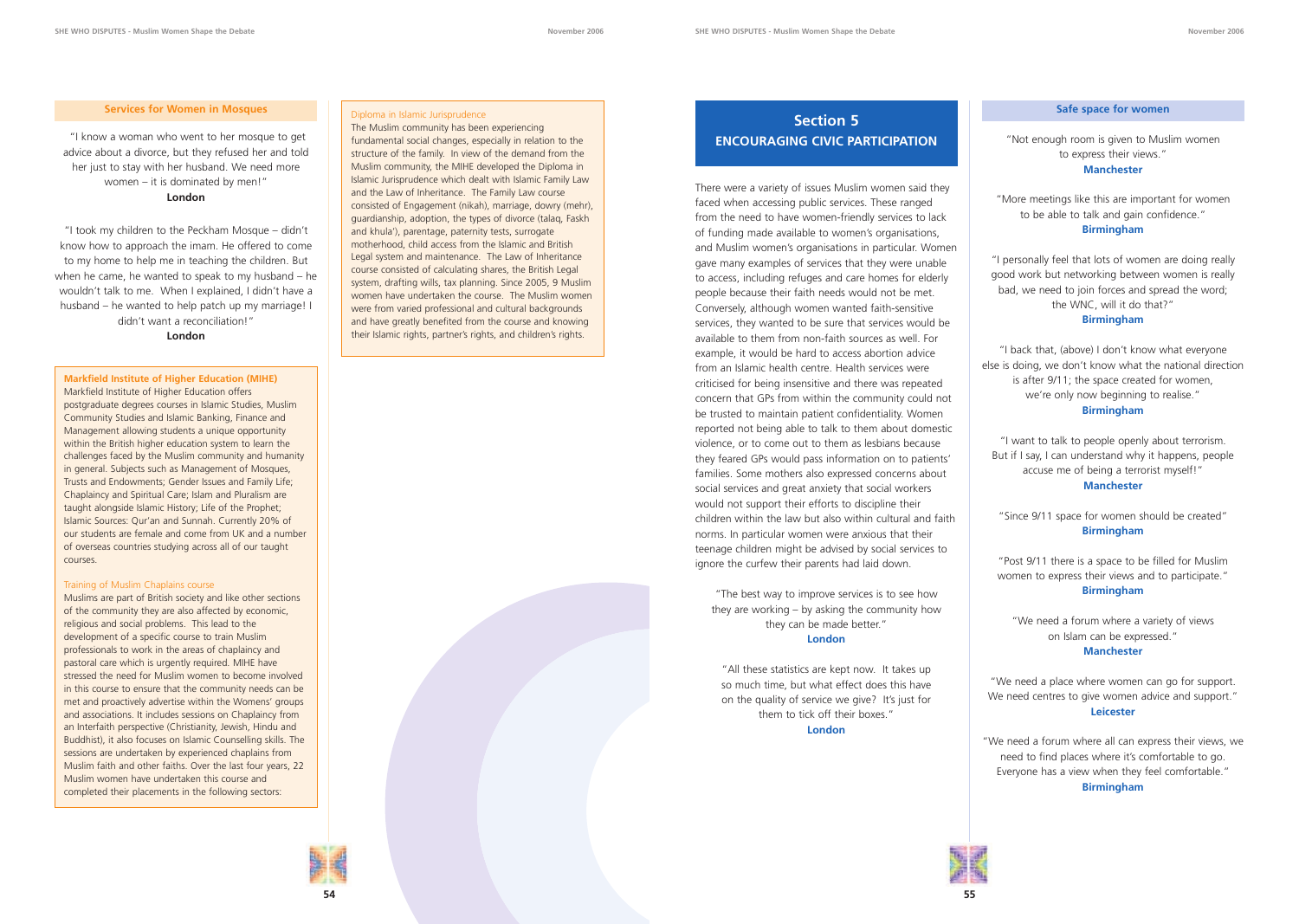**57**





"Women need to express their needs and spread the word, but how to address the apathy and the lack of motivation?"

**Birmingham**

#### **Building the community**

"There's a lack of funding for women's organisations, especially around networking the community. From my own experience, there's so much bureaucracy to go through to get funds – more funding, and more accessible funding, would help." **Manchester**

"No-one is encouraging women to get active in the community – to come out and volunteer. We need opportunities to do this that are sensitive to our roles and responsibilities as Islamic women." **Manchester**

> "Networking between Muslim Women groups could be improved." **Birmingham**

"We need to fund some Muslim organisations that are not led by Imams. Too often, it's the men who shout loudest, who are heard. But the men don't represent the whole community." **London**

I also run women's groups, particularly for Muslim women because, I hate to say the word they are disadvantaged and disadvantaged within the mainstream. There is a lot of potential but we do need a lot of help from people up there with finances." **Leicester**

"The Leeds New Muslim project gives help and support to new converts. Because we are a Muslim organisation the doors to funding are immediately closed even though we provide education help and support. The perception is that any Muslim-led organisation will brainwash!"

#### **Bradford**

"When resources are scarce there is competition and competition is cruel." **Bradford**

"Government should put money into the Muslim women's agenda. When you look at, say, issues around sexuality there has to be a faith element as it's the two that are normally in conflict within a person having to deal with it." **Bradford**

"Government needs to have a system which allows community centres to co-operate more." **Birmingham**

"If you want to help Muslim women, you can't have as a clause that faith can't be funded." **Birmingham**

"All these contacts made today, there shouldn't just be a report, there needs to be more, we should establish links. People, go back and feed things back into your community." **Birmingham**

"Networking especially needed after 9/11, this (today) is like a godsend to me, don't lose all this. We need all the contacts, stay in touch." **Birmingham**

"Women traditionally are not in the public sphere, we have to go out, do outreach work, see what everyone else doing, then feedback and network—it isn't easy, just acknowledge that but we still have to do it. Will the WNC create a network? This will help us." **Birmingham**

"Strengthen the Muslim Women's Network; disseminate stuff and swap contacts from today within the network." **Birmingham**

"Need methods of reaching people who don't use email or read newsletters etc." **Birmingham**

"Women at home have no access to services; they should have access to websites in different languages." **Birmingham**

"Parents desperately want girls to mix with the right crowd, parents will pay subs for youth clubs. Money's not the problem, it's their relationship with the staff that's the issue." **Birmingham**

"Kids have no space, we need to provide this and build links for the future now." **Birmingham**

"In terms of all economic indicators out there, Muslim communities are at the bottom in terms of employment, education etc, and that leads communities to have a lack of confidence. It's about identifying young people and bringing them forward."

#### **Bradford**

"Within the council's Equality Unit, Birmingham Council leadership take a stand on faith, but is that the same around the country?" **Birmingham**

"Coming here and seeing and meeting other women has given me more confidence, that's a big achievement in itself." **Birmingham**

#### **FATIMA Women's Network - Leicester**

Communication, capacity and communal space were the three issues that FATIMA have identified as being critical to the support for Muslim women.

**•** Infrastructure development: Setting up a regional Muslim women's forum across East Midlands which would serve as a pilot for other regions. Funded through Faith in Communities Fund.

A mechanism by which women from the diverse Muslim communities are able to work in partnership and be a focus for capacity building and leadership training. They would also act as positive role models and advocates to engage with govt agencies.

**•** Enterprise & International links: As the only member of the OIC Task Group, outside Asia and Africa, to set up an international Muslim business women's network, I am hoping this will encourage women entrepreneurs to link from Muslim and non-Muslim countries with Muslims in the UK. Also links with showcasing positive role models. It is critical that Muslim women address the issue of economic activity as levels are particularly low amongst Bangladeshi and Pakistani women.

Through partnership work with the RDA we are involved in working with Bangladeshi women as part of the national women's enterprise pilot projects. Communal Space: Future Builders are funding a feasibility study for a FATIMA one-stop women's centre to allow women from all communities to engage and learn. Economic empowerment through employment or enterprise is key to the centre's activities. Private and public funds must be sought to progress this. The model was presented to the OECD last year and recommended to Ministers as part of the Supporting Women in Enterprise in the MENA Region initiative.





#### **YOUNG WOMEN**

"There should be more funding for youth clubs and youth centres. This would provide Muslim youth with role models." **London**

"A lot of youngsters think they can only go to the pub – it's the hub of social life. We need places where there is no alcohol – where you can have a cup of tea! We need space for Muslims to meet." **London**

"Youth workers need to be trained on religious issues. I've come across some who are very culturally/ religiously insensitive!" **Birmingham**

"What is there for young Muslim girls to do? They're not included – boys are targeted but not girls." **Birmingham**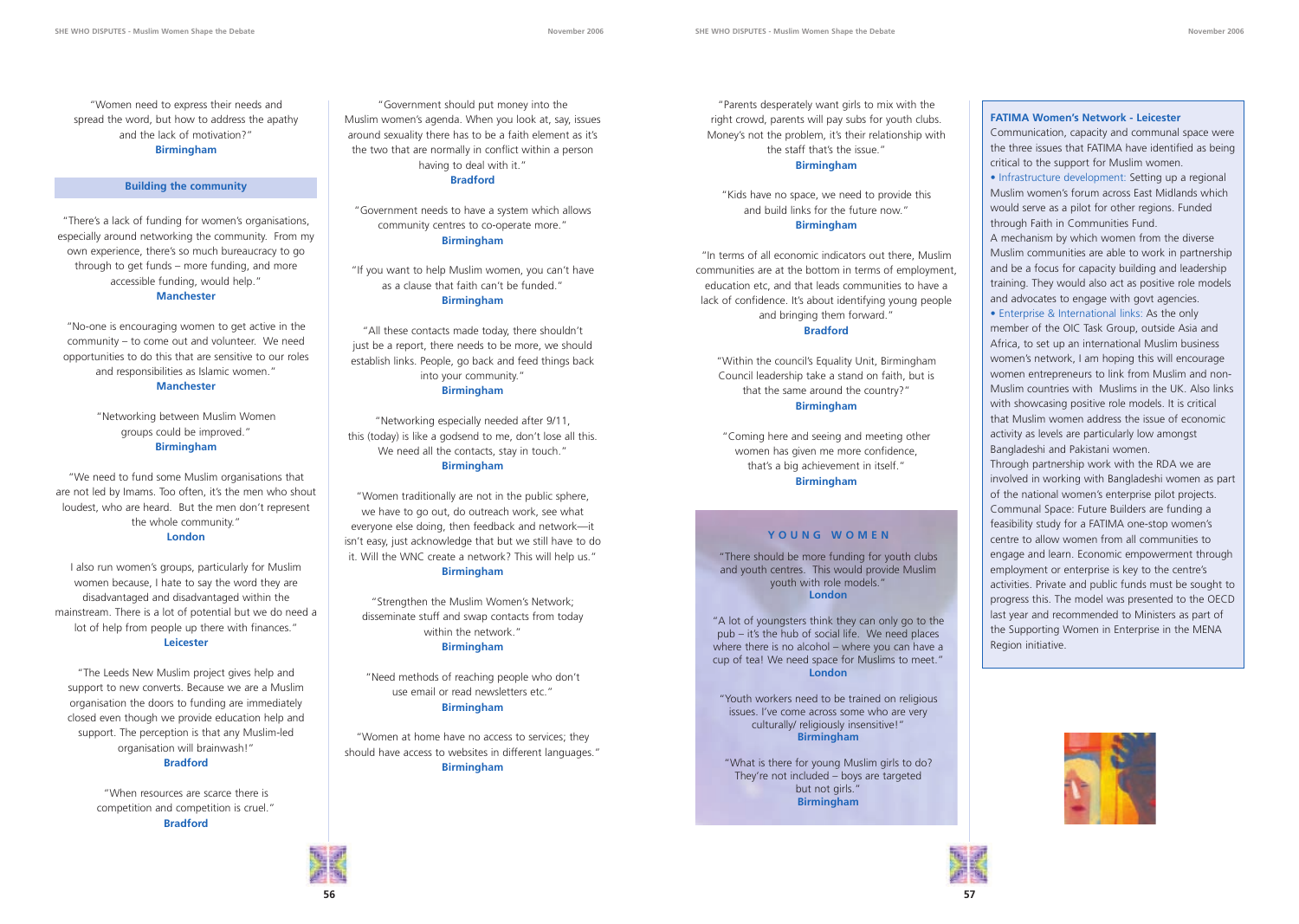#### **Monitoring Service Providers**

"The Government needs to ask people how funds are spent, but not just those who run organisations, but also the actual service users."

#### **Birmingham**

"We ask Government-funded organisations the right questions but we aren't getting answers. In the end you just give up." **Birmingham**

"The Government should start handing out fines for organisations that don't give you answers under the Freedom of Information Act. The problem is that communities don't even know such a thing exists or how to access the system."

#### **Birmingham**

"It's not that we need more legislation; the Government needs to provide information about legislation. It's out there but people don't know their rights." **Birmingham**

"Local community forums must be evaluated to ensure they are doing useful work." **Birmingham**

#### **Health services**

"We need special services – especially health services, and mental health services. GPs can't understand Muslim women's problems or provide solutions that are culturally sensitive."

#### **Manchester**

"There are a lot of Asian women on anti-depressants because service providers don't understand the culture and prescribe drugs instead." **Manchester**

My husband brought a friend home, a psychiatrist who treats transsexuals. He said to me, yes you are a transsexual, but what you are doing is haram and you'll go to hell!" **London**

"We came from different countries and different backgrounds. The way women grew up in Pakistan is different from Iraq, but what we share is religion and culture. In England there are a lot of foreigners, it's difficult for them when they visit doctors about depression or something like that. They feel that they [doctors] can't understand them. For example, there was an Asian woman who was telling her doctor about the problems she was having with her husband, the doctor suggested why don't you get a divorce? For a Muslim woman this is very difficult." **Manchester**

"If you do tell people, especially your doctor – you tell them, and they use it as blackmail: if you don't have this medication, people will find out." **(woman discussing transgender issues) London**

"As an interpreter I've seen how Muslim women using NHS are looked down upon and pushed aside. You should have the right to have a female doctor  $-$  it's often looked at like oh you're fussing and wasting our time. I've seen old women get scared and worried – in their countries they've only ever had female doctors." **London**

"When I was younger – I grew up in Essex, a mixed community – there were only a few GPs the young women would go to – because GPs in the community felt able to pass information about your sexuality to their parents."

#### **London**

#### "My GP said she's sick, she needs to be seen to..."**(woman talking about sexuality issues) London**

"Without interpreters, it's hard for me to ask my patients about their mental health or their sexual health problems. I can't ask them about those things, if their family or their children are interpreting for them. We need more independent, professional interpreters." **Birmingham**

"We need more female interpreters –so women don't have to bring their young children into the consulting room to interpret for them." **Muslim GP Birmingham**

"The Government does not use women's organisations enough as a way of reaching the community. They need a database of women, right across the country, with a list of skills including interpreting."

#### **Birmingham**

"We are a small community – every one knows each other. We have to train interpreters about confidentially." **Birmingham**

"Women aren't going to do into detail if they think their confidentiality will be broken." **Birmingham**

## "Training for the health professionals needs improvement. Homosexuality was de-listed as a medical condition years ago. If doctors come from abroad, they need to be taught that. And taught about confidentiality – they shouldn't be able to 'out' you to

your community, but they do." **London**

"My GP was Hindu. I found out that my GP went to my father-in-law as he was a travel agent and she wanted a ticket to go to India and she mentioned me. I found out that she might have told him everything. After that I didn't tell her anything. Doctors should be punished for breaking confidence." **[woman experiencing domestic violence who spoke to her GP for advice]**

#### **London**

"I'm worried about going to see my GP – I don't feel confident to be able to discuss these things with them. I don't want to explain to someone who won't understand." **(woman referring to being transgender)** 

#### **London**

"There are taboo subjects that people can't raise –they cause huge heartache –like abortion. Most families won't discuss it. Women can be very isolated." **Birmingham**

"There is no Islamic counselling available on the NHS; you have to go private and people can't afford it. There should be a clinic for Muslim women on the NHS." **Birmingham**





"We need a Muslim liaison group; at one NHS Trust I worked at. Muslim staff in the Trust talked to patients and to members of the community about their issues and then brought them to the Advisory Group." **Birmingham**

"Muslim women still don't understand what cancer is as it is a relatively new word within our languages for an old disease. Some people put all their trust in God and stop taking health care. Families still don't understand the cancer services available to them, such as palliative care; care for the family and for the patient. Women mainly carry out treatment, unless a senior doctor is involved. Men are not allowed to go on the mobile screening unit and not all women know that. They rely on their husbands, sons, etc to take them to appointments. Women also think that because they are not sexually active, whether that's a sixty plus women or a young twenty five year old that they don't need screening. A lot of the women can't read so producing lovely glossy literature does not always work!" **Birmingham**

"Just overall being culturally sensitive to women's needs would be a major breakthrough – so this would mean training for health professionals in trans-cultural awareness, (an area which I find myself speaking to health professionals about on their training days) and developing better multi agency approaches to meeting the needs of our Black and Asian communities. We need to work with families, more especially the men, as the women are reliant on them to take them to appointments etc. There are a lot of good initiatives in place within Walsall – we have women accompanying women to appointments and telling them what's available. We have come along way as we now have interpreters and community workers, but I question the quality of interpreters and we need some strict guidelines on how they are actually trained and managed." **Birmingham**

#### **Integrated Language Service Project Bradford**

The NHS and Social Services in Bradford District have made provision for language support needs for many years. The development of language support has grown and expanded in response to various factors such as demographic changes. On a district-wide level there are several interpreting and translation services based in health and social care agencies, and the voluntary and private sector.

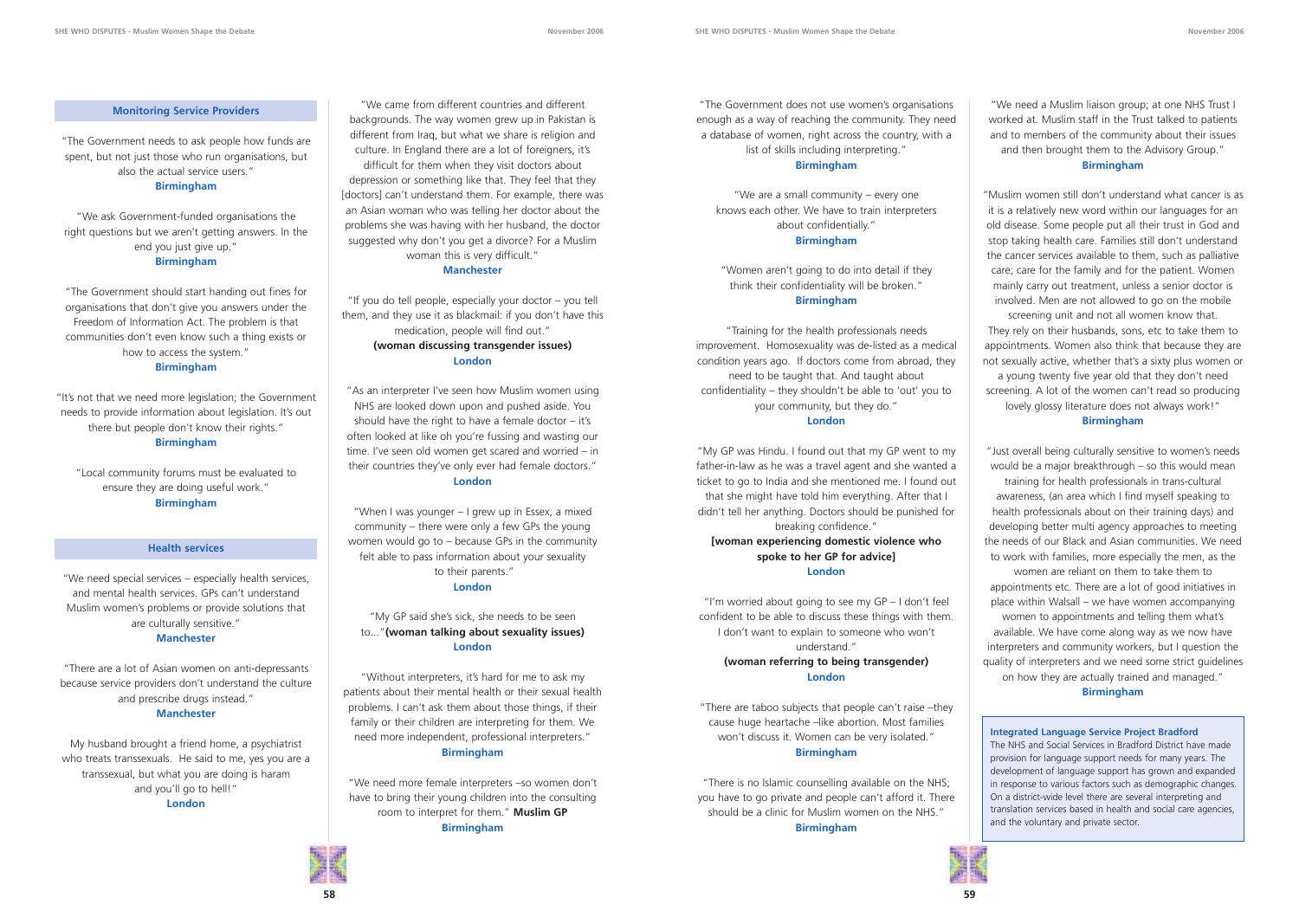



#### **Childcare**

"I want the Government to make changes to the law relating to childminder registration. I leave my children with people I trust such as my parents and my grandparents. I don't trust someone I don't know. I want grandparents to be included under the childminder registration law. It's not fair because I've been paying taxes for ten years now and haven't benefited from childcare scheme or credits where I can get that money. Why is it that the government wants someone else to look after my child? If they need to check on them fine, why exclude them?" **London**

"Childcare needs to be affordable – no point having childcare if all your earnings are spent on that!" **Birmingham**

"If you stay at home you should get paid because you're providing a service to the community. In Iran women who stay at home get paid too." **London**

"We run a Sure Start Scheme and we have been given borough level funding, which is very positive that they recognise us." **London**

#### **Housing**

"In Birmingham Muslims live in the poorest areas and worst housing." **Birmingham**

"We did a consultation last year on housing needs. If people are going to move into better areas the Government needs to invest in cultural shops, mosques, temples etc."

**Birmingham**

"A single female should not be re-housed in isolation – you can't do it. Re-housing policies need to be sensitive to their needs." **Birmingham**

#### **Social Services**

"My daughter went to social services and asked for help – to go into a hostel or foster care. She is 15 and she won't listen to me. The social worker is telling these children that they can go out and their parents can't stop them. Social Services came and said they'd take her to a friend's house. 5 hours later they called me. She said the family – the woman is lovely, there is a step–dad. They didn't do any checks on how safe it was. They left my daughter in this house, with a strange man." **London**

> "How can social services help us, if they don't know our values?" **London**

"Social services should get training on Muslim values, so they know how to work with young people and parents even-handedly." **London**

> "We need to train social workers – make them aware of our values." **London**

#### **Police and legal services**

"On Police attitudes to racist crimes – they went up 600% in Newham in a single year (it's the most culturally diverse borough in the whole of Europe). A few months ago, we were waiting at a bus stop in Camden – someone threw an egg at us from a block of flats. Some other women wearing hijabs had eggs thrown at them too. As we waited we could see they were targeting Muslim women. We rang the police – the operator was really rude – said "how do you know this is racist?" She said, "Well, you'll wait a really long time for us to come."An hour later some British Transport Police came past, and they checked for us – they found out that the operator hadn't even passed on my complaint. I asked for them to listen to the 999 tape. They did – and they said it sounded ok to them! I thought about putting in a formal complaint, but I thought what's the point?"

#### **London**

"15 police officers visited our local mosque, they were asked to join in prayers, every single one actually did 2 rakah [prayers], and they all had to do a report on it, this is community building."

#### **Birmingham**

"I was told it would cost me £30k to fight my husband for custody of the kids. Where could I get that kind of money? I brought those kids up for 12 years." **London**

#### **Cultural and Religiously sensitive services**

"I want to talk about women who want to go out. is there anything out there for them to go to?" **Manchester**

"Cultural and accessibility needs must be addressed." **Manchester**

"Service providers need to be faith-sensitive. We've all got different cultures, but the religion is what brings us all together. Muslim women are afraid to access services."

#### **Manchester**

"In Islamic countries there are non-Muslim toilets and there are special Muslim toilets, with proper washing facilities. We need these here in public buildings." **Manchester**

"They often use a male lifeguard at women's swimming sessions, because there are no women lifeguards!" **Birmingham**

#### **Specialist needs**

"I work in social services in child protection. There are so many issues within families and communities. Some women need help from domestic violence and we have such a problem finding refuge for them because there's nothing suitable. Sometimes when you contact a refuge they'll say sorry, no, we don't take Arab women; we are an Asian women's refuge – and we have to place them in a mainstream refuge. Women end up having to go back home. We need a lot more preventative services." **Leicester**

"Some young Muslims turn to alcohol, to drugs – they just want to fit in. We need good rehab services for them." **London**

"We lesbians need an advice line – my sister rang the Muslims Youth-line, but they just avoided the question!"

**(woman who called regarding sexuality issues) London**



#### **YOUNG WOMEN**

"I find that childcare is very limited because I'm a free lance visual artist. More flexible childcare services are needed!" **Birmingham**

"Where I live childcare is virtually non-existent. I sent off to my local childcare bureau to get a list of available childcare services – there is a lack of culturally appropriate childcare available. A lot of people turn to family, but if you have no family here what do you do? Could this be a training issue? We need to get more Muslim women trained up. The cost of childcare is like paying a small mortgage!" **Birmingham**

#### **YOUNG WOMEN**

"Some young girls make false claims to get help from Social Services – social workers need training to understand Muslim values and listen to both parents and young girls. They need to understand what is cultural and what is about faith." **London**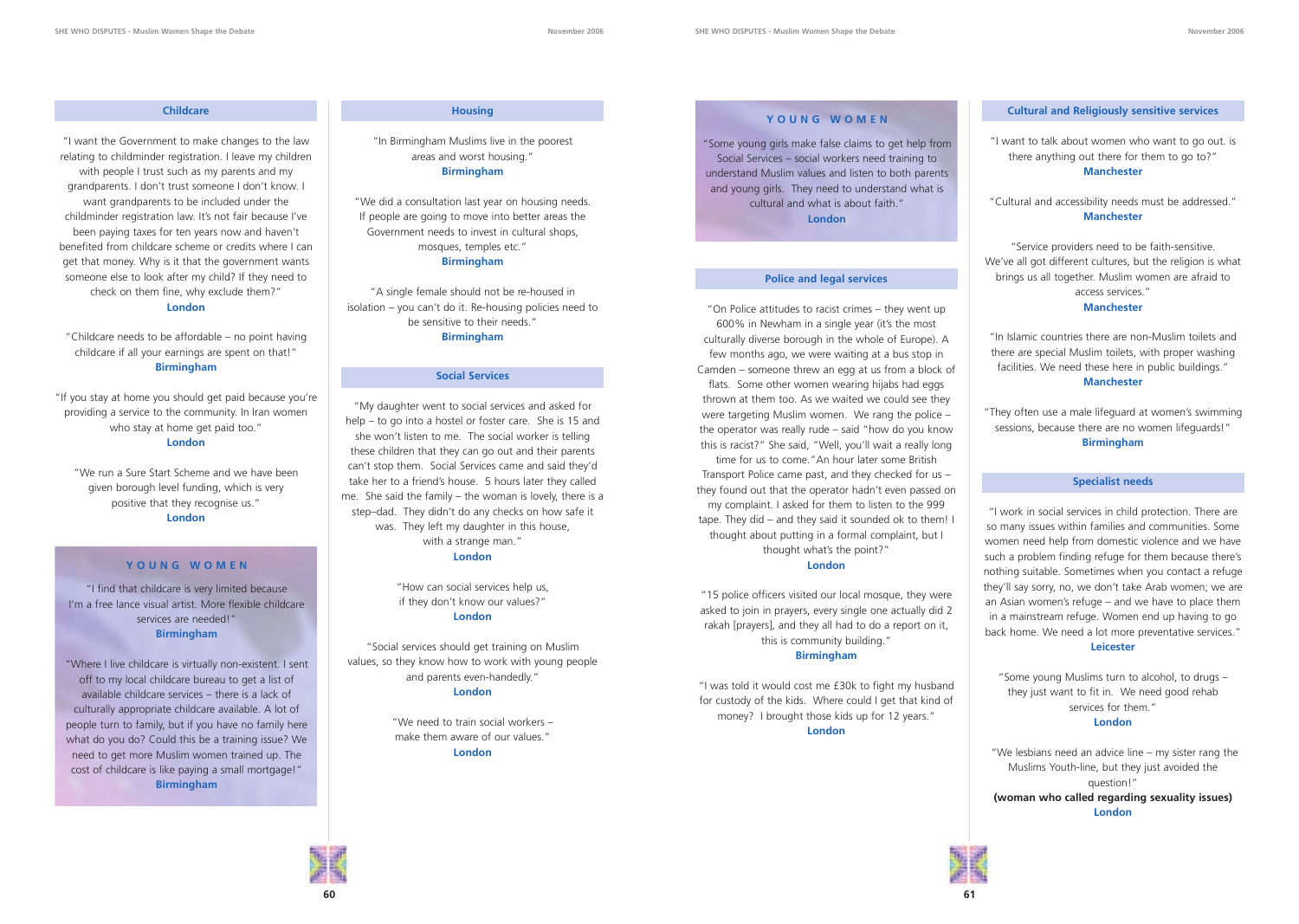"There's no support in the community for women who are gay; this needs to be mainstreamed. A lot of Muslim organisations are funded by Government and have equality polices, but these are not enforced. We need to know that there are mainstream services that will accept LGBT Muslims. If they get local authority funding, they must cater for LGBT Muslims too."

#### **Manchester**

"In London, there are some groups to support transgender or lesbian Muslims. But there's nothing in the rest of Britain."

#### **London**

"Family counselling – there should be someone there who understands Muslim culture."

#### **London**

#### **Amina - The Muslim Women's Resource Centre (MWRC)**

A Scottish charity founded by Muslim women for Muslim women in 1997. Its aim is to promote the welfare and social inclusion of Muslim women. It does this by:

- Working in partnership with mainstream agencies and policy makers to enhance their understanding of the Muslim community and overcome barriers preventing Muslim women accessing services and participating in society.
- Providing confidential faith and culturally sensitive direct helping services and community development to Muslim women.
- Operating all services within a strict code of confidentiality and non-judgementally.
- Tailoring all services to suit the individual needs of Muslim women and to welcome all women
- Offering services in the user's first language, using interpreters where necessary
- Involving women in an exciting and educative skill building volunteering system
- Bringing Muslim women together with other women in the community through a range of events to break down barriers and stereotypes Bringing together Muslim women and service providers and policy makers to increase mutual understanding The Amina –Muslim Women's Helpline provides one example of service. It provides confidential information, advice and listening ear service for women from across Scotland. Helpline operators speak a wide variety of languages.



#### **Conclusion**

There has been a tendency of late to conflate all Muslims into a homogenous community as if they belonged to a single nation and aspired to a single aim, whereas in fact Muslims the world over have widely differing cultural, national and practical mores. This report challenges this assumption. Muslim women in the UK come from a wide range of backgrounds and have very differing views about life. However, we found a surprising commonality in terms of the experiences of Islamophobia particularly for women wearing the scarf, and/or mohajabehs, who have, in the UK felt the brunt of Islamophobic attacks. Islamophobia makes a wide gap between the Muslim communities' perception of who they are and the ways in which they are viewed by the host society.

Many of the women who talked to us were covered and thus were taking the decision to publicly identify themselves Muslims at a time when such a label carries the potential fear of making them vulnerable to open hostility. Most of our participants had been verbally and on occasions physically abused themselves – or their friends and family and felt that they were being viewed as the enemy within. Women felt that there is no reason why they could not be good British citizens and Muslim and that their choices should be recognised as valid and respected as such. They were keen to explain that the Islam that they embraced was distinct and different from the artificially stark, gendered religion envisaged by protagonists on both side of the divide.

There was also a clear sense of the ability to contribute considerably more than they have been given the opportunity to do in the past. A combination of Islamophobia, racism and sexism has meant that, in most walks of life, our participants found themselves embattled. But far from seeing themselves as helpless victims of circumstances they came up with many good strategies and examples of good practice. Our participants helped to expend our Network and learn from one another. What is needed now is a more systematic institutional support to enable Muslim women to achieve their considerable potential in this society. The examples of good practice, which are by no means exhaustive, will help us across the country and the Muslim Women's Network will seek to take the suggestions made by the participants further both in terms of dealing with the Muslim community and in terms of dealing with the political structures of the UK.





## **Next steps...**

The Muslim Women's Network was set up in 2003 by the Minister for Women, the Right Honourable Patricia Hewitt MP. Since then, it has advised successive Ministers and has extended its numbers and the communities it represents. The Network is open to all women working in the community, and the Report marks a beginning to its work aiming to influence Government policy. The issues raised and solutions proposed in this report will remain on paper without the energy and commitment of the Muslim Women's Network members and the supporters across the communities. We are confident that together they will generate change.

#### **Mile End Park Leisure Centre**

Mile End Park Leisure Centre has won a prestigious design award for excellence from the London District Surveyors Association (LDSA).

The £15 million complex, which was opened by sports minister Richard Caborn in February 2006, won the LDSA's Annual Built In Quality Award, for innovation in providing disability access. Tower Hamlets Council's building control section nominated the building for the awards.

The pioneering design has incorporated a number of features, such as a moveable screen, which respects the privacy of users, particularly those Muslim women who may have felt excluded from swimming previously because of issues around modesty. The centre was also shortlisted for best public/ community project in the awards.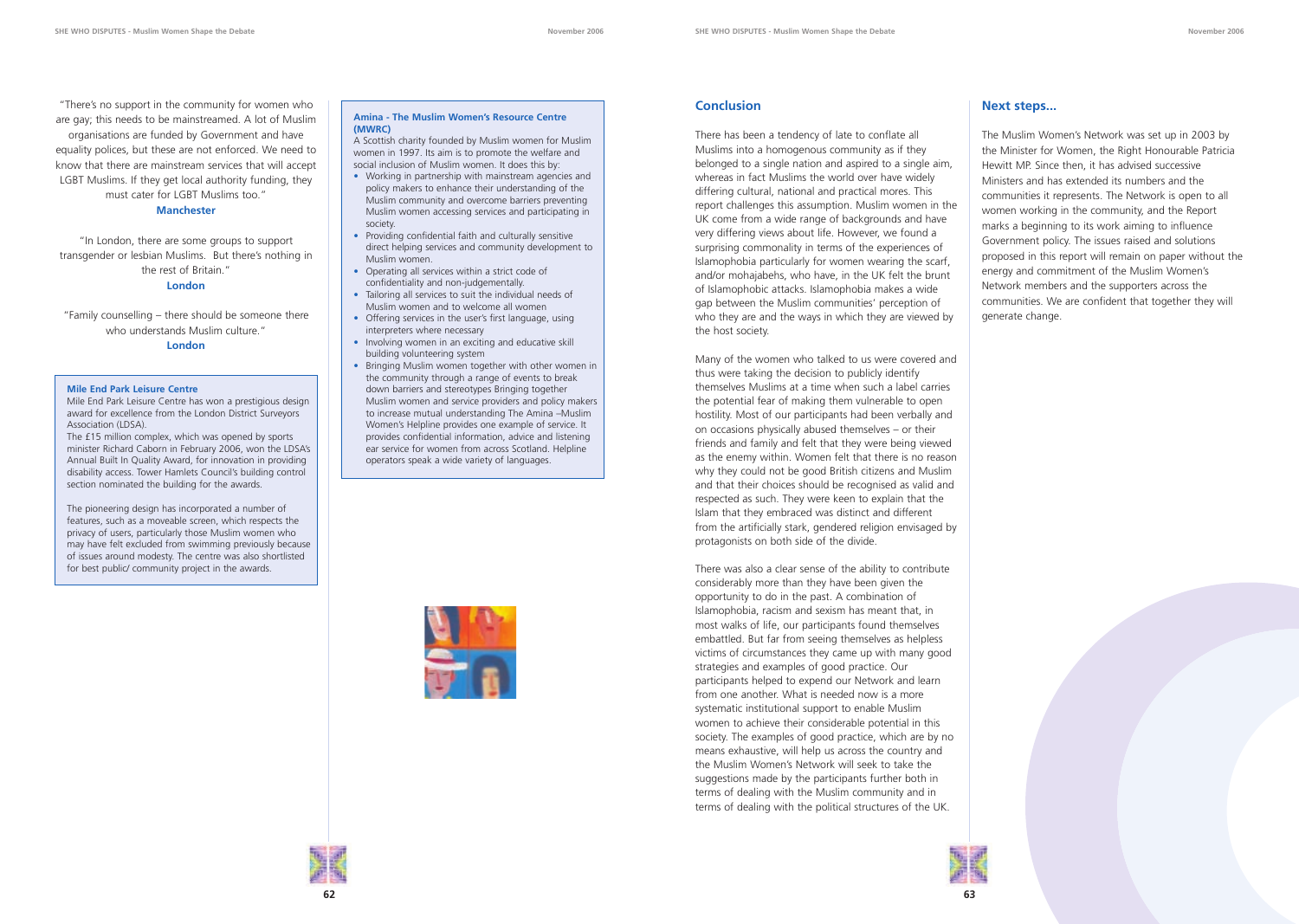

All of those people listed in the last group are committed and bound by this protocol.

### **6. Access to the consultation**

The WNC will only book venues for the consultation workshops, which are accessible.

## **7. Recording and storage of material collected at the consultation workshops**

In order to accurately reflect women's views, the WNC will need to record the workshops both in writing and in mini disc format. While the WNC will de-identify this material in all reports, there will be ground rules forbidding the use of surnames in order to allow the women to feel more comfortable in sharing their information. It should be noted that the tapes made of proceedings will only be used for the accurate reporting of statements by the women.

Should any of the women in attendance specifically object to this, written recording only will be used.

During the period in which workshops are still being held and until the final report has been produced, all written material and tapes produced from the workshops will be held in a locked filing cabinet in the WNC office. It will not, under any circumstances, be shared with any other agency, nor will it be used for any other purpose than to feed in to the final report. The WNC will retain this information until the Home Office accept the final report. Following this, it will be destroyed.

## **8. Use we will make of the consultation material**

The WNC will be producing a report for the Home Office from each regional event as well as a final report, containing all key issues raised throughout the process. While the women who attend these events will not have the opportunity to comment on each of these before publication (due to the very tight consultation schedule), they will be informed by the facilitators at each event how they can comment on the final report prior to it being presented to the Home Office.

- Safe space
- Comfort zone
- Ensure participation no-one to dominate
- Ensure voices are heard
- Concentrate on outcomes

- Confidential (both ways)
- Non-attributed / non-identified
- Inclusive

 $\triangleleft$ 

 $\Delta$ 

 $\Omega$ 

- Dynamic
- Flexible
- Informal
- Supportive
- Respectful of their views and experiences
- Listening
- Other: what would make the meeting go well?



The WNC commit to promoting the contents of the final report amongst Ministers and nominated Civil Service representatives.

*Thank you very much for your help! WNC*

#### **APPENDIX B**

## **PROTOCOL**

#### **Muslim Women's Network and Women's National Commission Listening to Muslim Women**

#### **1. Purpose of the consultation**

To responsibly record the authentic views of women from the Muslim community and feed this information in to the consequent report.

#### **2. Aims of the consultation**

The MWN and WNC will be aiming to gather the women's feedback, whether positive or negative, on the issues raised.

#### **3. Purpose of this protocol**

To provide information on what can be expected from the workshops and to ensure those wishing to attend them are not harmed or endangered in any way as a result.

#### **4. Contacting women to attend the consultation workshops**

The WNC will use its existing networks of organisations in order to gather the names of women who have voluntarily expressed an interest in attending any of the events. In addition the MWN will use their networks in order to gather names of women who they feel would wish to voluntarily attend any event.

The WNC will hold these names in its office and will not, under any circumstances, share these with any other agency.

Dates of the consultation workshops and where they are being held are included as an attachment to this protocol. If women would like to offer their input but feel they are not able to attend any of the events, they are welcome to provide comments in writing to WNC at 1 Victoria Street, 1st Floor, London SW1H 0ET or email: wnc@dti.gsi.gov.uk

#### **5. Who will be at each consultation event**

At each event there will be:

- (approximately) 50 women from the Muslim community and
- three facilitators; three WNC staff members; members of MWN



E

 $\overline{\angle}$ 

 $\bigcap$ 

 $\times$ 

# **APPENDIX A**

#### **Facilitators' Principles and Values**

#### **Facilitators Role**

#### **Workshop Values**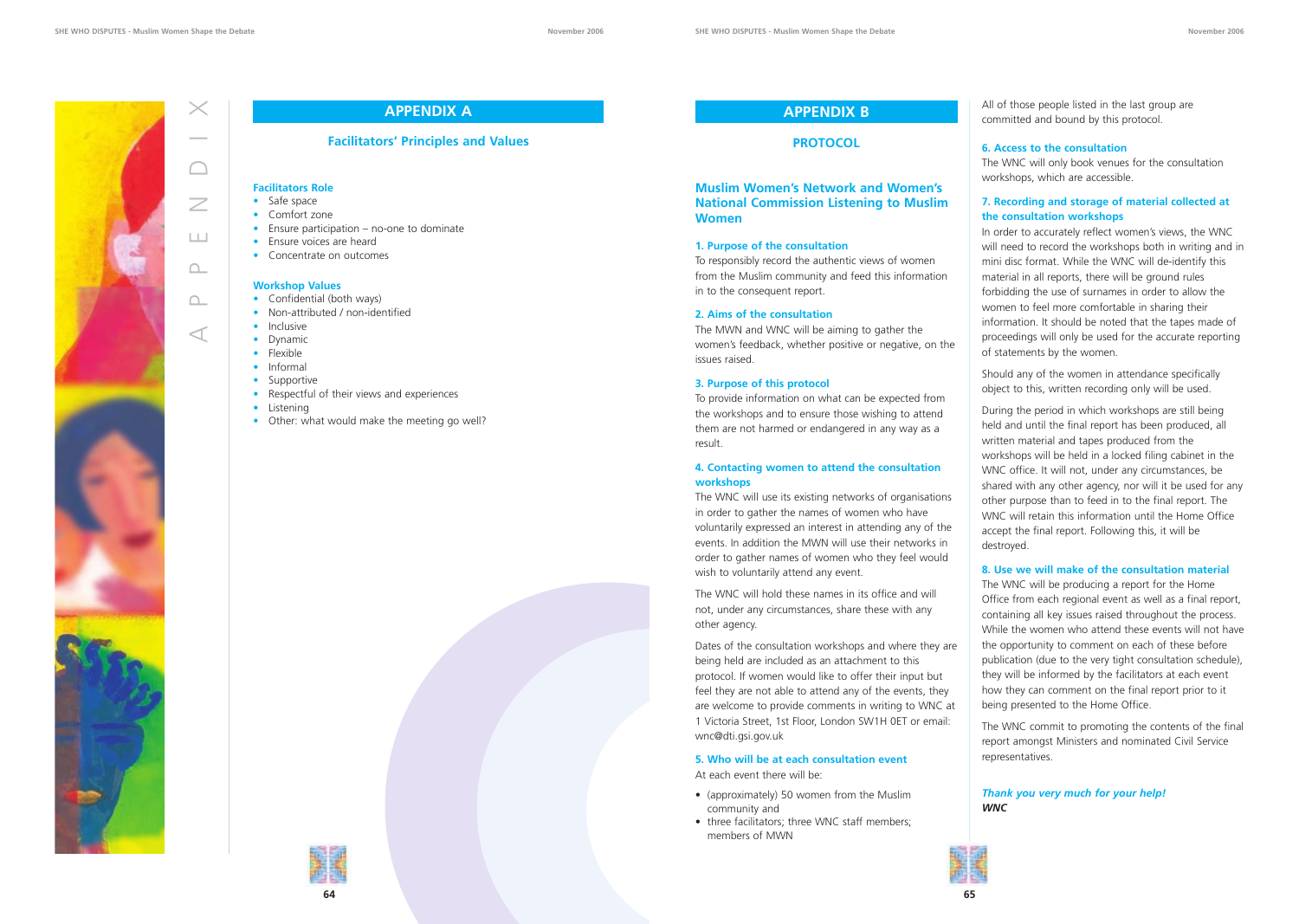









# **APPENDIX C**

### **The Listening to Muslim Women Events**

At each event all participants were welcomed to a plenary session by the Chair, Professor Afshar, who explained the agenda for the day and answered questions. At each event one or two women from the Muslim community spoke about their own experiences, after which there were more questions and a space for discussion, both about the aims of the event and about the local issues women faced.

- Guest Speaker
- $\bullet$  Q & A

A participative session followed, in which everyone took part in an 'icebreaker' and moved into workshops to look at key issues. Women chose from three workshops: young women; women at home and in the community; and professional women. Participants were able to raise any issues they wished in any of the workshops. After the workshop discussions a plenary session followed where people gave feedback to the whole group on the day's discussions. Recognising that there are always issues that people find hard to talk about openly, one of our facilitators led a game in which participants were asked to stand up if they had a sister; if they liked chocolate, and so on. As the game progressed the questions became more difficult: did they know someone who took drugs, or had been forced into marriage? This session finished with an acknowledgement that some issues were hard to talk about and participants were invited to write down the issues that they would have liked to raise but felt unable to. These are reproduced at the end of this report.

In the same spirit, small separate focus groups were held for women to discuss particularly difficult and hidden issues such as domestic violence and sexuality.

## **APPENDIX D**

#### **Format for the Consultation Workshops**

9.00am – 10.00am Registration and Coffee

#### 10.00am –10.15am

• Welcome and opening remarks by Chair & Facilitator Chair's address on aims of the day and the MWN

#### 10.15am – 10.35am

#### 10.35am – 11.00am

• Ice-Breaker

#### 11.00am – 12.30pm

• Morning workshops

#### 12.30pm – 1.30pm

- Lunch
- 1.30pm 3.00pm
- Afternoon workshops

#### 3.00pm – 3.30pm

• Feedback from workshops

#### 3.45pm

• Closing remarks by Chair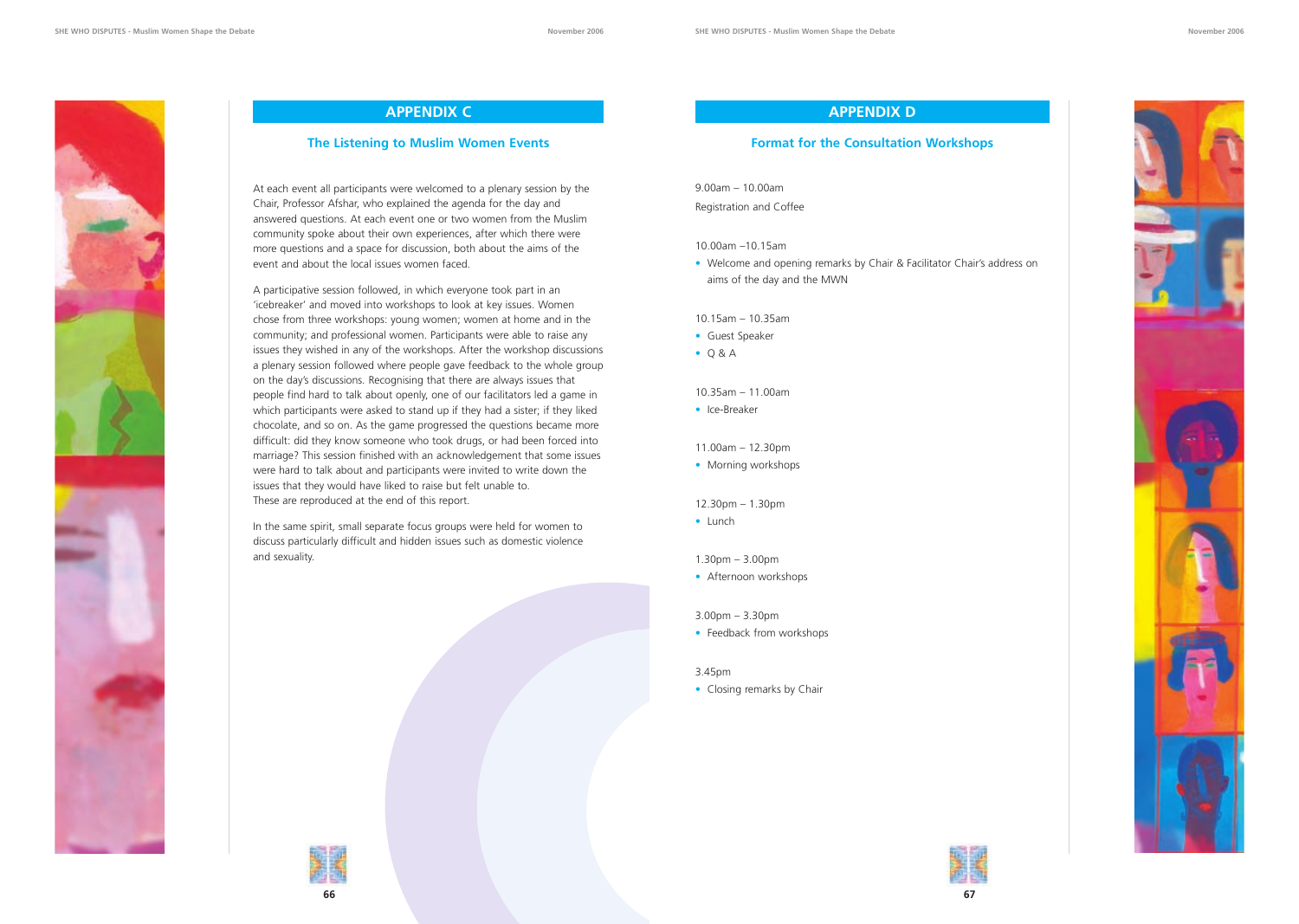

 $\Box$  50+

#### **APPENDIX F**

### **Participant Monitoring Questionnaire**

### **Hello**

We want to make sure the Government hears the views of all kinds of women – not just those who can easily make their voices heard. We need to be sure we are inviting women from all parts of the diverse Muslim communities to these meetings. It would help us to do this if you would fill this form in, describing yourself.

White & Black Caribbean White & Black African *Chinese or other ethnic group:* White & Asian

You do not have to fill this form in if you don't want to, but it will help us greatly. You do not have to give your name on this form.

| Name:                                                                                     |                    |  |  |  |
|-------------------------------------------------------------------------------------------|--------------------|--|--|--|
| (please leave blank should you not wish to answer)                                        |                    |  |  |  |
| Please state the City in which you live:                                                  |                    |  |  |  |
| Please indicate your age group:                                                           |                    |  |  |  |
| 16-25<br>25-30                                                                            | $30 - 40$<br>40-50 |  |  |  |
| Do you have any dependants?                                                               | No.<br>Yes         |  |  |  |
| Children<br>If yes:                                                                       | Other              |  |  |  |
| Please tick the box that most closely describes you.<br>Please specify your ethnic group: |                    |  |  |  |
| White:                                                                                    | Asian:             |  |  |  |
| <b>British</b>                                                                            | <b>British</b>     |  |  |  |
| Irish                                                                                     | Indian             |  |  |  |
| Other White (please specify)                                                              | Pakistani          |  |  |  |
|                                                                                           | Bangladeshi        |  |  |  |

Other Asian – (please specify)





| White & Black African        | Chinese or other ethnic group:      |
|------------------------------|-------------------------------------|
| 7 White & Asian              | Chinese                             |
| Other Mixed (Please specify) | Other ethnic group (Please specify) |

| Black or Black British: | Arab        | $\parallel$ Turkish |
|-------------------------|-------------|---------------------|
| Black Caribbean         | $ $ Iranian | $\vert$ Other       |
| <b>Black African</b>    | $\ $ Iraqi  |                     |
| Other (Please describe) | l Kurdish   |                     |

## **APPENDIX E**

### **Invitation Letter**

November 2005

## **Dear Friend**,

You can get more information about these events by e-mailing: Shelly.Dowrich@dti.gsi.gov.uk or by telephone on: 020 7215 6985

What does it mean to be a Muslim woman in the UK? What barriers and struggles do we face in our daily lives? How do we ensure our voices are heard? The Muslim Women's Network was formed in order to try and provide an answer to these and other questions affecting our lives as Muslim women in the UK today. The Muslim Women's Network (MWN) is a fellowship of Muslim women from all walks of life who have come together in order to bring the voice of Muslim women to Government and policy makers. The Network has funding from the Government through the Women's National Commission (WNC) and aims to bring the voice of Muslim women to the forefront. The WNC is the Governments official **independent** advisory body on women.

As part of this broad work, we will be running a series of listening exercises across the UK to hear your concerns. What are the issues that affect you? What would you like to see done about them? No matter who you are, what you do, or what your opinion is, we want to hear from you. We will take your comments and opinions and compile a national report, which will be presented to the Home Office, following all of the events, in summer 2006. Our aim is to talk to a diverse group of women from all Muslim communities and backgrounds.

The Muslim Women's Network and WNC would like to invite you to attend the first of these events on **08 December 2005** at the **Cityside Training and Conference Centre, Black Lion House, 45 Whitechapel Road, London E1 1DU** (please see location map attached). You do not have to be a member of any particular group in order to attend. All views will be welcomed and respected.

We would be delighted if you would come and join us so together we can make our voices heard. If you would like to attend the event, we request that you complete and return the attached RSVP form in the stamped address envelope provided by **01 December 2005**, as places might be limited. If you require additional invitation packs for your wider networks, please contact the WNC.

Best wishes, Anber Raz Outreach Manager Women's National Commission



*continued on next page*

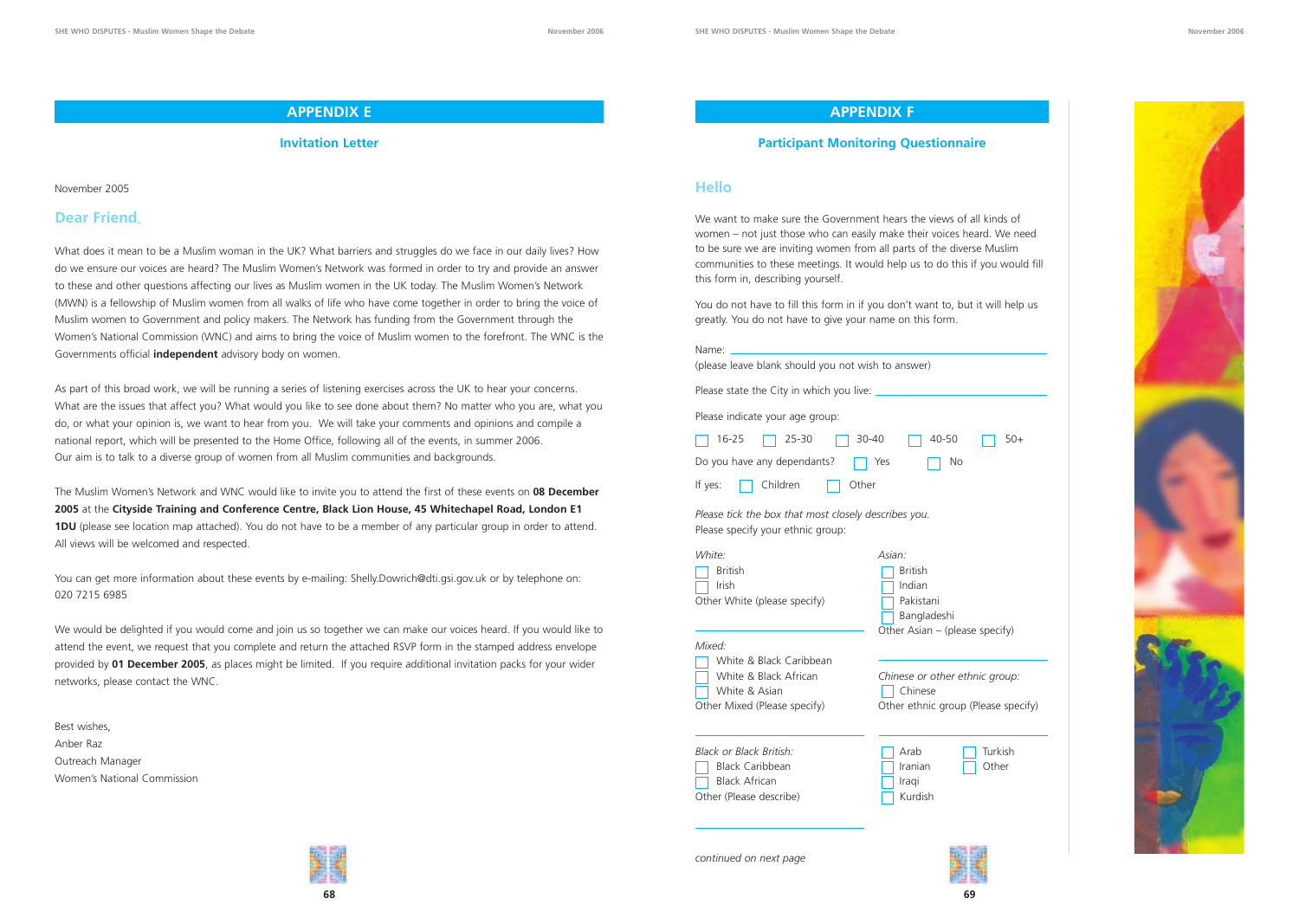

| This report is the result of 4 large-scale<br>This appendix shows data   |  |     |
|--------------------------------------------------------------------------|--|-----|
| Total number of attendees                                                |  | 201 |
| <b>Total number of questionnaire</b><br>respondents                      |  | 120 |
| $T_{1}$ ,  f ,  there is a related as well as a conservative state. COD/ |  |     |

Therefore, these statistics reflect approximately 60% of the total number of attendees.

#### **Participants came from the following locations**

| Do you consider yourself to have a disability                                                                             |                                                    |                          |  |
|---------------------------------------------------------------------------------------------------------------------------|----------------------------------------------------|--------------------------|--|
| Yes<br><b>No</b>                                                                                                          |                                                    | 3<br>115                 |  |
| bisexual                                                                                                                  | Do you identify yourself as a lesbian/transsexual/ |                          |  |
| Yes<br><b>No</b>                                                                                                          |                                                    | 2<br>117                 |  |
| Please indicate your level of education                                                                                   |                                                    |                          |  |
| I have a degree<br>I have one or more 'A' levels<br>I have a vocational qualification<br>GCSEs<br>I have no qualification |                                                    | 60<br>16<br>16<br>2<br>8 |  |
| Are you currently employed                                                                                                |                                                    |                          |  |
| Yes:<br>Are you:                                                                                                          | Full-time<br>Part-time<br>Homeworker               | 52<br>12<br>9            |  |
| Working in a family business                                                                                              | Self-employed                                      | 6<br>$\mathbf{1}$        |  |
| If no:                                                                                                                    | Student<br>Unemployed<br>Housewife<br>Retired      | 26<br>19<br>12<br>1      |  |
| What is your living situation?                                                                                            |                                                    |                          |  |
| Homeowner<br>Council/housing association owned                                                                            |                                                    | 53                       |  |
| properties<br>Private tenant<br>Living with parents<br>Temporary housing<br>Living with children                          |                                                    | 23<br>18<br>14<br>2<br>1 |  |
|                                                                                                                           | How many people live in your household?            |                          |  |
| 1<br>between 2-4<br>$5+$                                                                                                  |                                                    | 1<br>53<br>46            |  |
|                                                                                                                           | Did you have help to complete this form?           |                          |  |
| Yes<br><b>No</b>                                                                                                          |                                                    | 12<br>94                 |  |



| <b>APPENDIX F continued</b>                                                                                                                   |
|-----------------------------------------------------------------------------------------------------------------------------------------------|
|                                                                                                                                               |
| Do you consider yourself to have a disability?<br>Yes<br><b>No</b>                                                                            |
| Do you identify yourself as a lesbian/transsexual/bisexual?<br>Yes<br>No.                                                                     |
| Please indicate your level of education:                                                                                                      |
| I have a degree<br>I have no qualification<br>I have one or more 'A' levels<br>I have a vocational qualification<br>(Please describe)         |
| Are you currently employed?<br><b>No</b><br>Yes                                                                                               |
| If no:<br>Full-time<br>If yes:<br>Student<br>Part-time<br>Housewife<br>Unemployed<br>Retired                                                  |
| Self-employed<br>Are you:<br>Working in a family business<br>Homeworker                                                                       |
| What is your living situation?<br>Council/housing association owned properties<br>Private tenant<br>Homeowner<br>Temporary housing<br>Renting |
| How many people live in your household?                                                                                                       |
| $2 - 4$<br>$5+$<br>$\overline{1}$                                                                                                             |
| Did you have help to complete this form?                                                                                                      |
| Yes<br>No                                                                                                                                     |
|                                                                                                                                               |
|                                                                                                                                               |
| Thank you for taking the time to complete this form                                                                                           |
|                                                                                                                                               |



| <b>Northwest</b>               |                                  |                | <b>East Midlands</b> |                |  |  |
|--------------------------------|----------------------------------|----------------|----------------------|----------------|--|--|
| Manchester                     |                                  | 12             | Leicester            | 4              |  |  |
| Oldham                         |                                  | 4              | Lincoln              | $\overline{2}$ |  |  |
| Blackburn                      |                                  | $\overline{2}$ | Loughborough         | $\mathbf{1}$   |  |  |
| <b>Bolton</b>                  |                                  | $\overline{2}$ | London and the South |                |  |  |
| <b>Northeast</b>               |                                  |                | London               | 25             |  |  |
| York                           |                                  | 1              | Middlesex            | 3              |  |  |
| <b>Bradford</b>                |                                  | 4              | Essex                | 3              |  |  |
| Rotherham                      |                                  | 10             | Gloucester           | $\overline{2}$ |  |  |
| Leeds                          |                                  | $\overline{2}$ |                      |                |  |  |
| Huddersfield                   |                                  | 1              |                      |                |  |  |
|                                | <b>West Midlands</b>             |                |                      |                |  |  |
| Birmingham                     |                                  | 31             |                      |                |  |  |
| Walsall                        |                                  | 1              |                      |                |  |  |
| Please indicate your age group |                                  |                |                      |                |  |  |
| 16-25                          |                                  | 36             | 40-50                | 11             |  |  |
| $25 - 30$                      |                                  | 25             | $50+$                | 14             |  |  |
| 30-40                          |                                  | 31             |                      |                |  |  |
| Do you have any dependants     |                                  |                |                      |                |  |  |
|                                | Yes - Children                   | 52             | No                   | 59             |  |  |
| Yes - Other                    |                                  | 7              |                      |                |  |  |
|                                | Please specify your ethnic group |                |                      |                |  |  |
|                                | Asian Pakistani                  | 37             | Afghanistan          | 1              |  |  |
| Asian British                  |                                  | 15             | Yemeni               | 1              |  |  |
| Bangladeshi                    |                                  | 14             | Turkish              | 1              |  |  |
| Asian Indian                   |                                  | 11             | Mauritian            | 1              |  |  |
| Iraqi Kurd                     |                                  | $\overline{7}$ | Irish                | 1              |  |  |
|                                | British Pakistani                | 5              | Australian           | 1              |  |  |
|                                | White British                    | 5              | Swiss                | 1              |  |  |
|                                | <b>Black African</b>             | $\overline{4}$ | Russian              | 1              |  |  |
| Arab                           |                                  | 3              |                      |                |  |  |
| Persian                        |                                  | 3              |                      |                |  |  |
| Malaysian                      |                                  | $\overline{2}$ |                      |                |  |  |
| Iranian                        |                                  | $\overline{2}$ |                      |                |  |  |

# **APPENDIX G**

Ie events and a number of focus groups. concerning the participants.

# **Participant Monitoring Questionnaire Results**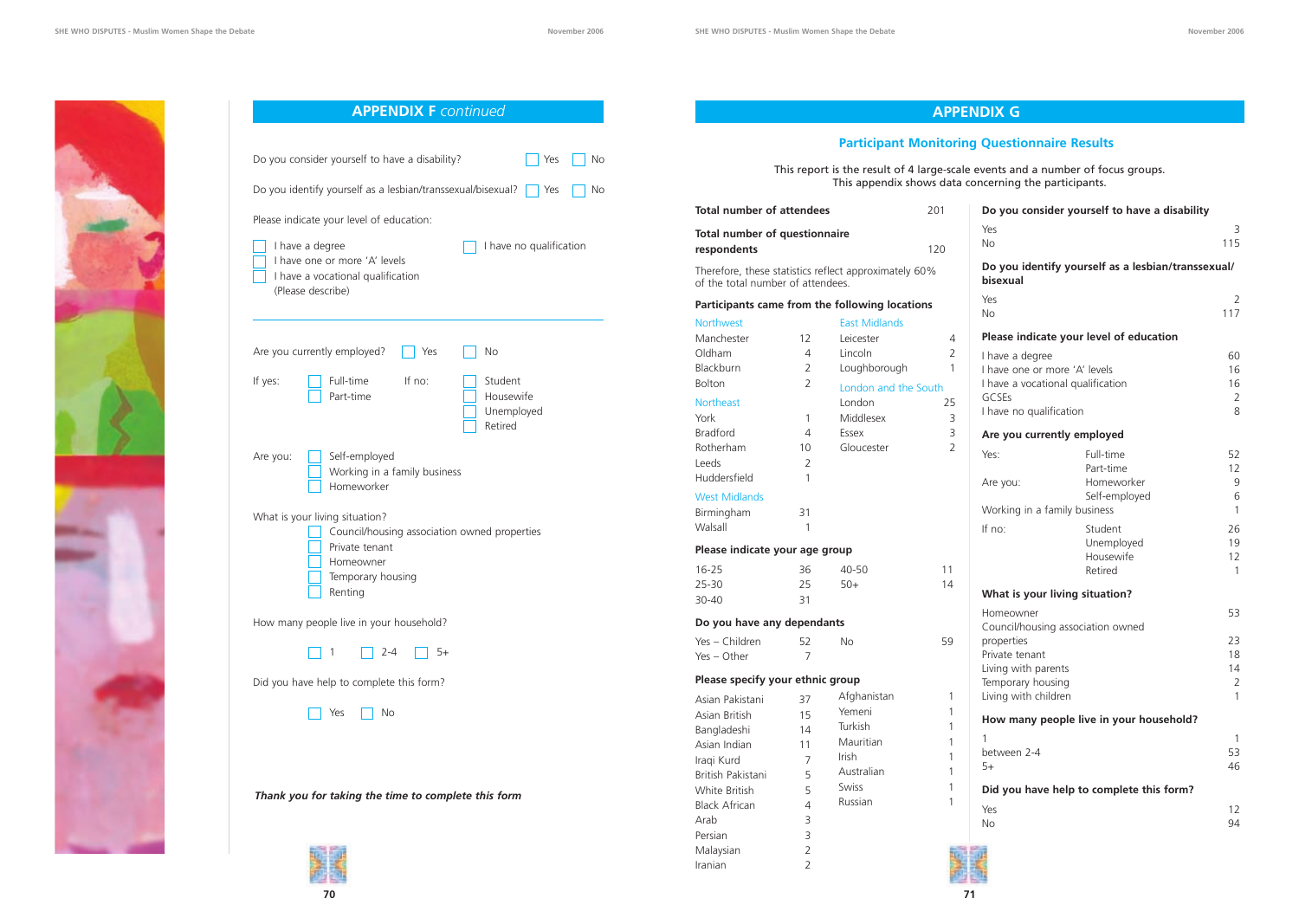**72**

- 74% Asian (1.2 million Asian Muslims in UK 2001):
- 43% Pakistani
- 16% Bangladeshi
- 8% Indian
- 6% other Asian
- 11% White:
- 4% White British
- 7% Other White (includes: Turkish, Cypriot, Arab & Eastern Europe)
- 6% Black African origin
- **Muslims largest religious group after Christians:**
- 1.6 million Muslims in UK in 2001
- 3% of Population
- 52% of non-Christian religious population
- **Youngest age profile of all religious groups in UK:**
- 34% under 16 in 2001
- **Muslims only religious group in which men outnumber women:**
- 52% men
- 48% women

- 39% born in Asia:
- 18% Pakistan
- 9% Bangladesh
- 3% India
- 9% born in Africa:
- 2% Somalia
- 1% Kenya
- 4% from other European countries:
- 3% Turkey
- 1% former Yugoslavian countries

#### • **Ethnic breakdown:**

#### • **46% Muslims living in UK born in the UK**

- **Muslim women and men had highest rates of reported ill health:**
- 16% of women reported health as 'not good' and 13% men.
- **Muslim households most likely to be living in rented accommodation from council or housing association (28%)**
- **In 2003-2004 31% of Muslims of working age in UK had no qualifications, highest proportion for any religious group.**
- **Muslims born in UK twice as likely to have degrees in 2003-2004 as those born elsewhere.**
- **Unemployment rates for Muslims are higher than those for any other religion:**
- 15% Muslim women unemployed
- Muslims aged 16-24 highest unemployment rate: • 22% compared with 11% Christian
- 14% Muslims aged 25-34 likely to be unemployed compared with 4% Christians.
- 68% of Muslim women of working age economically inactive.

#### • **Geographic Distribution:**

- 38% live in London
- 14% West Midlands
- 13% North West
- 12% Yorkshire & Humber



## **APPENDIX I**

## **Breakdown of Muslim Population in the UK**

## **BREAKDOWN MUSLIM POPULATION IN THE UK (National Statistics 2001)**

"I can't speak English but you all gave me the opportunity to speak and participate"

"Running of day good, need better time management."

"Morning workshop most useful, knowing you're not alone!"

"Partly met objectives – for the most part. Fatima does a great job, but try to include young professional and non-professional women too! We're the next generation and face different problems to our mothers!"

"Could not speak openly as could not fully understand in English, would be useful if Urdu speaker was present."

"Could discuss issues openly, it would have been better to have smaller groups to encourage quieter members of the group to participate."

> "Yes, but perhaps not enough time (but we could go on and on!")

"I think I was confident enough to talk because I was comfortable"

"Provide CHILDCARE!"

"Smaller groups – easier to speak openly"

"Able to openly air views"

"The group was very open and inclusive. A few members did have language barriers though"

"More time needed as always!"

"Yes, but I hope the women who attend this will benefit from it"

"Yes, but were all members of the community present? i.e. professionals and non-professionals, young and old?

"Although need to widen your knowledge of Muslim women from Horn of Africa countries"

"It would be lovely if such an event could be held in Rotherham, Muslim women there are usually left out of debates and consultations."

"Excellent discussions and workshops."

"The event was led by a high profile Muslim women, this added to the overall aims."

"We should have these events on a regular basis."

"Very useful. Networking, sense of identity."

"More events are needed"

"It would be interesting if a similar event could be held in Rotherham."

"These events are very very useful, we should have more in various towns and cities."

"Events like this should be more regular and not as a result of 7/7."

### **APPENDIX H**

#### **Feedback from Workshop Participants**

"Passion, enthusiasm and confidence of peers were inspiring – more events like this please! Ongoing communication would be welcomed!"

"Very good – was really useful and comprehensive"

"Will this make a difference?"

"We hope to see some of the harder issues addressed"

"Inaccessible to many Muslim women, which is a bit disappointing – needs to access more excluded voices!"

> "I think we needed more time to really unpick root causes"

> "I found it extremely useful and I hope to attend more like this"

"Excellent mix of different groups of Muslim women – well done organisers"

"I expected it to be a bit boring but I was proven wrong as it was much fun – the work you do is FANTASTIC please keep it up!"

#### "I felt at liberty to discuss any issue knowing it was confidential!"

"It went beyond my expectations – this event was very useful and I hope to attend many other events regarding Muslim women in the future."

"I want to see the outcome and see if we are actually being listened to!"

"This event was very useful, I'm glad I came I hope to attend many other events regarding Muslim women in the future"

"Enjoyed the feedback sessions – was excellent!"

"Everything including subjects was okay, conversations went smoothly."

"Morning session most useful as issues that concerned us!"

"I'm glad I came & said what I felt & believed."

"Session after lunch most useful as it led to solutions of problems for Muslim women, particularly women from different countries and different cultures."

"Very good overall."

"Most useful that everyone coming together and listening to each other. We pray that such meetings continue to provide support to each other"

"If this continues it will be good"

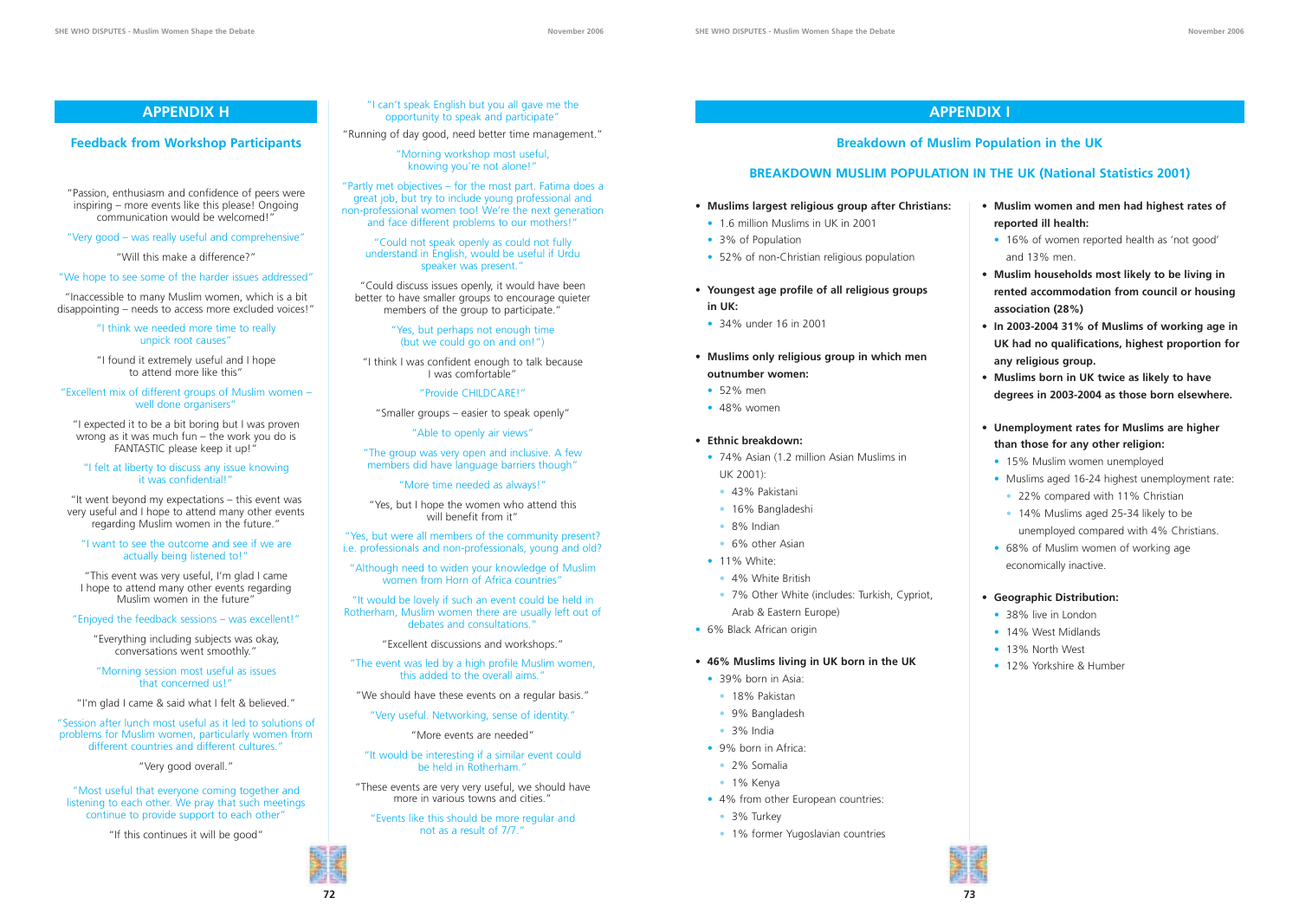**75**



**APPENDIX J**

**Glossary of terms and abbreviations**



# **APPENDIX J**

**Glossary of terms and abbreviations** *continued*

e, except the eyes

nity. Holy book of Islam

**P** prayer.

ar, and the month in which Muslims generally fast

stract of Muslim religious life

| <b>Eid</b>       | 'Celebration'- there are two universally recognised celebrations in the Muslim calendar Eid al-Fitr<br>(after Ramadan), and Eid al-Adha. | <b>Muhajabah</b> | from the word 'hijab'; someone who is veiled     |
|------------------|------------------------------------------------------------------------------------------------------------------------------------------|------------------|--------------------------------------------------|
|                  |                                                                                                                                          | <b>Niqab</b>     | a covering that covers most of the face, exce    |
| <b>Hadith</b>    | a saying attributed to the Prophet Muhammad (peace be upon him)                                                                          | <b>Qur'an</b>    | 'Recitation'; God's revelation to humanity. Ho   |
| <b>Halal</b>     | permissible under the canon of Islamic jurisprudence                                                                                     | Rak'ah           | represents a unit of the daily canonical prayer  |
| <b>Haram</b>     | forbidden under the canon of Islamic jurisprudence                                                                                       |                  | The ninth month of the Islamic calendar, and     |
| <b>Hijab</b>     | veil, usually referring to a garment veiling the hair                                                                                    | Ramadan          | from dawn to dusk.                               |
| <b>Iftar</b>     | the ending of a fast at sunset. Muslims generally fast 30 days during the month of Ramadan,<br>as well as other times during the year    | Shari'ah         | 'A path'; usually refers to the legal abstract o |
| <b>Imam</b>      | a term usually referring to the prayer leader in congregational prayer, but also to religious<br>personalities                           |                  |                                                  |
| Izzah            | honour (pronounced Izzat in Urdu)                                                                                                        |                  |                                                  |
| <b>Jilbab</b>    | a garment or set of garments that covers the body, often in the form of a long coat                                                      |                  |                                                  |
| Jumma'           | Day of congregation/Friday; also refers to the congregational Friday prayer held after midday                                            |                  |                                                  |
| <b>Khimar</b>    | something that covers, often used to indicate something that covers a part of the head.                                                  |                  |                                                  |
| <b>Khutbah</b>   | Sermon; there are two khutbahs given consecutively during the congregational Friday prayer                                               |                  |                                                  |
| <b>Madrassah</b> | a school; used in popular discourse in the UK to refer to supplementary educational institutions<br>where religion is taught.            |                  |                                                  |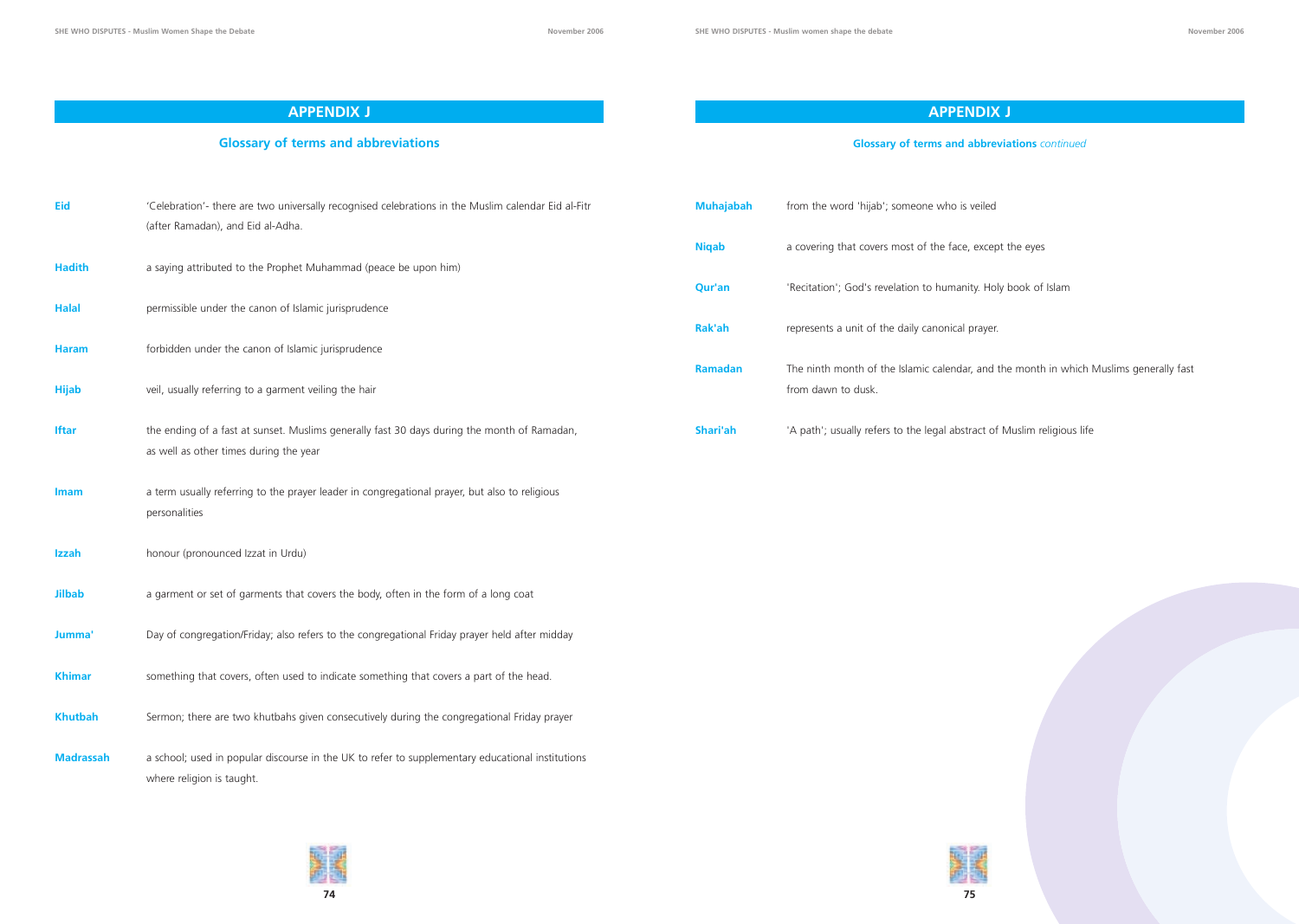

1 Forced Sex in Marriage 1 The Question of Pro-lye and lere inhole essue of ending a pequey 5 The eyests of pomenting The diff verme of leaving your portner the basis a svine + economic? The wave of - unlaws un demacons which eyech you Sayth Asian  $t$  stigms Conner  $\frac{3exin\text{Abuse}}{1+2exin\text{Abuse}}$  (in my family) spirited<br>We lost, half our family - which is the lost, half our family problem - wanted to stush under the auper. SEXUAL months A I was told in all Islam all sins are made 2B pargiven - I told them - not in the Islam I believe in. god an forgiver not me SEXUAL ABUSE + MEALCH  $IT$ CEST of the Problems Incest re family's croasing Lack of Support Love Marriages Drugs. Servally Global issues affecting the muslim Ummaha 1.2, War, Prejudice, Lack of leading . - Being In a relationship with the person who who Screen ardend it SEXUALITY<br>ALUMITY<br>2011 Person Con you be both only because me has no other